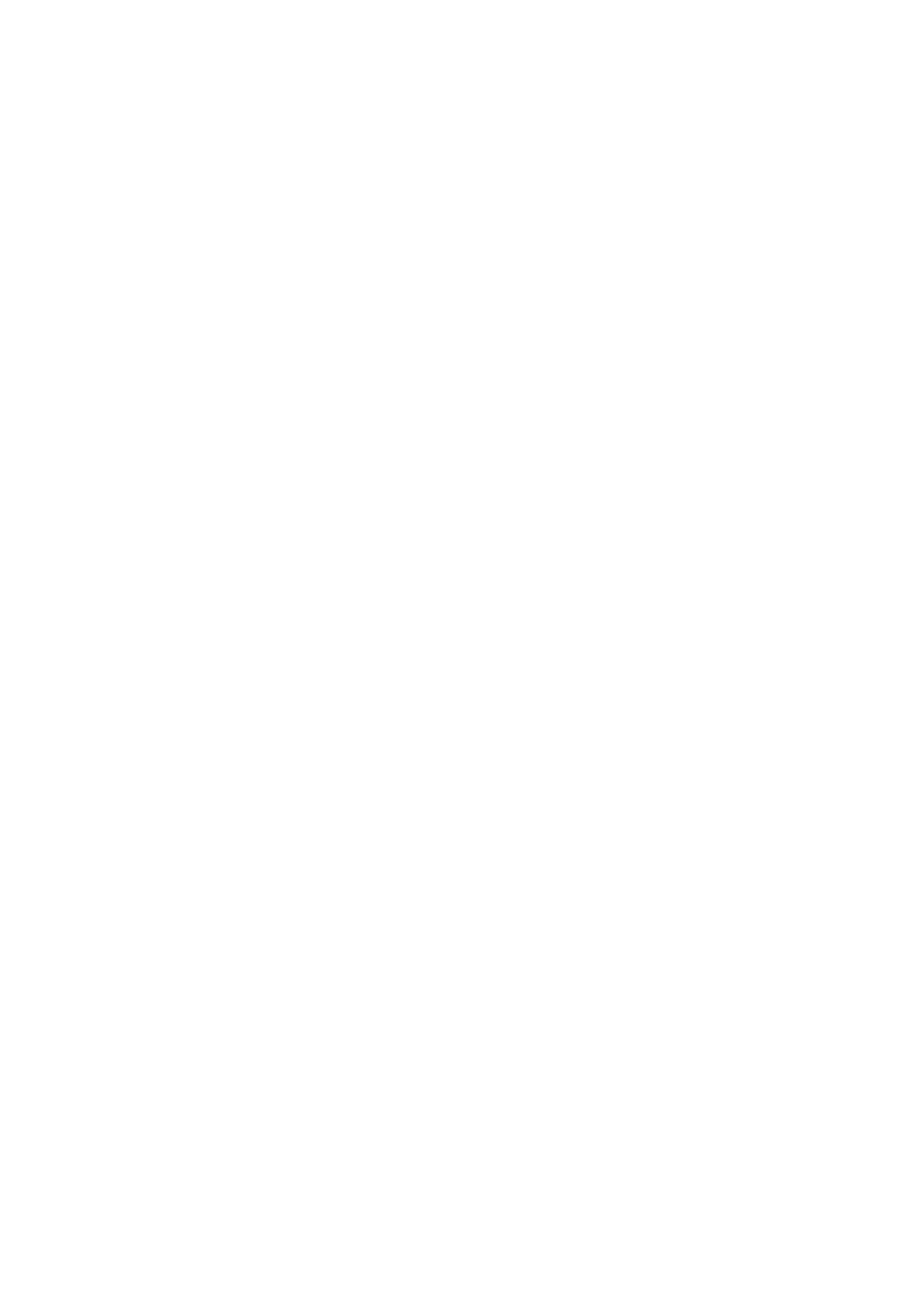# **INFORMATION ABOUT THE SCHOOL**

| Type of school:             | Primary                                      |
|-----------------------------|----------------------------------------------|
| School category:            | Community                                    |
| Age range of pupils:        | 5 to 11 years                                |
| Gender of pupils:           | Mixed                                        |
|                             |                                              |
| School address:             | <b>Draycott Drive</b><br>Mickleover<br>Derby |
| Postcode:                   | DE35QE                                       |
| Telephone number:           | 01332 511138                                 |
| Fax number                  | 01332 513666                                 |
|                             |                                              |
| Appropriate authority:      | The governing body                           |
| Name of chair of governors: | Mr I Nicklin                                 |
|                             |                                              |

Date of previous inspection: June 1996

## © Crown copyright 2000

This report may be reproduced in whole or in part for non-commercial educational purposes, provided that all extracts quoted are reproduced verbatim without adaptation and on condition that the source and date thereof are stated.

Further copies of this report are obtainable from the school. Under the School Inspections Act 1996, the school must provide a copy of this report and/or its summary free of charge to certain categories of people. A charge not exceeding the full cost of reproduction may be made for any other copies supplied.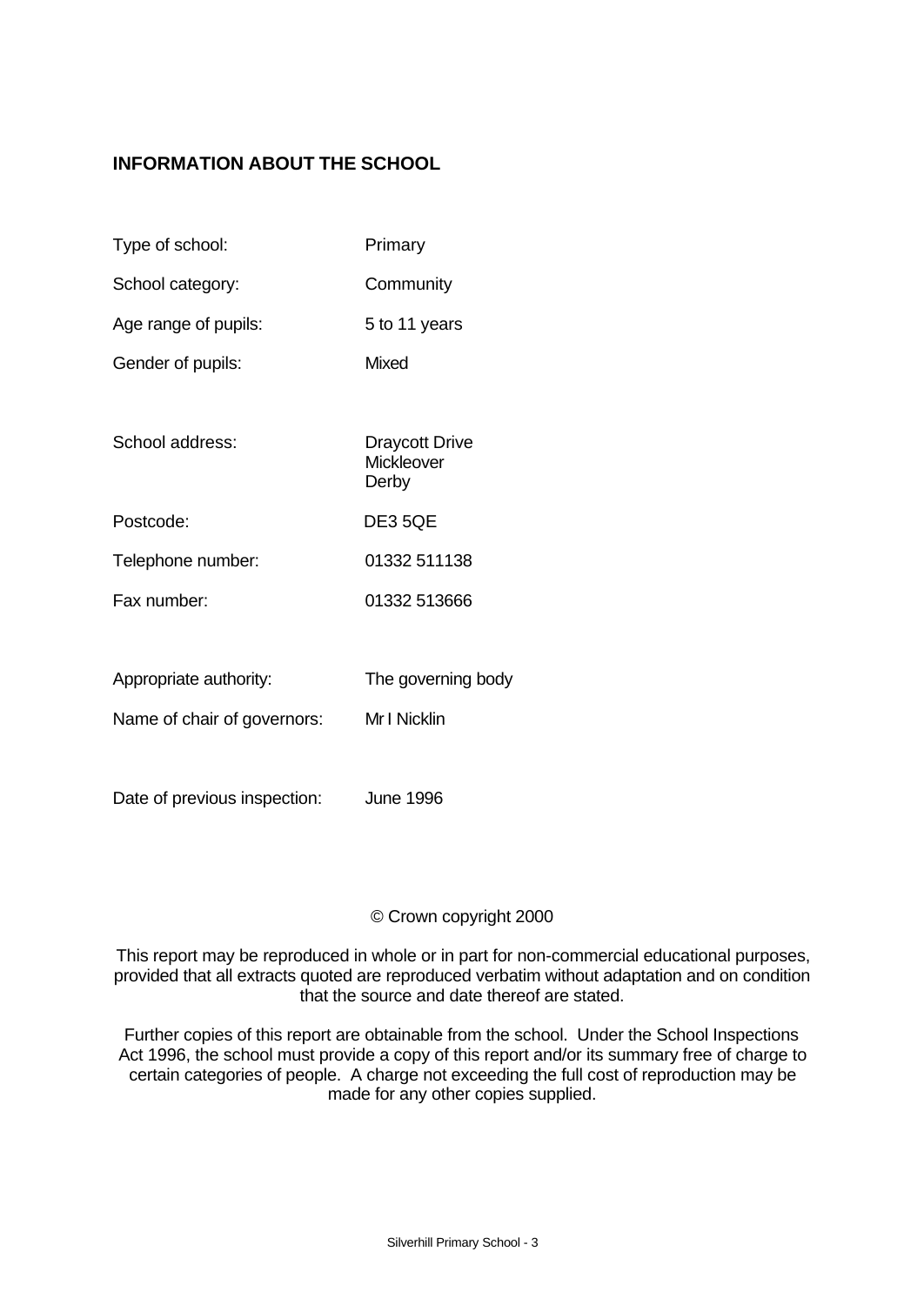## **INFORMATION ABOUT THE INSPECTION TEAM**

| <b>Team members</b>    |                         | <b>Subject responsibilities</b><br><b>Aspect responsibilities</b> |                                                        |
|------------------------|-------------------------|-------------------------------------------------------------------|--------------------------------------------------------|
| Mr R H Sharman<br>1696 | Registered<br>inspector | Science<br>History                                                | The characteristics and<br>effectiveness of the school |
|                        |                         | English as an additional<br>language                              | The school's results and pupils'<br>achievements       |
|                        |                         |                                                                   | Teaching and learning                                  |
|                        |                         |                                                                   | Leadership and management                              |
|                        |                         |                                                                   | Key issues for action                                  |
| Mr R Barnard<br>13526  | Lay inspector           |                                                                   | Pupils' attitudes, values and<br>personal development  |
|                        |                         |                                                                   | Pupils' welfare, health and safety                     |
|                        |                         |                                                                   | Partnership with parents and<br>carers                 |
|                        |                         |                                                                   | Accommodation                                          |
|                        |                         |                                                                   | Learning resources                                     |
| Mrs J Gold             | Team inspector          | English                                                           | Efficiency                                             |
| 32057                  |                         | Information and                                                   | Staffing                                               |
|                        |                         | communication technology                                          |                                                        |
|                        |                         | <b>Foundation Stage</b>                                           |                                                        |
|                        |                         | Equality of opportunity                                           |                                                        |
| Mr P Nettleship        | Team inspector          | <b>Mathematics</b>                                                | Assessment                                             |
| 23887                  |                         | Design and technology                                             |                                                        |
|                        |                         | Music                                                             |                                                        |
|                        |                         | Physical education                                                |                                                        |
| Mr D Hughes            | Team inspector          | Religious education                                               | Curriculum                                             |
| 20444                  |                         | Art and design                                                    | Pupils' spiritual, moral, social and                   |
|                        |                         | Geography                                                         | cultural development                                   |
|                        |                         | Special educational needs                                         |                                                        |

The inspection contractor was:

Bench Marque Ltd National Westminster Bank Chambers Victoria Street Burnham-on-Sea Somerset TA8 1AN

Any concerns or complaints about the inspection or the report should be raised with the inspection contractor. Complaints that are not satisfactorily resolved by the contractor should be raised with Ofsted by writing to:

> The Registrar Inspection Quality Division The Office for Standards in Education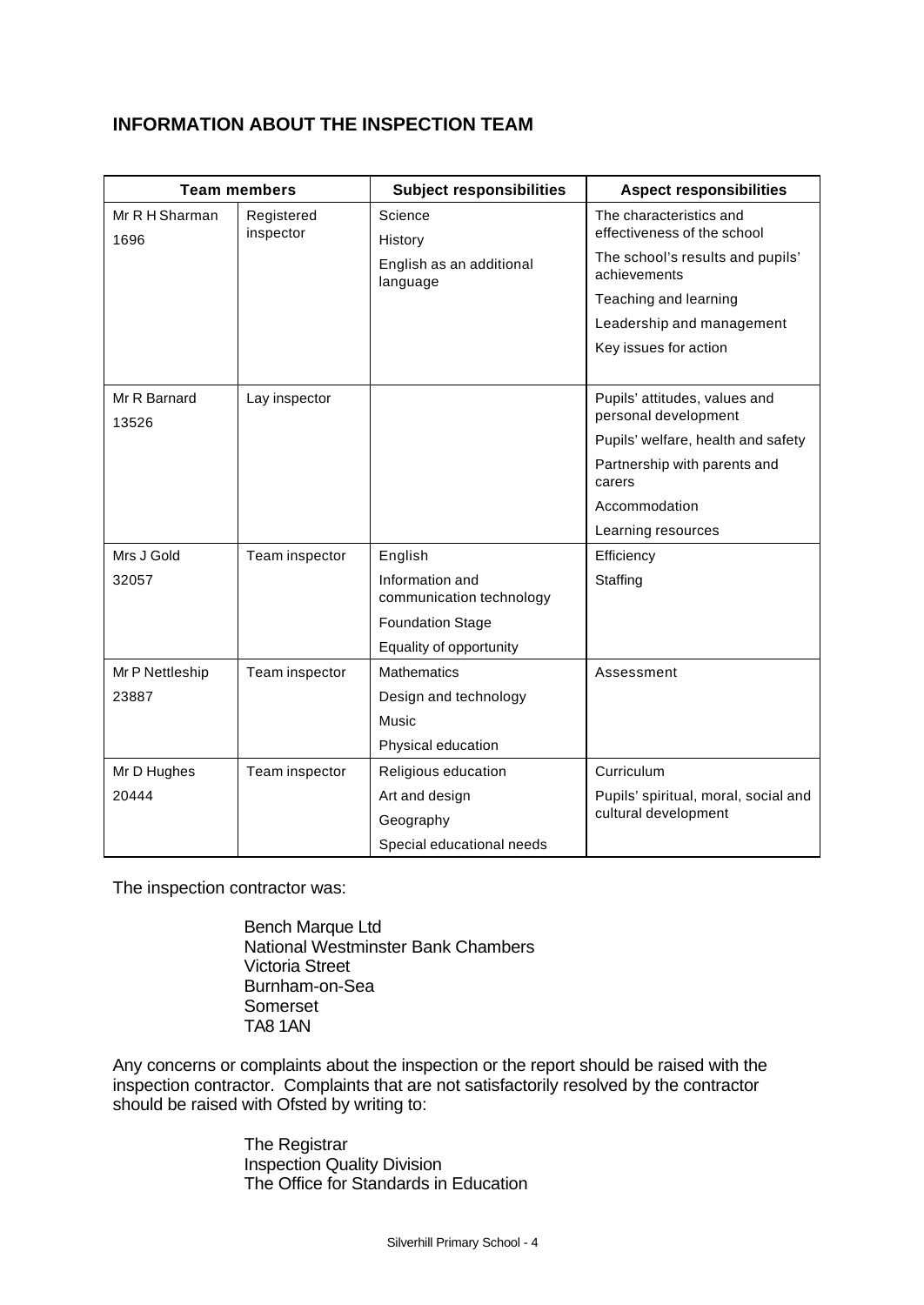Alexandra House 33 Kingsway London WC2B 6SE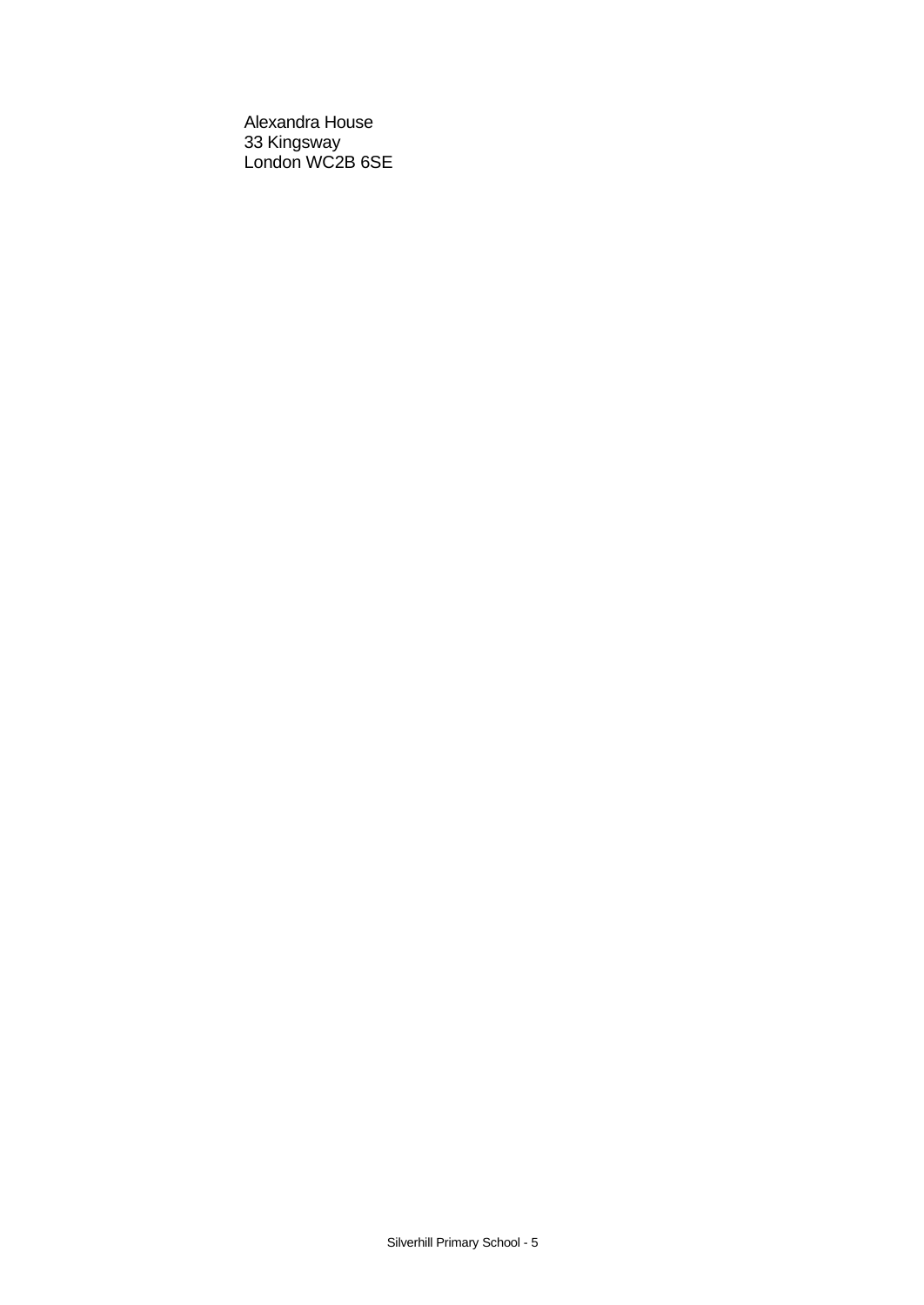# **REPORT CONTENTS**

|                                                                                                                                                                                                                                                                                                                                                                          | Page |
|--------------------------------------------------------------------------------------------------------------------------------------------------------------------------------------------------------------------------------------------------------------------------------------------------------------------------------------------------------------------------|------|
| <b>PART A: SUMMARY OF THE REPORT</b>                                                                                                                                                                                                                                                                                                                                     | 5    |
| Information about the school<br>How good the school is<br>What the school does well<br>What could be improved<br>How the school has improved since its last inspection<br><b>Standards</b><br>Pupils' attitudes and values<br>Teaching and learning<br>Other aspects of the school<br>How well the school is led and managed<br>Parents' and carers' views of the school |      |
| <b>PART B: COMMENTARY</b>                                                                                                                                                                                                                                                                                                                                                |      |
| <b>HOW HIGH ARE STANDARDS?</b>                                                                                                                                                                                                                                                                                                                                           | 10   |
| The school's results and achievements<br>Pupils' attitudes, values and personal development                                                                                                                                                                                                                                                                              |      |
| <b>HOW WELL ARE PUPILS TAUGHT?</b>                                                                                                                                                                                                                                                                                                                                       | 13   |
| <b>HOW GOOD ARE THE CURRICULAR AND OTHER</b><br><b>OPPORTUNITIES OFFERED TO PUPILS?</b>                                                                                                                                                                                                                                                                                  | 15   |
| <b>HOW WELL DOES THE SCHOOL CARE FOR ITS PUPILS?</b>                                                                                                                                                                                                                                                                                                                     | 17   |
| HOW WELL DOES THE SCHOOL WORK IN<br><b>PARTNERSHIP WITH PARENTS?</b>                                                                                                                                                                                                                                                                                                     | 18   |
| HOW WELL IS THE SCHOOL LED AND MANAGED?                                                                                                                                                                                                                                                                                                                                  | 19   |
| WHAT SHOULD THE SCHOOL DO TO IMPROVE FURTHER?                                                                                                                                                                                                                                                                                                                            | 21   |
| <b>PART C: SCHOOL DATA AND INDICATORS</b>                                                                                                                                                                                                                                                                                                                                | 23   |
| <b>PART D: THE STANDARDS AND QUALITY OF TEACHING IN</b><br>AREAS OF THE CURRICULUM, SUBJECTS AND COURSES                                                                                                                                                                                                                                                                 | 27   |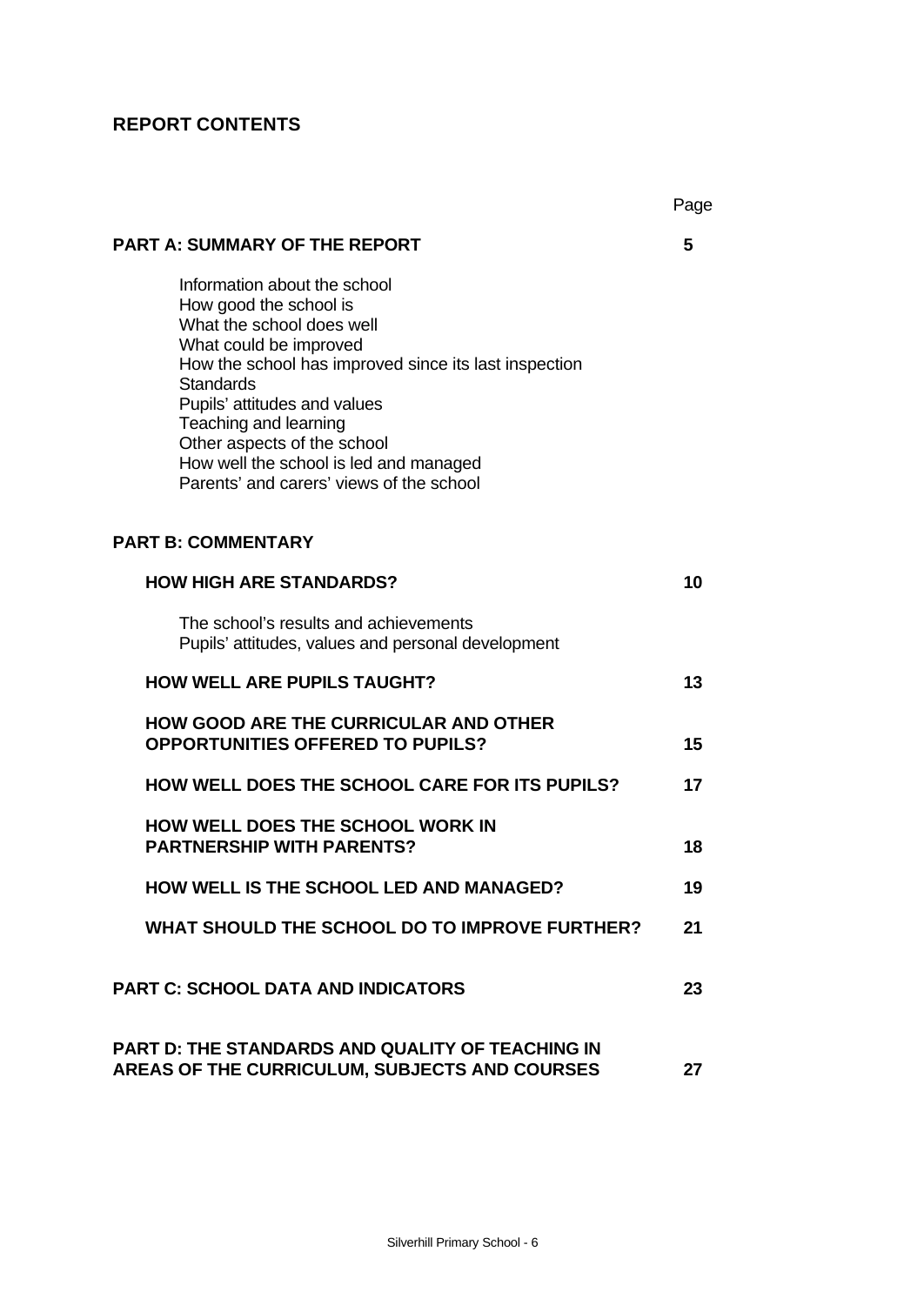## **PART A: SUMMARY OF THE REPORT**

#### **INFORMATION ABOUT THE SCHOOL**

This is a large primary school with 375 full-time pupils. There are slightly more boys than girls. About one pupil in ten comes from ethnic minority origins but very few of these pupils are at an early stage of learning to speak English. When children start in the reception class their attainment, especially in communication and literacy, is generally above that found typically. Attainment in their personal, social and emotional development is average. Fortyfive pupils have special educational needs, a proportion which is about average. Few pupils are eligible for free school meals, a proportion which is below average. There is little mobility in the school population. The school serves the local area where many pupils come from supportive homes and where there is little social disadvantage.

#### **HOW GOOD THE SCHOOL IS**

Silverhill Primary School is a good school. The standards attained in English and mathematics are above average when compared with similar schools. Pupils read well and an above average number reach standards higher than those expected for pupils of their age. Teaching is good. Teachers make clear to their pupils what it is they are to learn and pupils work hard and speak well of their school. The headteacher provides very good leadership and works closely with the very effective governing body. This has enabled the school to make good improvement since the last inspection. The school is managed well and gives good value for money.

#### **What the school does well**

- Standards in English and mathematics are above average when compared to those attained by pupils in similar schools.
- The teaching is good and has led to the raising of standards.
- The leadership of the headteacher is very good, the school is well managed and the governors are very effective. This has contributed considerably to the good improvement since the last inspection.
- Pupils' personal development is good and relationships are very good.
- Behaviour is good and this helps pupils to make good gains in their learning.
- The provision made for pupils' social development is very good and that for their moral development is good and this leads to their good personal development.
- Parental support is very good and this makes a significant contribution to the standards pupils attain.

#### **What could be improved**

- Not enough eleven-year-olds reach standards in writing above those expected for pupils of this age.
- The standards attained in information and communication technology and in music are below average.
- The marking of pupils' work is not consistent, nor does it give pupils advice on how to improve their work or set targets for them to aim for.

*The areas for improvement will form the basis of the governors' action plan.*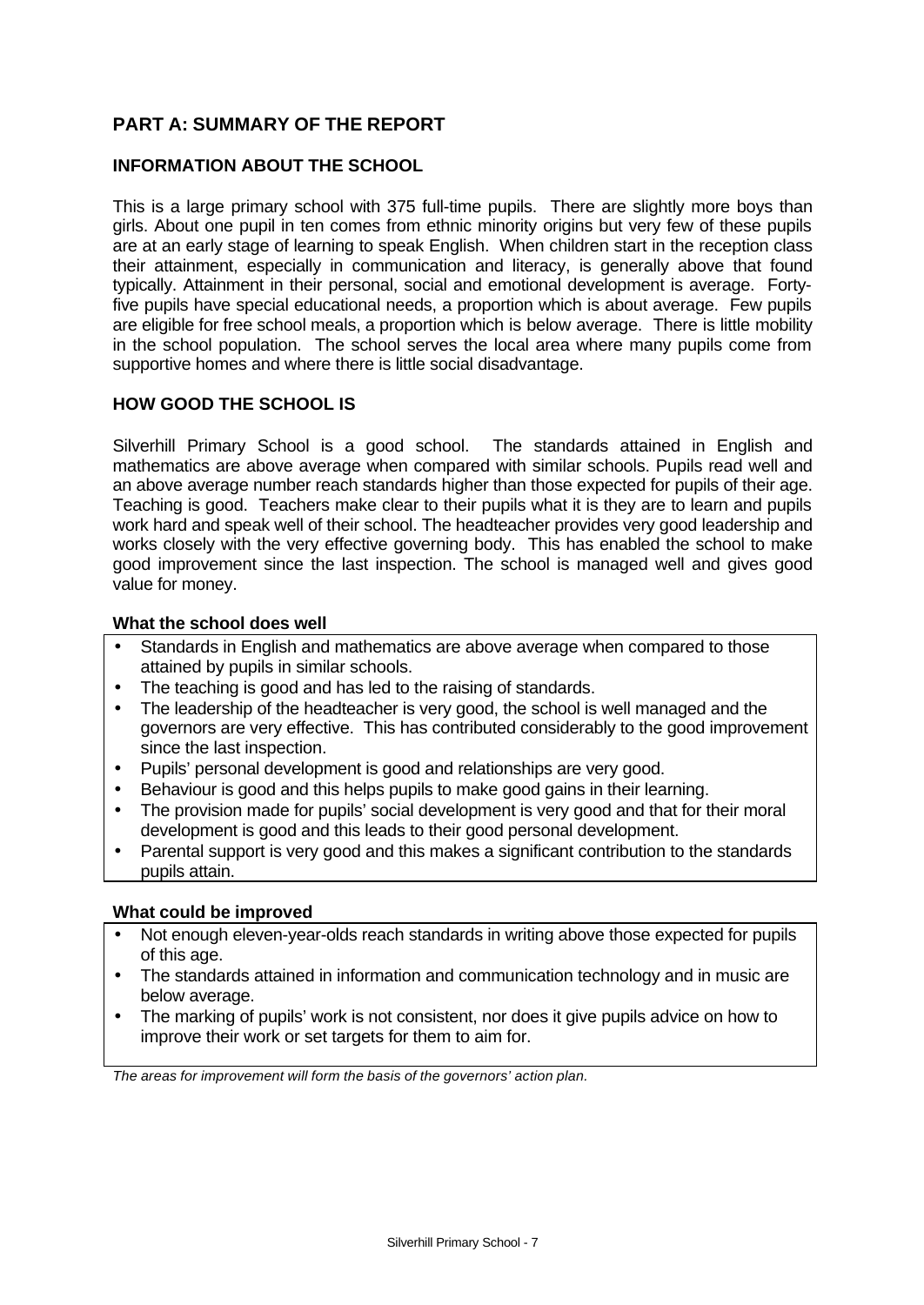## **HOW THE SCHOOL HAS IMPROVED SINCE ITS LAST INSPECTION**

The school was last inspected in June 1996. Overall, its strengths have been maintained. The ethos is very positive and pupils are well cared for. Consequently pupils' attitudes and personal development are good.

Improvement since the last inspection has been good. Increasing emphasis on the identification and support for pupils who are capable of attaining standards higher than those expected for their age has led to improved standards for these pupils. However, more still remains to be done to improve the standards of writing. Standards in information and communication technology and music are below average but the school has sound plans to deal with this. Together, the headteacher and governors have established a clear educational direction that is made explicit in the school development plan. This is effectively linked to the school's finances and to the development of the staff's expertise. Careful restructuring of the management of the school has enabled both key stage and curriculum co-ordinators to monitor standards and the quality of teaching more effectively. Planning of the curriculum has improved, with greater continuity between the key stages. This has led to better teaching and higher attainments.

#### **STANDARDS**

The table shows the standards achieved by 11-year-olds based on average point scores in the National Curriculum tests in 1999.

|                 | compared with |      |      |                    |                                               |
|-----------------|---------------|------|------|--------------------|-----------------------------------------------|
| Performance in: | all schools   |      |      | similar<br>schools | Key                                           |
|                 | 1997          | 1998 | 1999 | 1999               |                                               |
| English         | В             | A    | Α    | В                  | well above average<br>Α<br>B<br>above average |
| mathematics     | Α             | B    | A    | в                  | average<br>below average                      |
| science         | Α             | С    | B    | C                  | well below average<br>F                       |

Standards in English and mathematics have improved since the last inspection. The targets set in 1999 and 2000 were slightly exceeded in mathematics and broadly met in English. The number of eleven-year-olds who reach standards higher than those expected nationally for pupils of this age has been improving steadily. The results of the national tests in 1999 showed that the proportion of these pupils was well above the national average in English and mathematics, and above average in science. When compared with similar schools, the number of pupils reaching these higher standards was above average in mathematics, average in English and below average in science. The provisional test results for 2000 show these standards have been maintained in English and mathematics and improved in science. In Key Stage 2, not enough pupils reach high enough standards in writing and too many pupils have not developed well-formed handwriting by the age of eleven.

The standards attained by the seven-year-olds are well above average in reading, writing and mathematics, both nationally and in comparison with similar schools. The proportion that reaches higher standards is well above average in reading, writing and mathematics. When compared with similar schools the proportion is well above average in reading and mathematics and above average in writing. In science, the teacher assessments show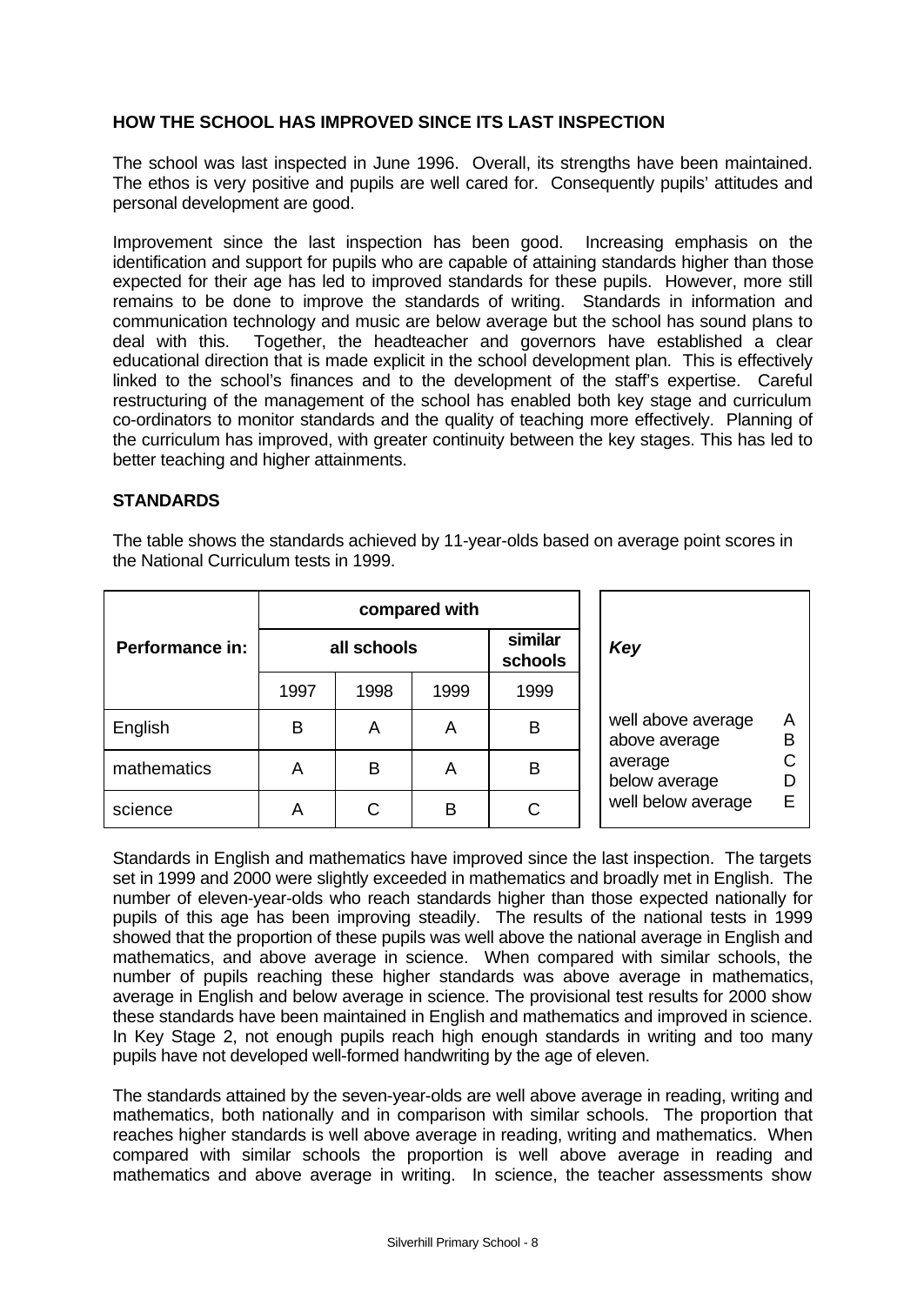standards above the national average and average standards when compared with similar schools. The proportion that reach higher standards is average nationally and below average compared with similar schools. The provisional results in 2000 show an improvement in science due mainly to better arrangements being introduced for teachers to assess levels of pupils' attainment.

The five-year-olds are very well placed to reach the targets that have been set nationally at the end of the reception year in language, communication and literacy, in numeracy, in their knowledge and understanding of the world and in their creative, physical, personal, social and emotional development. Across the school, standards in information and communication technology (ICT) and music are below average. In ICT, this is due mainly to a lack of sufficient equipment and teacher expertise, which is already being rectified. In music, with the emphasis placed on literacy and numeracy, not enough time has been devoted to the subject and teachers' own knowledge of the subject is patchy. The achievement of pupils in the Foundation Stage and in Key Stages 1 and 2 is good. The very few pupils with English as an additional language make good progress. Those pupils with special educational needs make good progress towards the individual targets that have been set for them.

| <b>Aspect</b>                             | <b>Comment</b>                                             |
|-------------------------------------------|------------------------------------------------------------|
| Attitudes to the school                   | Good. Most pupils are keen to learn and do well.           |
| Behaviour, in and out of<br>classrooms    | Good. At times, a little boisterous in the playground.     |
| Personal development<br>and relationships | Good personal development and relationships are very good. |
| Attendance                                | Good.                                                      |

## **PUPILS' ATTITUDES AND VALUES**

Pupils speak well of their school and their teachers. They are encouraged to do well and take pride in their achievements and those of others. Relationships are very good. Pupils from a range of cultural origins work and play well together. Attendance is good and lessons start promptly.

## **TEACHING AND LEARNING**

| <b>Teaching of pupils:</b><br>aged up to 6 years |      | aged 6-7 years | aged 7-11 years |  |
|--------------------------------------------------|------|----------------|-----------------|--|
| Lessons seen overall                             | Good | Good           | Good            |  |

*Inspectors make judgements about teaching in the range: excellent; very good; good; satisfactory; unsatisfactory; poor; very poor. 'Satisfactory' means that the teaching is adequate and strengths outweigh weaknesses.*

Teaching is good across the school, including the Foundation Stage. It was good or better in two-thirds of the lessons seen. Almost one lesson in four was very good and no unsatisfactory teaching was seen. This is an improvement since the last inspection. Teachers work hard and want their pupils to do well. Pupils respond well to the frequent good teaching and their learning is good. In a small minority of lessons in Key Stages 1 and 2, teaching is satisfactory but rather lacklustre, usually because of an over-reliance on the use of worksheets. Care is taken to ensure that higher attaining pupils do well in English,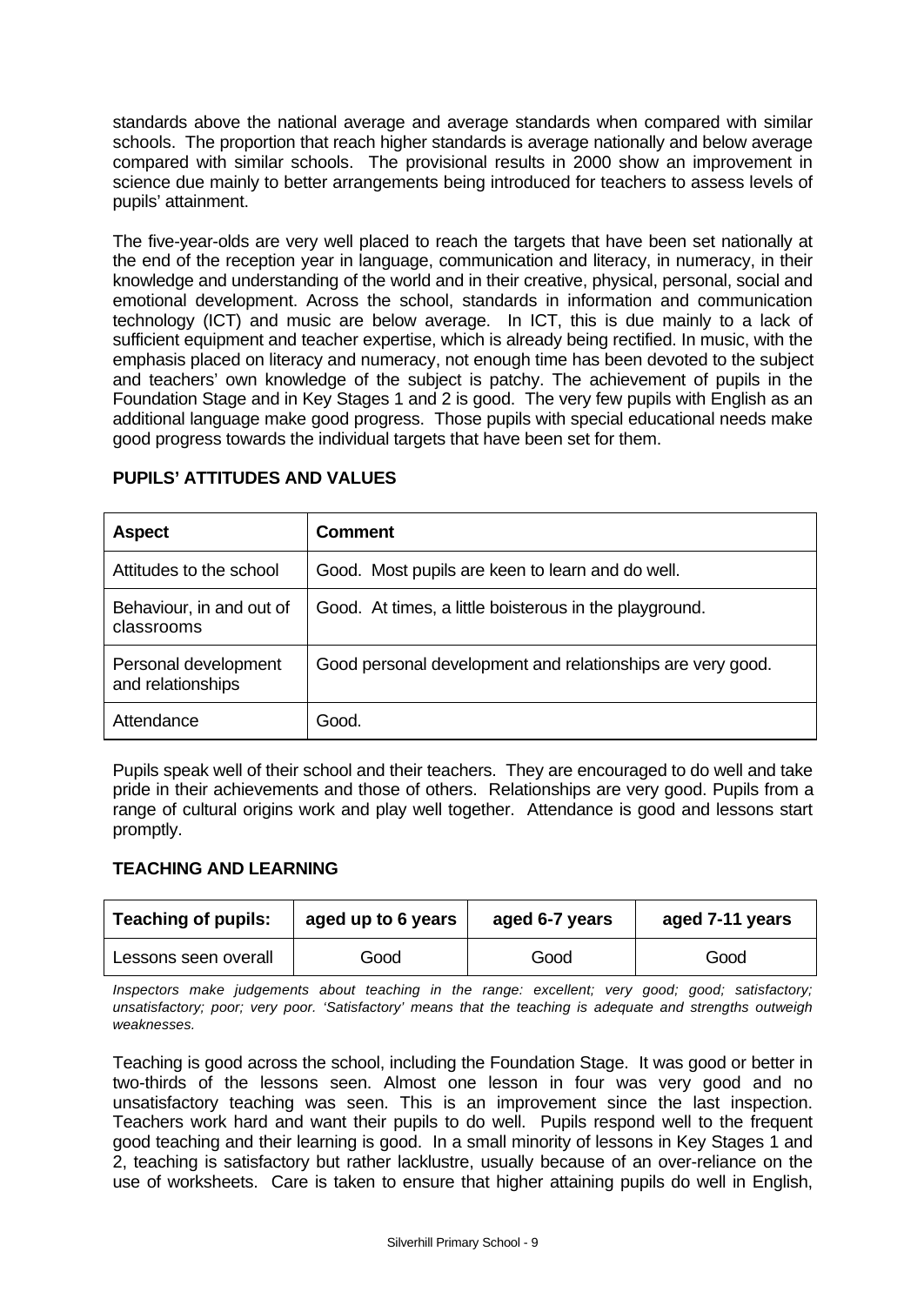mathematics and science. Although these pupils are often given work to extend them in most other subjects, opportunities are not always provided for them to learn in different and more challenging ways. The good teaching of literacy and numeracy reflects the successful implementation of the National Literacy and Numeracy Strategies. Pupils' work is marked regularly but inconsistently. Pupils are not given enough written advice as to how to improve their work. The good teaching of pupils with special educational needs enables them to make good progress. Good support is provided for a pupil learning to speak English, who is making good progress.

### **OTHER ASPECTS OF THE SCHOOL**

| <b>Aspect</b>                                                                                        | Comment                                                                                                                                              |
|------------------------------------------------------------------------------------------------------|------------------------------------------------------------------------------------------------------------------------------------------------------|
| The quality and range of<br>the curriculum                                                           | The curriculum is satisfactory overall, but not enough time is<br>provided for music. There is a very good level of extra-<br>curricular activities. |
| Provision for pupils with<br>special educational needs                                               | Good. Support is carefully targeted.                                                                                                                 |
| Provision for pupils with<br>English as an additional<br>language                                    | Good. Good teamwork between the class teacher and the<br>visiting specialist teacher.                                                                |
| Provision for pupils'<br>personal, including<br>spiritual, moral, social and<br>cultural development | Good overall. Very good provision for pupils' social<br>development and good provision for moral development.                                        |
| How well the school cares<br>for its pupils                                                          | The school provides very good care for its pupils.                                                                                                   |

The school has a very good partnership with parents who are very supportive of their children's learning. Due attention is given to sex education and the dangers of the misuse of drugs. Arrangements for the assessment of pupils' attainment and progress in English and mathematics are good and the information is used effectively to set targets for pupils to aim for and to keep track of their progress towards them. The assessment in other subjects is satisfactory. Staff know their pupils well.

## **HOW WELL THE SCHOOL IS LED AND MANAGED**

| <b>Aspect</b>                                                             | <b>Comment</b>                                                                                                                                                                             |
|---------------------------------------------------------------------------|--------------------------------------------------------------------------------------------------------------------------------------------------------------------------------------------|
| Leadership and<br>management by the<br>headteacher and other<br>key staff | The leadership of the headteacher is very good, well supported by<br>the key stage co-ordinators. The management of the school is<br>good.                                                 |
| How well the governors<br>fulfil their responsibilities                   | The governors are very effective. They work closely with the<br>headteacher, especially the chair, to set a clear educational<br>direction for the school. Finances are prudently managed. |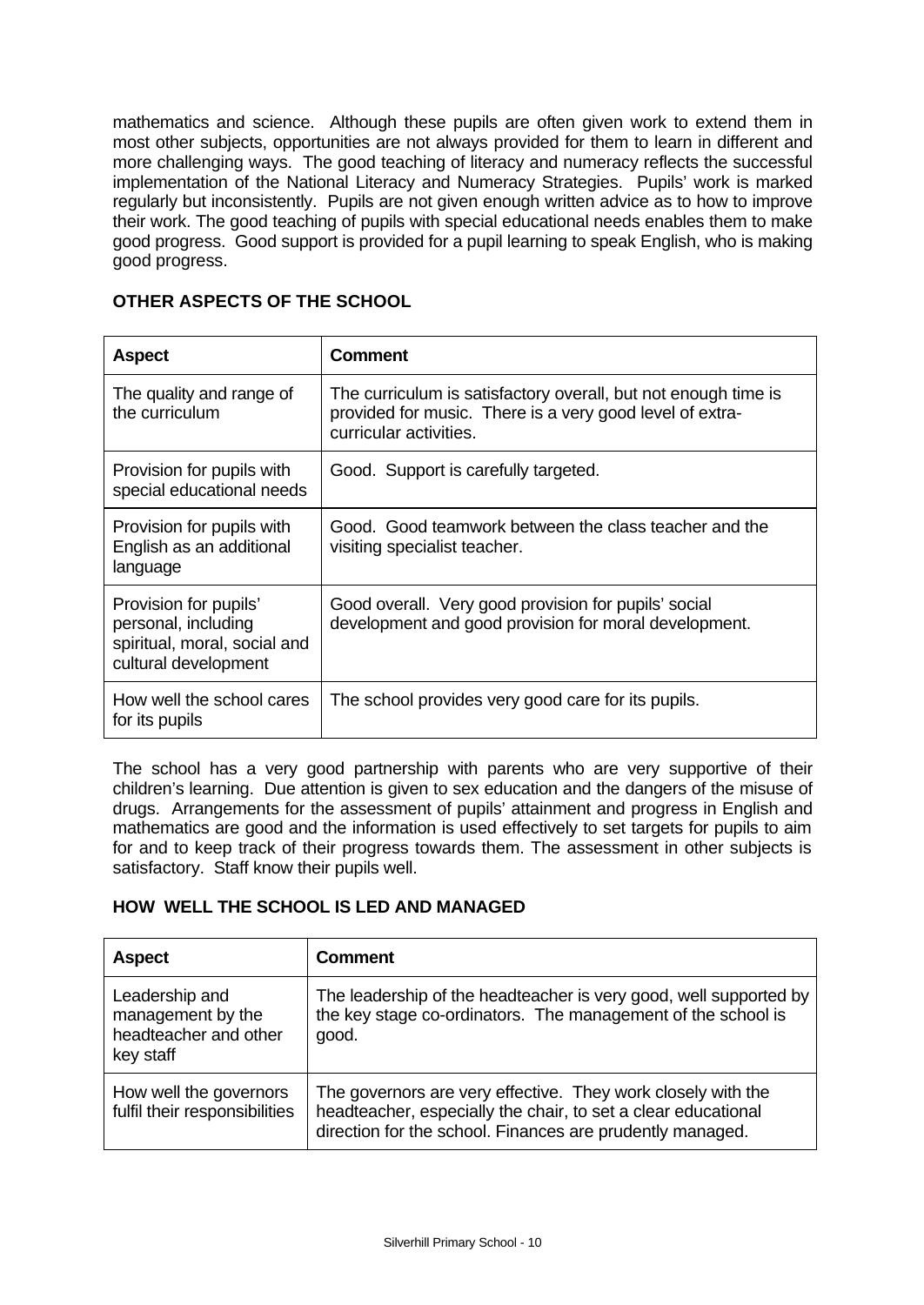| The school's evaluation<br>of its performance | Good. The headteacher and key staff have a good understanding<br>of the school's strengths and weaknesses and use this<br>information effectively to make improvements. |
|-----------------------------------------------|-------------------------------------------------------------------------------------------------------------------------------------------------------------------------|
| The strategic use of<br>resources             | Good.                                                                                                                                                                   |

There are sufficient staff to meet the requirements of the school's curriculum. The accommodation is satisfactory, but lacks an outdoor play area for children in reception. Although there are gaps in history and music, overall there are sufficient learning resources. The very recent purchase of computers and software has made good a previous shortfall. The management structure has improved considerably since the last inspection. The role of the subject co-ordinator has been developed successfully. Due attention is paid to the principles of obtaining best value.

## **PARENTS' AND CARERS' VIEWS OF THE SCHOOL**

| What pleases parents most |                                                               | What parents would like to see improved |                                                      |  |
|---------------------------|---------------------------------------------------------------|-----------------------------------------|------------------------------------------------------|--|
|                           | Children are expected to work hard and<br>make good progress. | $\bullet$                               | Consistency of homework.<br>Behaviour at lunchtimes. |  |
|                           | Children like school.                                         |                                         | Not enough emphasis on the arts,                     |  |
|                           | The quality of teaching.                                      |                                         | especially in the extra-curricular activities.       |  |
|                           | The partnership with parents.                                 |                                         |                                                      |  |
|                           | The management of the school.                                 |                                         |                                                      |  |

Parents are very supportive of the school. The inspection findings confirm parents' positive comments. Homework is set regularly and pupils are tested each week on the spellings and number combinations they have been asked to learn. The setting and use made of homework in other subjects is inconsistent. Behaviour overall is good. There is a little boisterous behaviour at break and lunchtimes. Not enough time is given to music in the curriculum and standards are below average. There have been recent improvements in the extra-curricular activities with an art club and the formation of a choir, about which parents spoke well.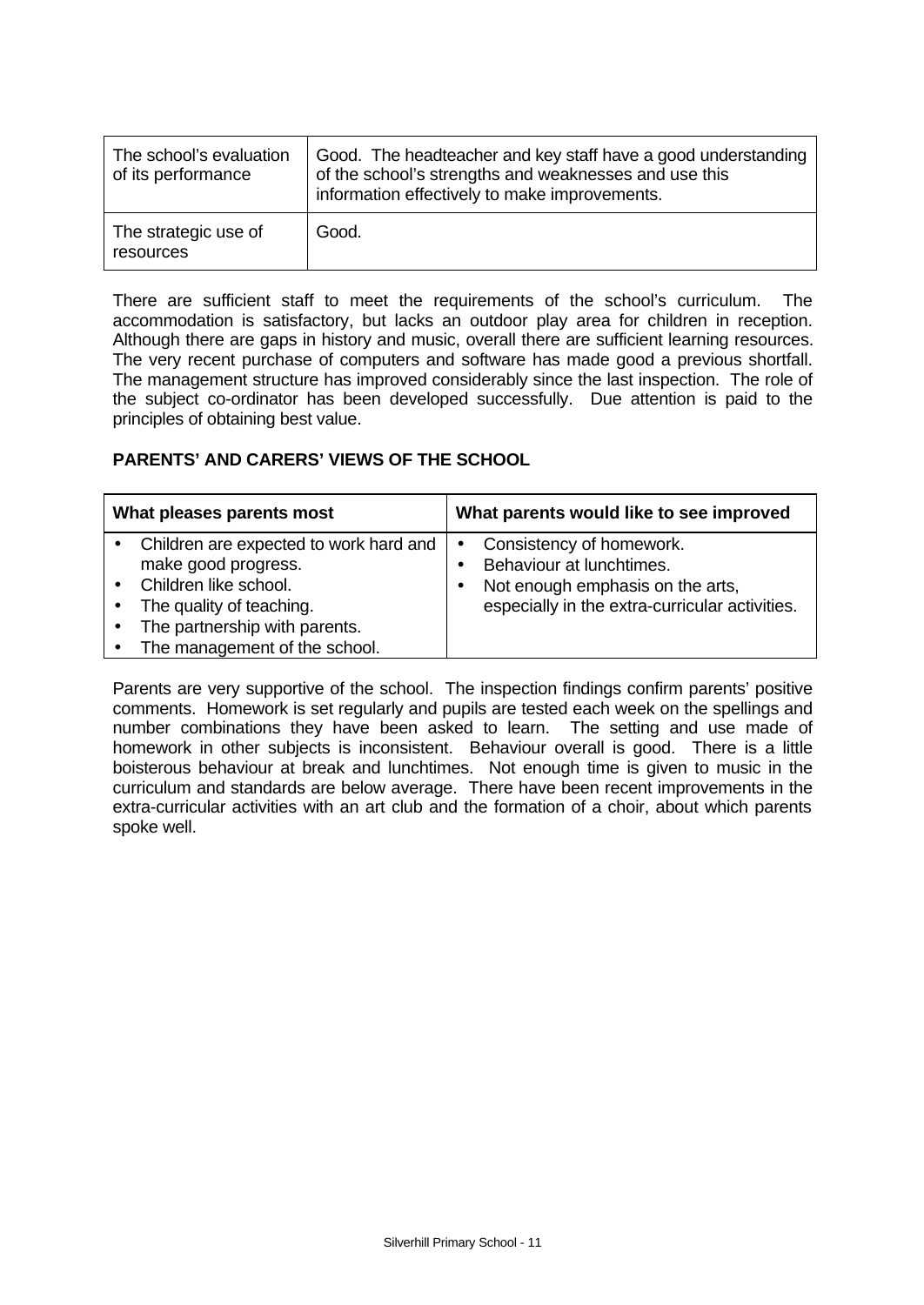## **PART B: COMMENTARY**

#### **HOW HIGH ARE STANDARDS?**

#### **The school's results and achievements**

- 1. The standards attained by the eleven-year-olds in the national tests in 1999 were well above the national average in English and mathematics and above average in science. These are broadly in line with the results over the previous two years. In comparison with similar schools the standards in 1999 were above average in English and mathematics and average in science. The proportion of eleven-year-olds who reach standards higher than those expected for pupils of their age was well above the national average in English and mathematics, and above average in science. In comparison with similar schools, the proportion was above average in mathematics, average in English and below average in science. The provisional results for the higher attaining pupils in 2000 are broadly similar in English and mathematics but show an improvement in science. Not as many pupils reach higher standards in writing as they do in reading. The attainments of boys and girls are similar, with girls doing marginally better in science. The targets set by the school in 1999 and 2000 were slightly exceeded in mathematics and broadly met in English.
- 2. The 1999 national test results showed that the seven-year-olds attained standards in reading, writing and mathematics that were well above the national average and well above the standards reached in similar schools. The proportion that reached standards above those expected nationally for pupils of this age was well above the national average in reading, writing and mathematics. When compared with similar schools, the proportion was well above average in reading and mathematics and average in writing. This shows an improvement, especially in reading and mathematics, but less so in writing. In science, the teacher assessments in 1999 show standards above the national average, and average in comparison with similar schools. The proportion that reached higher standards was average nationally and below the average found in similar schools. This is mainly due to the way in which teachers made their assessments, specifically in how pupils were developing their understanding of scientific enquiry. The provisional results from the tests in 2000 show some improvement. The attainments of boys and girls are similar at the end of Key Stage 1.
- 3. These results, especially for the higher attaining pupils, show a good improvement since the last inspection. In Key Stage 2, considerable effort goes into keeping track of how pupils are doing against the targets that have been set for them. Extra support is given effectively through 'Booster classes' and through the SATs Club' after school. Teaching has improved across the school, especially in Key Stage 2, and this has contributed to the improved standards. The planning of the curriculum has improved and teachers are much clearer about what they want pupils to learn in lessons. In other subjects, higher attaining pupils are often given extension work, but as a rule this does not provide these pupils with more challenging ways of thinking.
- 4. Inspection findings accord with the results of the national tests. Standards in mathematics are high. The introduction, on a trail basis in Key Stage 2, of grouping pupils together into classes for mathematics lessons on the basis of the standards they have reached (setting) has had a significant impact on the standards attained, especially by those pupils who have been identified as potential high attainers. In conversation these pupils say that they find the arrangements better and that the work is more challenging. Standards of attainment in English, mathematics and science of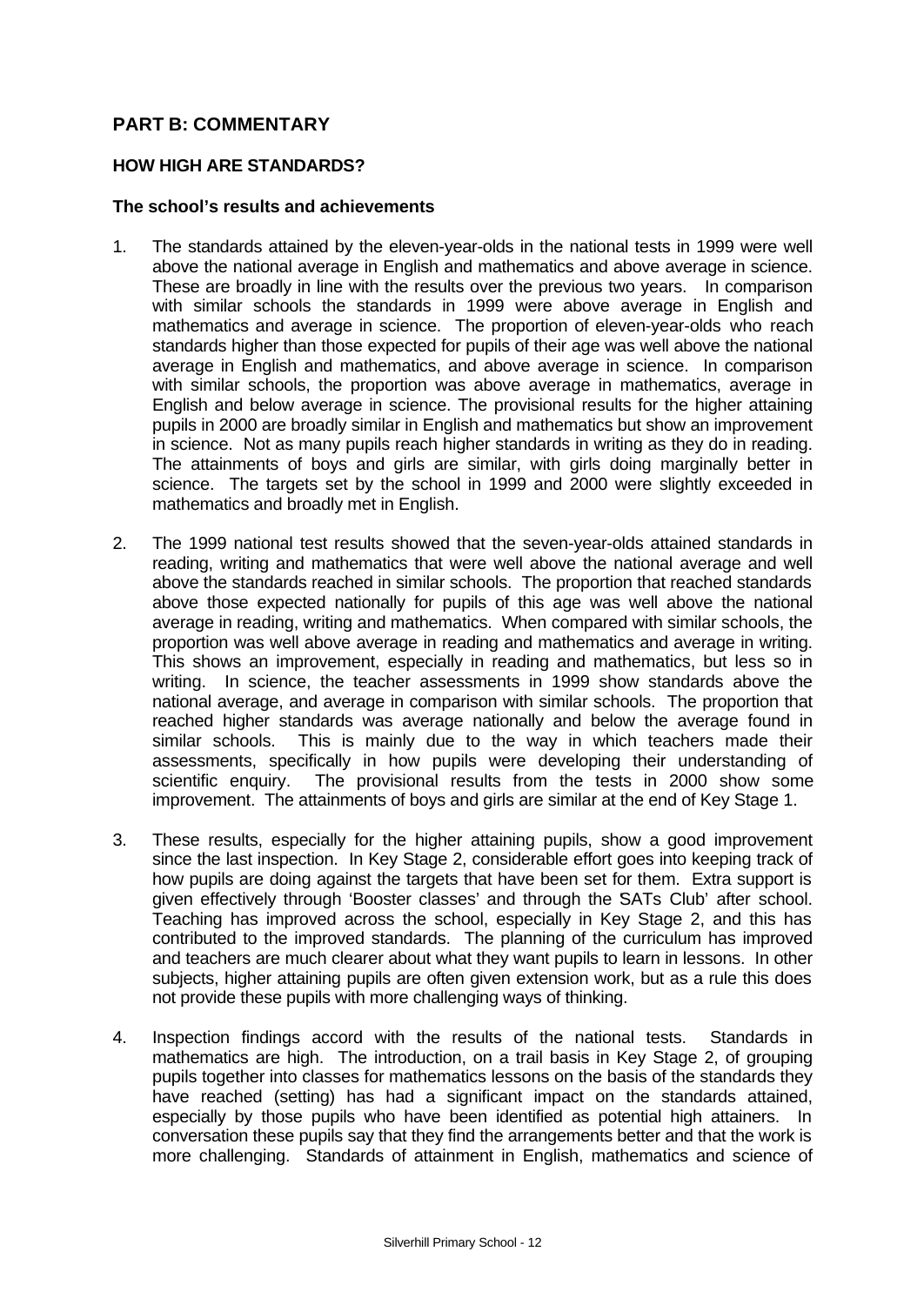those pupils who have been identified by the school as higher attainers have improved, but less so in writing.

- 5. The standards reached by the seven- and eleven-year-olds in speaking and listening are well above average. Pupils build on the skills they bring to school and teachers place considerable emphasis in getting pupils to explain their thinking and how they have arrived at the answers they give. Pupils across the school read well. They are interested in books, and teaching is systematic with good attention given to the use of phonics. The very good home-school reading arrangements make a significant contribution to the standards of reading.
- 6. Standards in writing are not as high as they could be. Not enough pupils reach high enough standards in their writing. This is partly because the skills pupils learn in the literacy hour are not being developed further in other subjects. There is an over-reliance in these subjects on the use of worksheets which provide little opportunity for pupils to write at length. For example, in a study of Ancient Greece undertaken by pupils in Year 6, most of their written work consisted of the completion of commercial worksheets or those provided by the teachers. Consequently the written work of almost all pupils was broadly of a similar standard. Pupils' handwriting skills are not well developed. Too many pupils towards the end of Key Stage 2 do not have well-formed handwriting which is presented neatly. A start has been made in Key Stage 1 to teach pupils to join their letters, but overall there has been little improvement in this since the last inspection.
- 7. Children's attainment on entry to the reception class is broadly above that typically found nationally, except in their personal, social and emotional development, where it is average. Many children have already developed good skills in speaking and listening. They enjoy books and are keen to read. Most are well placed to reach, or possibly exceed, the new standards set for children at the end of reception year in communication, language and literacy, in their mathematical development, in their knowledge and understanding of the world, and in their creative, physical, and personal, social and emotional development. Children have made a good start in learning to read words by sight and by using the sounds letters make (phonics). They have started to count and order numbers to ten.
- 8. At the end of both key stages, the standards attained in physical education are above those expected nationally for pupils of these ages. This is an improvement since the last inspection and reflects the extra emphasis placed on the subject and the provision of a good range of sport-based extra-curricular activities. The standards attained by the seven and eleven-year-olds in art and design, geography, history and design and technology are average. In religious education, the seven- and eleven-year-olds attain the standards that are required by the Derbyshire Agreed Syllabus.
- 9. Standards in information and communication technology (ICT) and music are below average. In the case of ICT, this is mainly because pupils in the past have not had enough opportunities to develop the necessary skills. New computers and software have now been purchased and detailed plans are in hand for the development of the subject. Not enough time has been given to music. Staff expertise is limited, reflecting the position at the last inspection. A recent impetus, recognised by parents, has been given through the appointment of a new co-ordinator.
- 10. In the Foundation Stage and in Key Stages 1 and 2, pupils achieve well. This is an improvement. They are keen to learn, and respond well to the challenge provided by the predominantly good teaching. Pupils achieve particularly well in physical education due to the good provision made and the number of staff who have specialist expertise in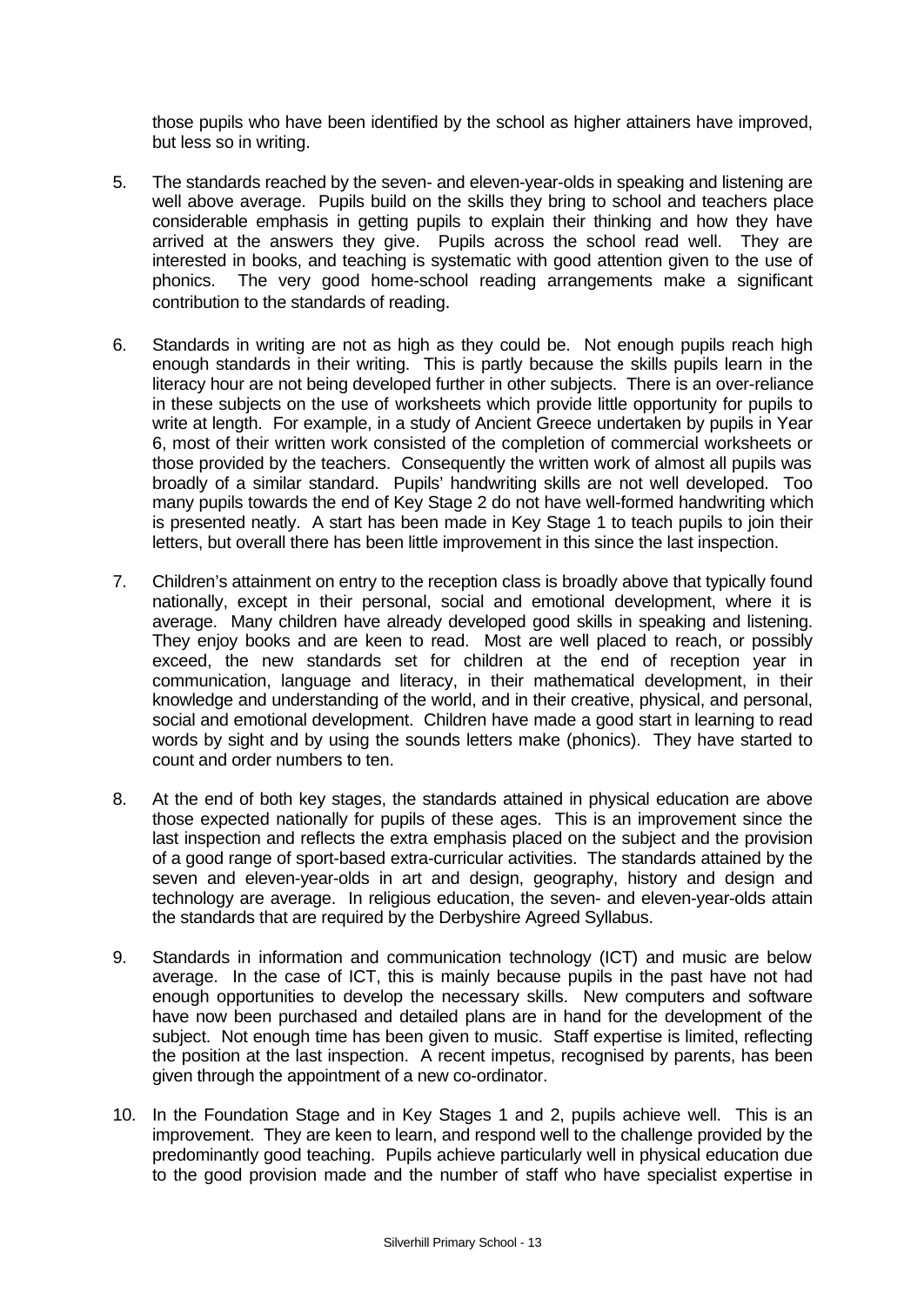coaching. There is underachievement in ICT and music, as pupils do not have the necessary experience and skills to reach the standards that are expected nationally. The achievement of potential higher attainers in mathematics and reading is good and their achievement in science has improved in the past year. However, these pupils are underachieving in writing. Pupils learning to speak English as an additional language and pupils with special educational needs make good progress as they receive good support. The pupils from ethnic minority origins achieve similarly to the majority of pupils.

#### **Pupils' attitudes, values and personal development**

- 11. Pupils' good attitudes to school, good behaviour and good personal development contribute well to their levels of attainment and achievement. Attendance is good.
- 12. Pupils speak well of their school and enjoy their time there. Children in the Foundation Stage have made a good start with their personal, social and emotional development. They have quickly settled into the life of the school, behave well, and show a good enthusiasm for their learning. This was evident in a numeracy lesson where their obvious enjoyment of counting and working with numbers, together with the sense of fun engendered by the teacher, ensured good learning by the children.
- 13. Throughout the school pupils' attitudes in lessons are good and this shows a steady improvement as they move through the school. Pupils are keen to get on with their work and concentrate well. They listen carefully to instructions and appreciate other pupils' contributions. Their positive attitude to learning is a significant feature of many lessons. Pupils are very keen to read and this contributes well to the high standards. For example, a good reader in Year 3 said 'I love reading, it is one of my hobbies'.
- 14. Pupils' behaviour in lessons, assemblies, around the school and in the playground is good. Some parents expressed concerns about behaviour on the playground, especially at lunchtime. A small amount of boisterous behaviour occurs in the playground. This is handled well by staff and pupils themselves do not see it as threatening. There have been no temporary or permanent exclusions during the past two years, a figure well below the national average for primary schools. Pupils know the rules and are aware of how to behave appropriately. They have good manners, are polite and show good respect for the feelings of others.
- 15. Relationships are very good and this has an important effect on their personal development. All pupils play and work together well. There is no hint of racist or sexist behaviour or language. This is confirmed by pupils' firm condemnation of racism. Good co-operation and the very good relationships between staff and pupils contribute to pupils' learning in many lessons.
- 16. Pupils' personal development is good. Tasks, such as returning registers or setting up and tidying up equipment and resources, are undertaken in a keen and responsible manner from an early age. House Captains carry out a wide range of duties with great enthusiasm and pride, which both contributes to their own development and sets a good role-model for younger pupils. Many pupils respond with great enthusiasm to the wide range of extra-curricular activities provided. The strong emphasis on developing teamwork was particularly evident in a lunchtime football session. The confidence shown by many pupils has a positive effect on their learning and personal development.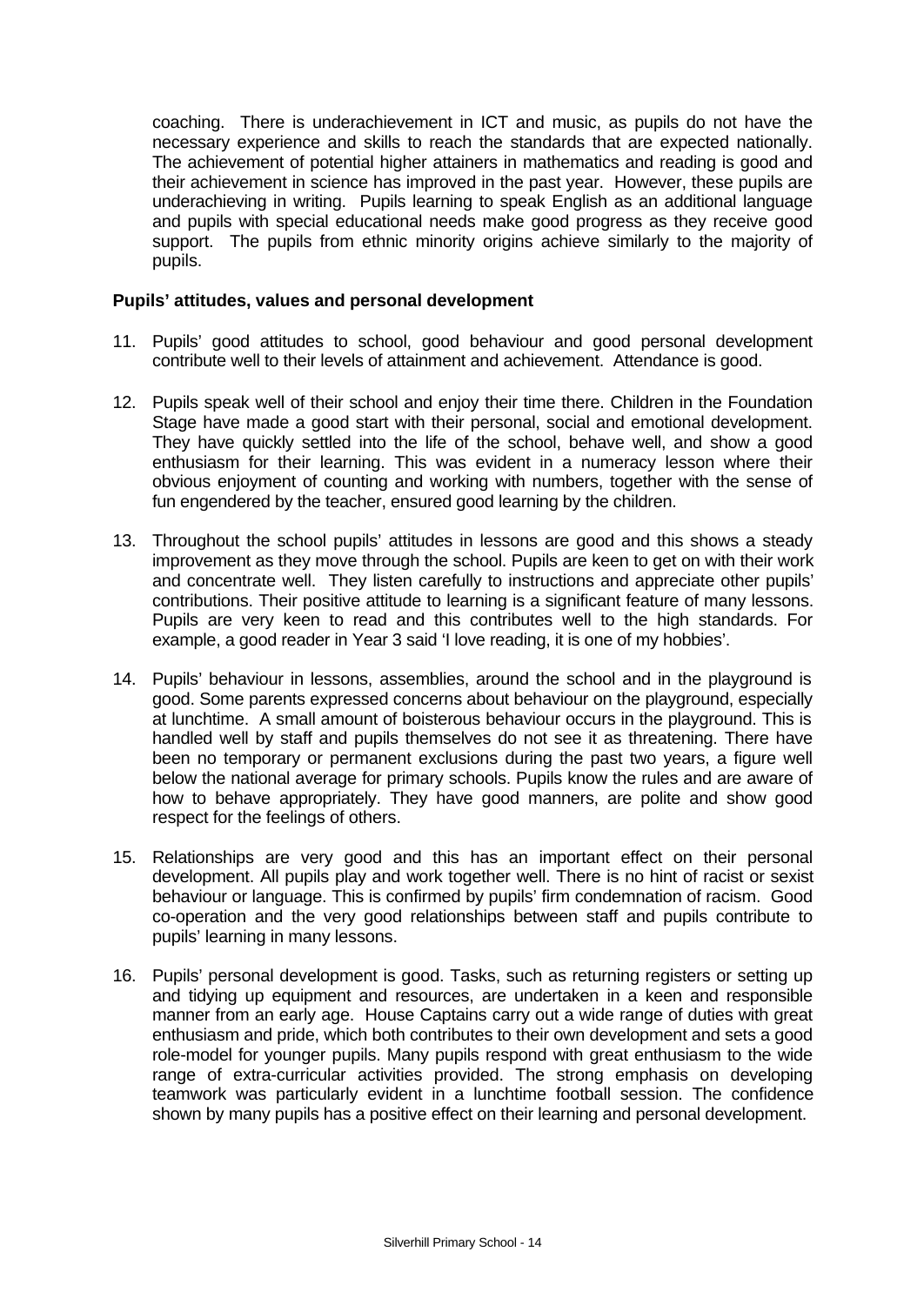17. Attendance is good being higher than the national average. It has shown an improvement of over one per cent during the last year. Levels of unauthorised absences are lower than the national average. Very few pupils are late and lessons start promptly.

#### **HOW WELL ARE PUPILS TAUGHT?**

- 18. Overall, the teaching is good. Almost one lesson in four seen was very good and twothirds were good or better. No unsatisfactory teaching was seen. Teaching is equally good in the Foundation Stage and in Key Stages 1 and 2, and learning is good. This represents a considerable improvement since the last inspection, when unsatisfactory teaching was reported. Teachers are hard-working and conscientious. They have high expectations and let their pupils know that they want them to do well. The climate in most lessons is one where pupils work hard and where relationships are very good. Discipline is firm but unobtrusive. Pupils speak well of their teachers and say that they are getting on well. What they particularly like is the way in which teachers help them when they get 'stuck'.
- 19. Teaching is usually enthusiastic and the best teaching is also imaginative. 'Who left that sack there?' asked a teacher at the start of a history lesson in Year 3, pointing to a large sack. After considerable discussion as to who it might have been, the pupils decided to look inside to see if there were any clues. To their amazement they found clothes that could have been worn by Queen Boudicca, the focus for the previous lesson. Pupils spontaneously applauded when one pupil finished dressing in these clothes. In a literacy hour in Year 1, pupils helped to make bread when learning about giving instructions. This led to much excitement and anticipation and caught their imagination. 'I can smell it baking!' exclaimed several pupils after only two minutes. In lessons such as these the teachers' enthusiasm is infectious and pupils are keen to learn.
- 20. A small minority of lessons, which are satisfactory overall, are rather lacklustre. In these lessons teachers often are over-reliant on the use of worksheets and making sure that the pupils complete them. This was seen as a major weakness in the majority of lessons at the time of the last inspection. In these lessons pupils are not as well motivated and learning lacks the enthusiasm seen in most lessons. Pupils, especially the potential higher attainers, 'go through the motions' rather than being inspired to go further.
- 21. A considerable improvement since the last inspection is that the purpose for a lesson is made clear at the start. Consistency is assured by the effective use of plastic sheets on which the purpose is written in a standard format. These are used effectively to ensure that pupils know what they are doing. Often they are well used at the end of lessons to check on what pupils have learnt. Such practice provides a good example of the effective response made to the previous report.
- 22. The teaching in the Foundation Stage is good. Emphasis is given to extending children's skills in speaking and listening and in developing their knowledge of phonics. Planning is detailed and thorough and careful links are made with the teacher in Year 1 to ensure continuity, especially in the teaching of literacy and numeracy. The teacher and the nursery nurse work well together and have already created a stimulating classroom, which is inviting and also helps children to become self-sufficient.
- 23. Throughout the school, teachers prepare their lessons carefully to build on what has gone before. Generally work is appropriately matched to pupils' learning needs and this helps pupils to learn well and make good progress. Although extension work is often provided in subjects other than English, mathematics and science to extend the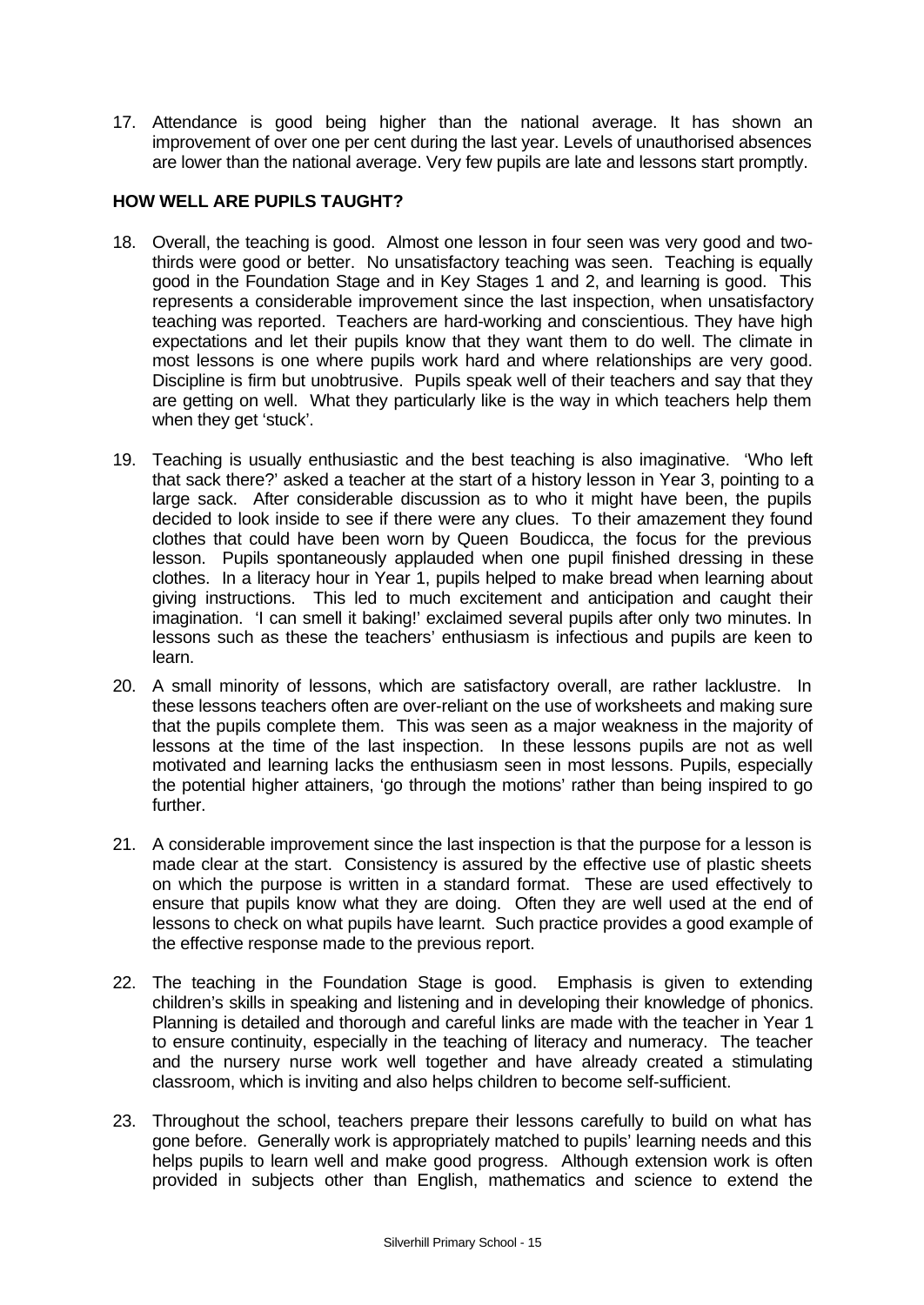potential higher attainers, it does not always provide them with opportunities to think in more challenging ways. Due account is taken of the individual education plans of pupils with special educational needs who make good progress. Good collaboration between teachers and visiting staff leads to good support for pupils who are learning to speak English, and they make good progress. For example in Key Stage 2, the visiting teacher provides good support by working with a pupil in her first language, ensuring that she is clear about what she is doing as well as helping her to learn to read the words that are most commonly used. In addition, the class teacher regularly takes opportunities to bring the pupil into the class discussions, especially in mathematics where an aid to counting is written with English and Japanese numerals.

- 24. Teachers use questions effectively to consolidate what pupils have learnt, as well as probing to check their levels of understanding. In science, teachers regularly ask pupils to explain what they are thinking or how they have arrived at the conclusions they have. In mathematics, questions such as, 'How did you work that out?' together with, 'Explain how you got that answer' are used well. This happened in a lesson in Year 2 where pupils were learning about tens and units. A good review of the problems that had been encountered in the previous lesson made sure that little time was wasted. The good use of quick-fire questions and more challenging questions enabled the teacher to make adjustments to her lesson to ensure that pupils had work that was appropriate to their learning needs.
- 25. At the end of most lessons, teachers recapitulate effectively on what has taken place during the lesson to assess how well the pupils have got on. This information is used effectively to plan work and to check pupils' progress. Often they ask the pupils to tell them something that they know now that they did not know at the start of the lesson. Pupils are eager to share their new knowledge and skills and this consolidates their learning effectively, as well as showing the pupils that they are making progress. This gives them confidence to try more difficult work. In a science lesson in Years 4 and 5, pupils particularly enjoyed remembering the correct Latin names of the most important bones, for example clavicle rather than collar bone.
- 26. Teachers generally have a good command of the subjects they teach, with the exception of ICT and music. In the case of ICT this is due to lack of experience with the software and new computers being introduced. As a result ICT is not used well in most other subjects. In the main, teachers are not confident in teaching music due to the level of their own knowledge of the subject, and standards in music are not as high as they should be. The teaching of physical education is good and leads to above average standards. In history, the teaching is good but standards are not high as pupils' skills in making historical investigation are not well developed.
- 27. Lessons are well organised and most proceed at a good pace. Teachers choose appropriate methods for the tasks in hand. There is good collaboration with support staff and with volunteers and parents to the benefit of the pupils. Good and effective use is made of the formats recommended by the National Literacy and Numeracy Strategies for the literacy hour and the daily mathematics lesson. In mathematics, good emphasis is placed on pupils working in their heads and in quickly recalling number facts they have learnt. In literacy, the teaching of phonics is seen as being important and good emphasis is placed on them in the teaching of reading, but less so in the teaching of spelling. Overall, the teaching of literacy and numeracy is good.
- 28. Teachers regularly mark pupils' work. Praise and encouragement are given, but little written advice is provided to let pupils know how they could improve their work. Nor are targets set for pupils to aim for. Opportunities to enhance learning are missed.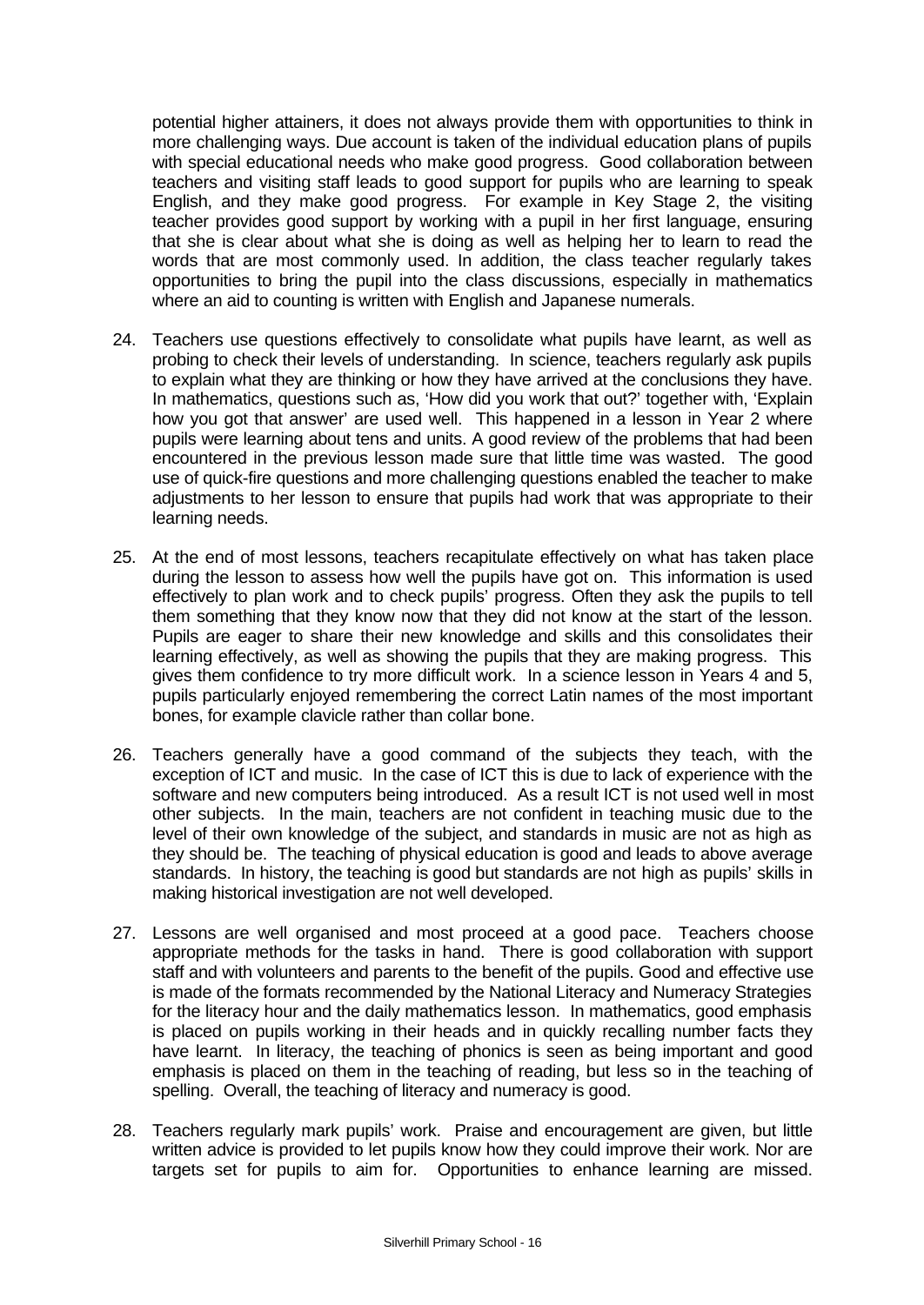Comments such as 'neater please' do not tell pupils how to make their work neater nor let them know the standards they should be aiming for. The implementation of the school's detailed marking policy is inconsistent.

29. A strength of the school is the effective arrangements made to encourage pupils to read at home regularly. This contributes to the good standards of reading. Parents report that they find the arrangements made for homework to be inconsistent across the school. Homework is set regularly for the learning of spellings and number tables. Pupils are usually tested at the end of each week. When homework is set and completed regularly, pupils improve their knowledge and skills. The setting of homework in other subjects is inconsistent. Where it is set and then used effectively in subsequent lessons, pupils benefit. In a Year 4 and 5 class, pupils had been set the task of listing as many vertebrates and invertebrates as they could. In the science lesson the following day, the good use of the work pupils had done led to good gains in their understanding of the differences between these groups of animals.

## **HOW GOOD ARE THE CURRICULAR AND OTHER OPPORTUNITIES OFFERED TO PUPILS?**

- 30. The school provides a satisfactory curriculum which meets the requirements of the National Curriculum, and the Derbyshire Agreed Syllabus for religious education. It is a broad but not sufficiently balanced curriculum. In music, the requirements of the curriculum are being met but not enough time is given to the subject to enable pupils to reach standards expected of them nationally. A sound start has been made with the introduction of the new National Curriculum. The recently purchased equipment and software for information and communication technology, together with the detailed plans for improvement, now ensures that pupils have full access to this aspect of the curriculum. The school has successfully implemented both the National Numeracy Strategy and the National Literacy Strategy. This has resulted in an improvement in standards in both English and mathematics, especially for those pupils identified by the school as being potential higher attainers. Good emphasis is placed on ensuring that all pupils have equal access to the curriculum and that any potential barriers to learning are removed. More attention has been given to investigative work in science, which is an improvement. However, pupils still have relatively few opportunities to use their knowledge and skills in mathematics in practical situations or in other subjects.
- 31. Curriculum planning has improved considerably since the last inspection and this has improved the quality of teaching. Good use is made of the schemes of work provided by the National Literacy and Numeracy Strategies. In addition, national guidance for planning in the other subjects of the National Curriculum has been successfully adopted. Together with teachers planning collaboratively, this now provides a secure basis for ensuring that pupils' knowledge and skills are systematically developed. Planning is carefully monitored both by subject and by key stage co-ordinators. This is an improvement and has ensured a consistency in planning across the school. Planning in subjects other than English, mathematics and science has ensured that the curriculum is covered, but has not indicated in the past the standards pupils should reach. The new National Curriculum now indicates clearly the standards to be attained. The planning arrangements in place show that the school is well placed to deal with this.
- 32. The curriculum for children in the Foundation Stage is satisfactory. It is well planned and children make good progress. Planning takes due account of the requirements of the new Foundation Stage and the subsequent National Curriculum requirements. This is an improvement since the last report. There is good collaboration with Year 1 to the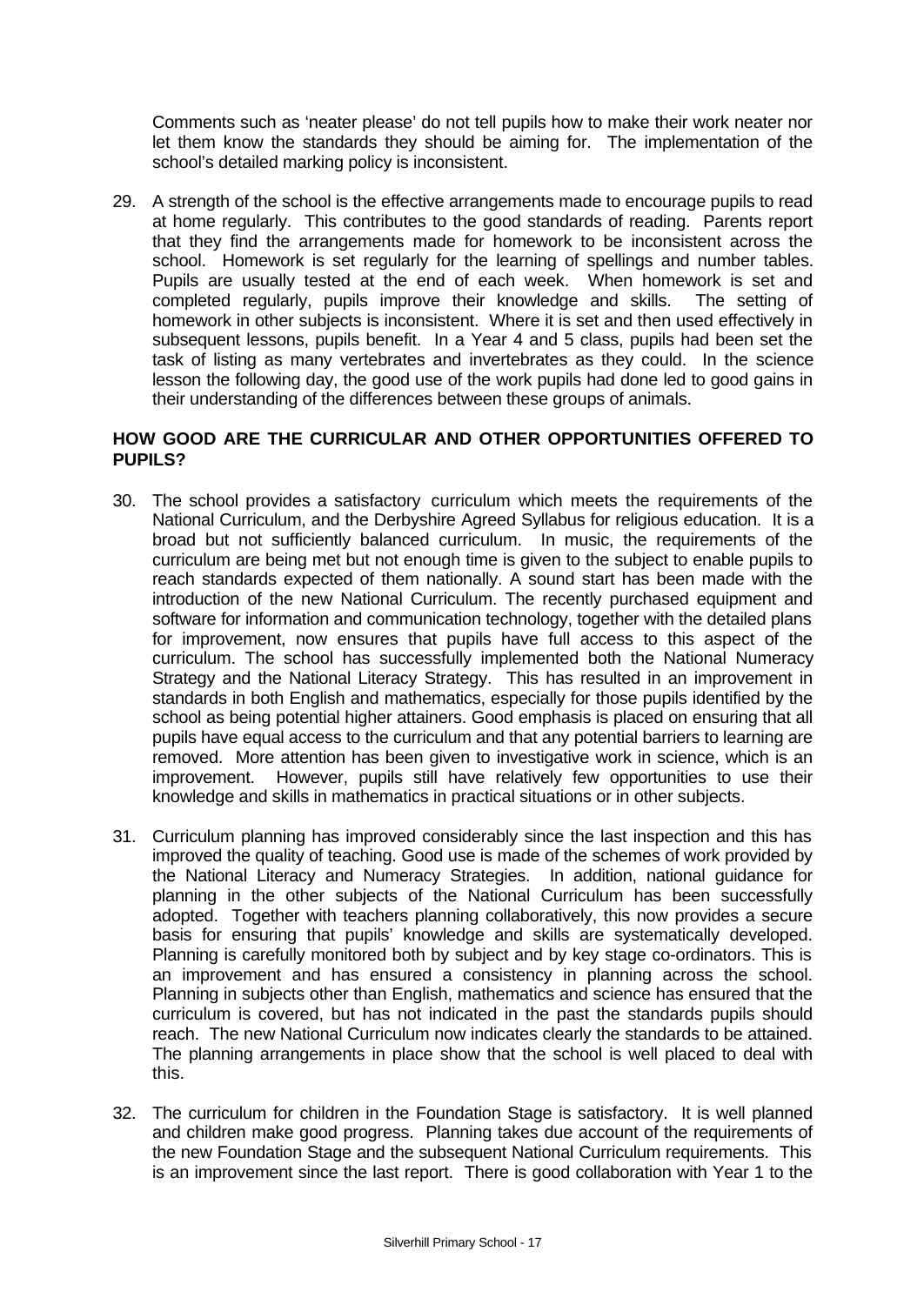benefit of the children. The lack of a secure outside play area limits children's opportunities for outside play and for their physical development.

- 33. The governors are well informed about the curriculum through their curriculum committee and the effective links between individual governors and subject coordinators. Curriculum policies are discussed and then approved. The governing body has approved a policy for sex education. The school's programme for health education includes the required emphasis on the dangers of the misuse of drugs. However, the external support for this work is no longer available and the implementation of this aspect of the policy is in abeyance at the moment.
- 34. The provision of extra-curricular activities is very good and enhances pupils' learning. The overemphasis on sport at the expense of the arts has been a concern of some parents. The activities now include aspects of the arts such as music, as well as very good opportunities for sport. The 'SATs Club', which provides extra support for pupils in Year 6, has contributed significantly to the improvement in results in the national tests. Effective use of residential and day visits to places of educational interest further supports pupils' learning. Good use is made of the local environment to aid learning and pupils are enabled to relate their learning to the everyday world. Effective links with local sports teams enhance the development of pupils' skills in physical education.
- 35. The provision for pupils with special educational needs is good and these pupils make good progress. Procedures for identifying pupils are good and recent changes in the school's policy ensure early and effective intervention and consequent improvement in their learning. The Code of Practice is fully established and pupils registered are well provided for, with carefully monitored individual education plans in place to support their learning. The school meets its statutory requirements. Good use is made of specialist staff from the local education authority and school support staff are appropriately and effectively deployed to the benefit of the pupils.
- 36. Opportunities for spiritual development are broadly satisfactory. The recent development of a memorial garden dedicated to a pupil and a teacher who died has provided a good focus for reflection and made good use of a local building firm. The acts of collective worship meet statutory requirements and have a better sense of community than that reported in the last inspection. However, they offer few opportunities for spiritual development and this aspect of the acts of worship remains much as it was at the time of the last inspection. Lessons in religious education provide appropriate occasions to promote pupils' spiritual development. Opportunities in other lessons do occur; for example in a science lesson when a teacher wondered with the pupils how the first apple was created. However, such opportunities are not common.
- 37. The provision for pupils' moral development is good. Pupils are taught to understand right from wrong, not only in keeping to and understanding the need for rules, but also in a moral sense. The good provision for sport, both within lessons and in extra-curricular clubs, enables pupils to understand the importance of working together and keeping to the rules. The school provides a well-ordered learning environment and pupils are aware of what constitutes acceptable behaviour towards others.
- 38. The provision for social development is very good. Adults provide good role models for their pupils in the way they work together. There is a wide range of opportunities for pupils to take responsibility; for example, as house captains and through a wide range of 'monitors' who look after the library and computers, as well as the simpler responsibilities for younger pupils such as the return of registers to the office. Pupils learn of their responsibility to others through their good support for local and national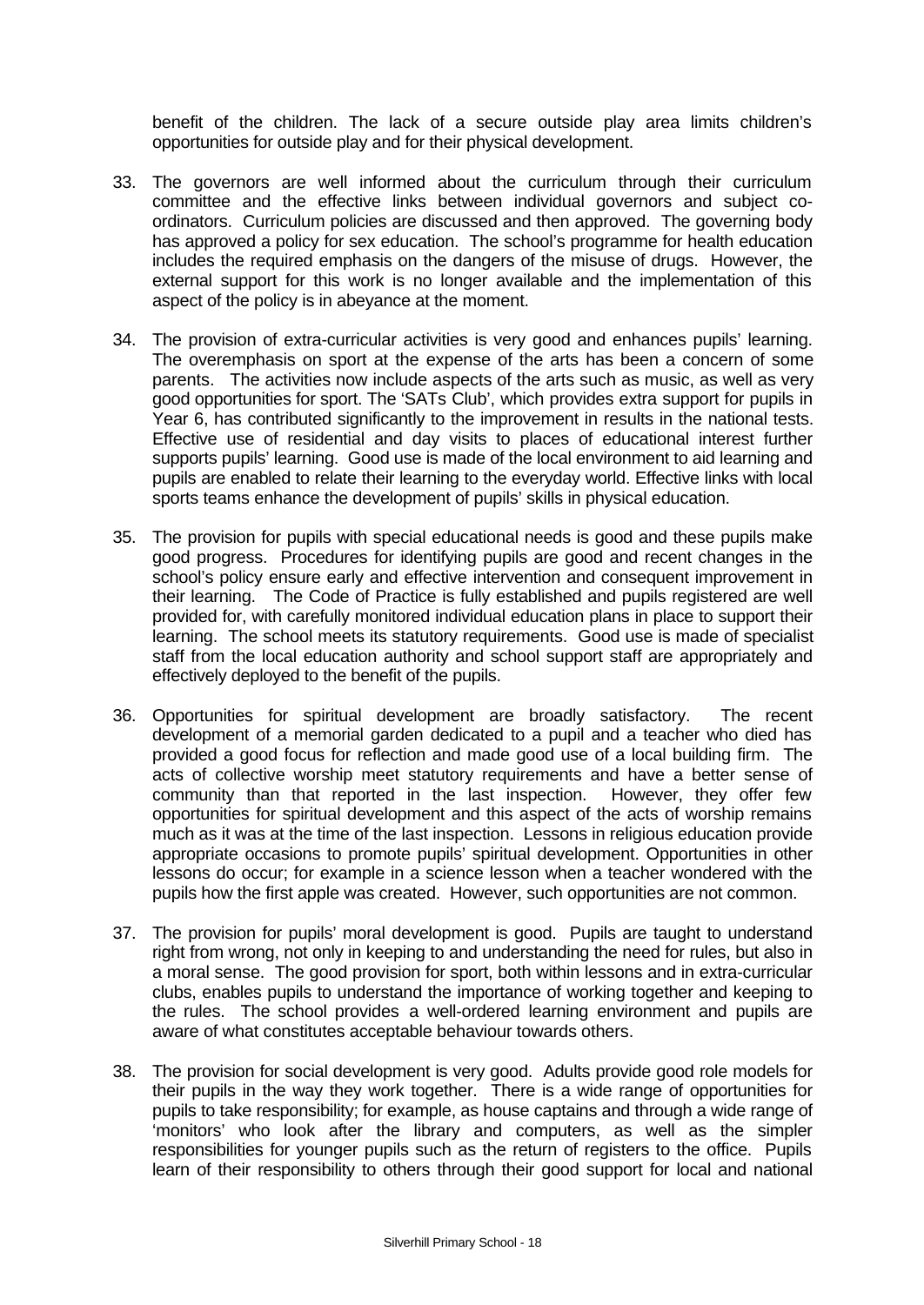charities. Residential and adventure holidays, such as the recent visit to Shropshire, further enhance pupils' social development.

39. Provision for cultural development is satisfactory with a wide range of extra-curricular activities that now include artistic activities such as the school choir. This is an improvement since the last inspection as until recently there has been little provision for the arts in these activities. Pupils are given satisfactory opportunities to learn about cultures different from their own as well as celebrating local customs such as well dressing.

#### **HOW WELL DOES THE SCHOOL CARE FOR ITS PUPILS?**

- 40. The school provides good care for its pupils. The monitoring of pupils' academic progress is good and helps them to improve their attainment.
- 41. The school is a caring community where staff know the pupils well and provide good personal support. Good procedures enable the youngest pupils to settle quickly into the reception class and good care is taken of them at the end of the day. In all classes, staff take good care to ensure pupils are confident, secure and valued.
- 42. Procedures for child protection are very good. The member of staff designated to deal with issues ensures all staff are given regular and informative updates on awareness and liaises well with health and social workers. Health and safety procedures are effective. The school is clean and tidy.
- 43. Measures to promote and monitor good behaviour, for example the charters for behaviour in assemblies and when eating at lunchtime, are effective. Procedures are applied consistently by all staff. The strong emphasis on encouraging pupils' selfconfidence and esteem is having a positive effect on pupils' personal development. All staff use praise and rewards well and consistently. The pride shown by pupils when their name is entered in the 'gold book' demonstrates the success of the reward system. There are good procedures for dealing with the few incidents of bullying. Pupils feel that these are taken seriously. Parents show confidence in the school to deal with such incidents properly.
- 44. The monitoring of attendance and the promotion and encouragement of good attendance are effective, and have achieved an improvement of one per cent in attendance levels over the last year. The headteacher takes steps to discourage parents from taking their holidays in term time.
- 45. Procedures for assessing pupils' academic achievements are good. Detailed and effective systems are strong in English and mathematics, especially in Year 6. Science is assessed slightly less rigorously but satisfactorily. These systems have been a key factor in the raising of standards. In most other subjects, regular assessment has not been undertaken as systematically. However, most of the new national schemes of work now being implemented have regular tests included. These are to be used to assess individual performance in most other subjects. A major factor in improving assessment has been the close monitoring of test results and standards of pupils' attainment by the headteacher. In Year 6, for example, he interviews each pupil individually to agree on the targets that, through hard work, she or he is capable of achieving in the national tests. Increasingly, subject co-ordinators and key stage coordinators are taking greater responsibility for assessing standards in their own subjects and key stages. This enables them to have a clearer perception of the teaching that is provided and the learning that takes place.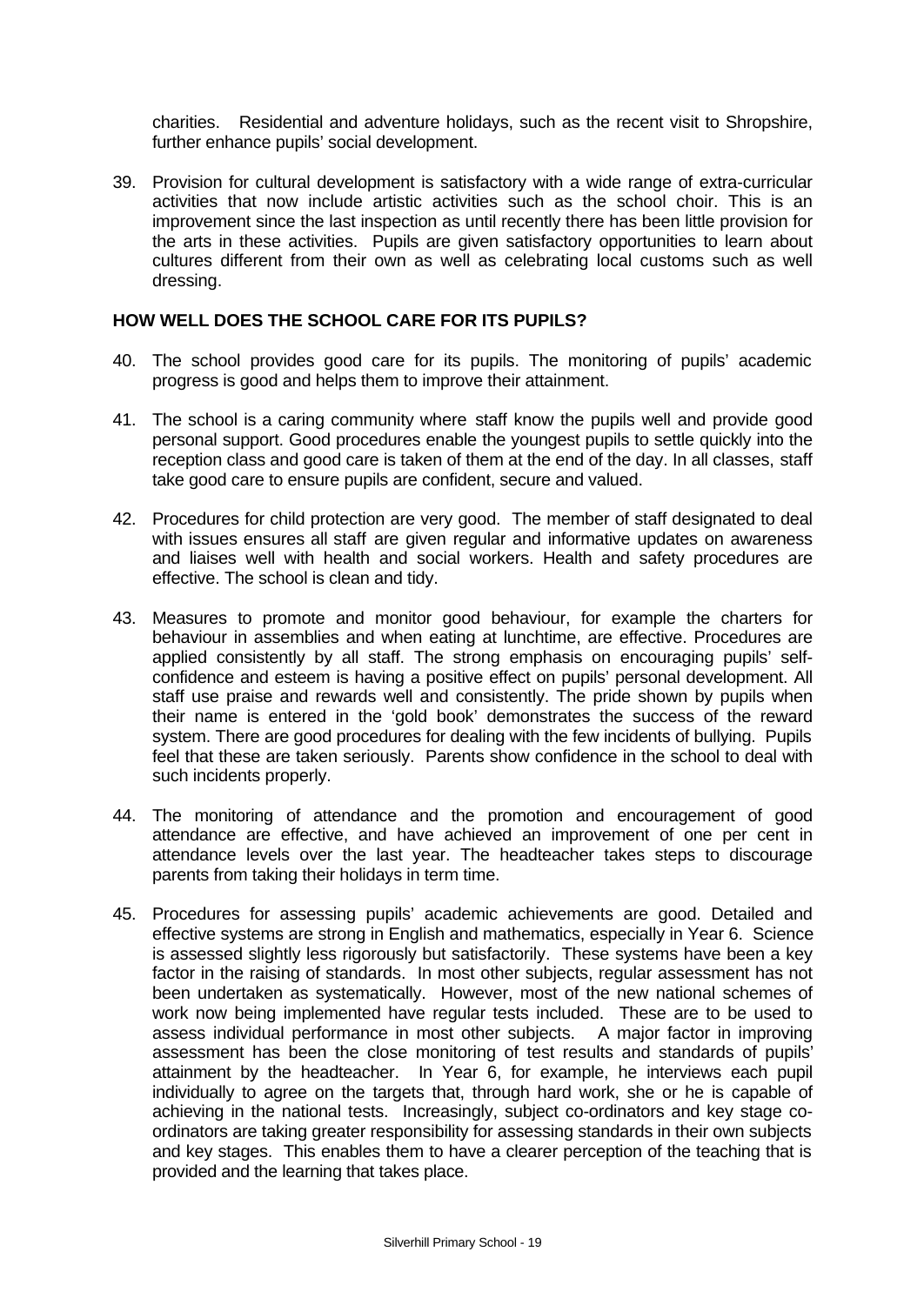- 46. In reception, children are carefully assessed against standards that children of this age are expected to achieve. From their entry into Year 1, good tracking procedures are in place. These show how each pupil is progressing through the effective use of a range of external and internal test results, together with teachers' judgements.
- 47. Those pupils with any special educational needs are well identified and suitable programmes are drawn up that are specific to their individual needs. These are reviewed regularly to ensure that new targets are set and good progress is maintained. The needs of pupils with English as an additional language are also well met and their progress is well monitored.
- 48. Results of the national tests undertaken by seven- and eleven-year-olds are closely analysed to identify any patterns. Those sections of a test in which the pupils scored lower than expected are located, and then targeted for improvement. Comparisons are made between the results of girls and boys. The performance of pupils from ethnic minority origins is carefully monitored. Scores achieved by individual pupils are noted to ensure that accurate targets are set for them. A good example of the efficiency of these new procedures is the increase in the number of pupils attaining above average levels in the national tests at the end of both key stages. The school identifies a group with the potential for high grades. Classroom extension work and weekly 'SATs Club' input then provide the pupils with the knowledge and skills that they require to achieve these grades.
- 49. Short-term assessment within lessons is also good. Examples were seen of lessons being quickly adapted, as teachers realised that the work set was inappropriate. Instant assessment skills were often demonstrated, as teachers enabled pupils to gain new insights through careful questioning. These are examples of teachers using their judgements well to modify or refine their teaching. They are less successful at using marking to assess. The best marking seen is thorough and encouraging, and promotes high standards. However, in most classes, opportunities are missed to use marking as a means for improving learning.

#### **HOW WELL DOES THE SCHOOL WORK IN PARTNERSHIP WITH PARENTS?**

- 50. The partnership between the school and parents is very good and makes a very good contribution to pupils' learning. This continues to be a strength of the school.
- 51. Twenty-three parents attended the meeting prior to the inspection and forty-five per cent of questionnaires were returned. The great majority of parents expressed the view that they supported most aspects of the school's work, with a few minor concerns relating to homework, information given to parents, the range of extra-curricular activities and behaviour at lunchtimes. Parents say that the school has improved since the previous inspection. These views are supported by inspection evidence.
- 52. Parents receive very good information on their children's achievements and the life of the school. Annual reports and parents' consultation evenings ensure parents have very good information about their children's progress and attainment. A particularly strong feature of reports is the consistent approach to providing parents with details of areas for future development. Newsletters, the school prospectus, and the governors' annual report give parents very good information about the life of the school. The recent creation of a school website has further enhanced this provision. Parents already report that they find this facility useful.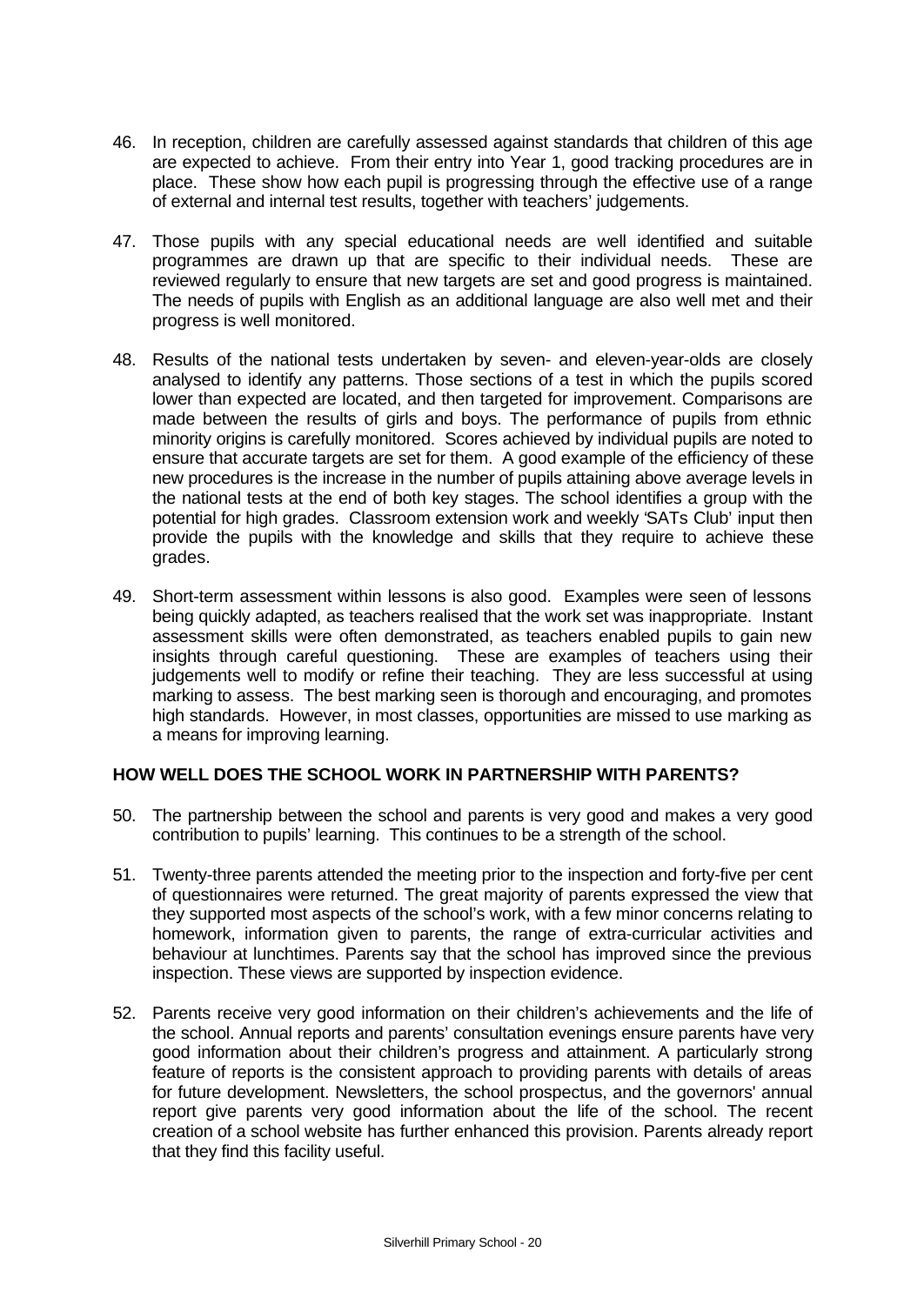- 53. Staff, including the headteacher, are very approachable if parents have concerns or issues to raise. Useful meetings, such as those to introduce the National Literacy and Numeracy Strategies, keep parents up-to-date on what the pupils are being taught and on how they are being taught.
- 54. The school has very good parental support and enjoys a good reputation. The great majority encourage their children's learning with the support they give them at home. This is very strong in relation to reading, which, along with the very good use of home/school reading records, contributes significantly towards pupils' high standards and positive attitudes to reading. Many parents and volunteers give valuable support and help in the school. For example, they read with pupils and help with swimming and pottery. Parents ensure their children come to school regularly and on time. The Parent Teacher and Friends Association provides good support to the school in relation to fundraising and social events, and as a forum for consultation.

#### **HOW WELL IS THE SCHOOL LED AND MANAGED?**

- 55. The school has a positive ethos which reflects its clear expressed aims. It is committed to improvement and to ensuring that its pupils do well. The vigorous response to the action plan that was drawn up following the previous inspection shows this commitment by the governors, headteacher and staff. Considerable effort and thought have gone into the implementation of the plan, which has been effective and has led to good improvement.
- 56. The headteacher provides very good leadership. Central to this leadership has been the drive to raise pupils' attainment, especially that of those pupils who are potentially higher attainers, and to improve the quality of teaching. The management of the school has been effectively restructured and the key stage co-ordinators collaborate well. Together with the headteacher, they form an effective senior management team which has a good knowledge of the school's strengths and weaknesses. A little fine-tuning is needed to clarify respective responsibilities. For example, it is not clear where responsibility lies for pupils' spiritual development. The management of the school is good.
- 57. Considerable improvements have been made to the arrangements to monitor and evaluate the work of the school. The key stage co-ordinators effectively monitor teaching and standards of pupils' attainment within their respective key stages. Most subject co-ordinators observe teaching and monitor teachers' planning. Overall, good communication and good teamwork ensure that the outcomes of monitoring are acted upon and lead to improvement. This is seen in the consistency of the teaching, especially in the way in which lessons have a clear purpose – a significant weakness in the previous report. These actions have led to rising standards.
- 58. The governing body is very effective and fulfils its statutory duties. Governors have a very good understanding of the school's strengths and weaknesses. Detailed analysis of the national test results is undertaken. Effective links have been established between subject co-ordinators and individual governors, especially for literacy and numeracy. Reports are written both by co-ordinators and by governors. This enables the curriculum committee to have a good understanding of the curriculum, which is an improvement since the last inspection. Governors are fully involved in the school development plan. Clear short- and long-term priorities are set which have a focus on improving standards; for example the purchase of equipment for ICT, and the adaptation of the accommodation in the classrooms for the youngest pupils in order to provide better provision for the newly established Foundation Stage.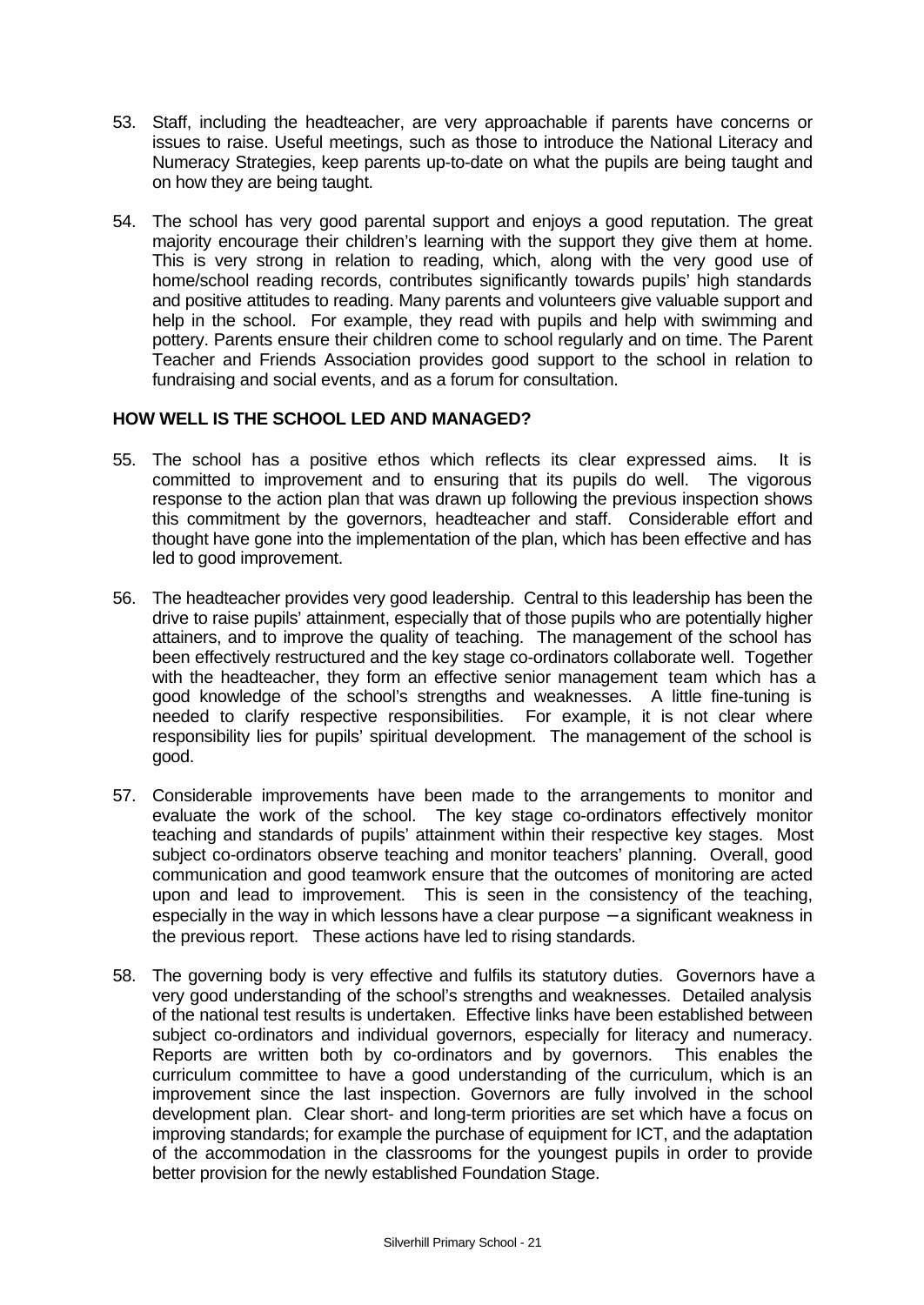- 59. The school development plan usefully details what needs to be done to improve the school and sets targets to raise standards. A strength is the effective link made between the analysis of pupils' attainment and the action to be taken; for example, the development of better arrangements to assess pupils' progress in science. This is an improvement since the last report. Subject co-ordinators write a plan for the development of their subject, which is then carefully prioritised by the senior management team for inclusion in the overall plan. Effective and appropriate links are made to the school's finances.
- 60. The governing body keeps proper oversight of the provision being made for pupils with special educational needs. The special educational needs co-ordinator ensures that the Code of Practice is fully implemented. The provision made is carefully monitored. The limited funds available to support pupils with special educational needs are spent wisely, and efficient use is made of the available support staff and resources.
- 61. Good emphasis is placed on ensuring that all pupils have equal opportunity and that any potential barriers to learning are removed. The provision made for pupils learning to speak English is good and the school's ethos is very supportive. Pupils from a range of ethnic origins work and play well together. Older pupils show very positive attitudes towards the rejection of any form of racism.
- 62. Teachers are suitably qualified and they have the appropriate knowledge and experience to meet the needs of the Foundation Stage, the National Curriculum and the Derbyshire Agreed Syllabus for religious education. Teachers have good expertise in teaching English and mathematics and this is reflected in the standards pupils attain. Many of the staff have good expertise in physical education and have coaching qualifications. This results in a good range of sporting activities that lead to above average standards in physical education. Staff are not as confident in their teaching of ICT and music and standards are below average in these subjects. Subject co-ordinators are appropriately qualified and are well placed to fulfil their role. Non-teaching members of staff who have received additional training in literacy make a valuable contribution to pupils' progress in reading.
- 63. Staff development is good and this has a positive effect on standards in English and mathematics. Structures are in place to identify and prioritise training needs. The response to national initiatives such as those in literacy and numeracy has led to improved cohesion as a team. Most teachers who are qualified to do so have applied to cross the 'threshold' and appropriate training in performance management has taken place. Good informal networks ensure that new members of staff are mentored by their key stage co-ordinator. Satisfactory arrangements are in place for briefing support staff about their role and they feel very much part of the school.
- 64. The educational priorities of the school are well supported through the secure planning of the school's finances. Planning of the future use of resources has improved since the previous inspection. The governors and headteacher have a clear view of the financial position of the school, and have produced a prudent and well thought-out financial plan for the next three years. Current balances of monies are high at about eight per cent of the total budget, but this provides a sensible contingency to cover fluctuating, and currently falling, pupil numbers, and possible building issues, such as roof repairs. Procedures to monitor and control the budget are very secure. The recent auditor's report raised no major areas of concern. The school has very good administrative support which allows other staff, especially the headteacher, to spend the minimum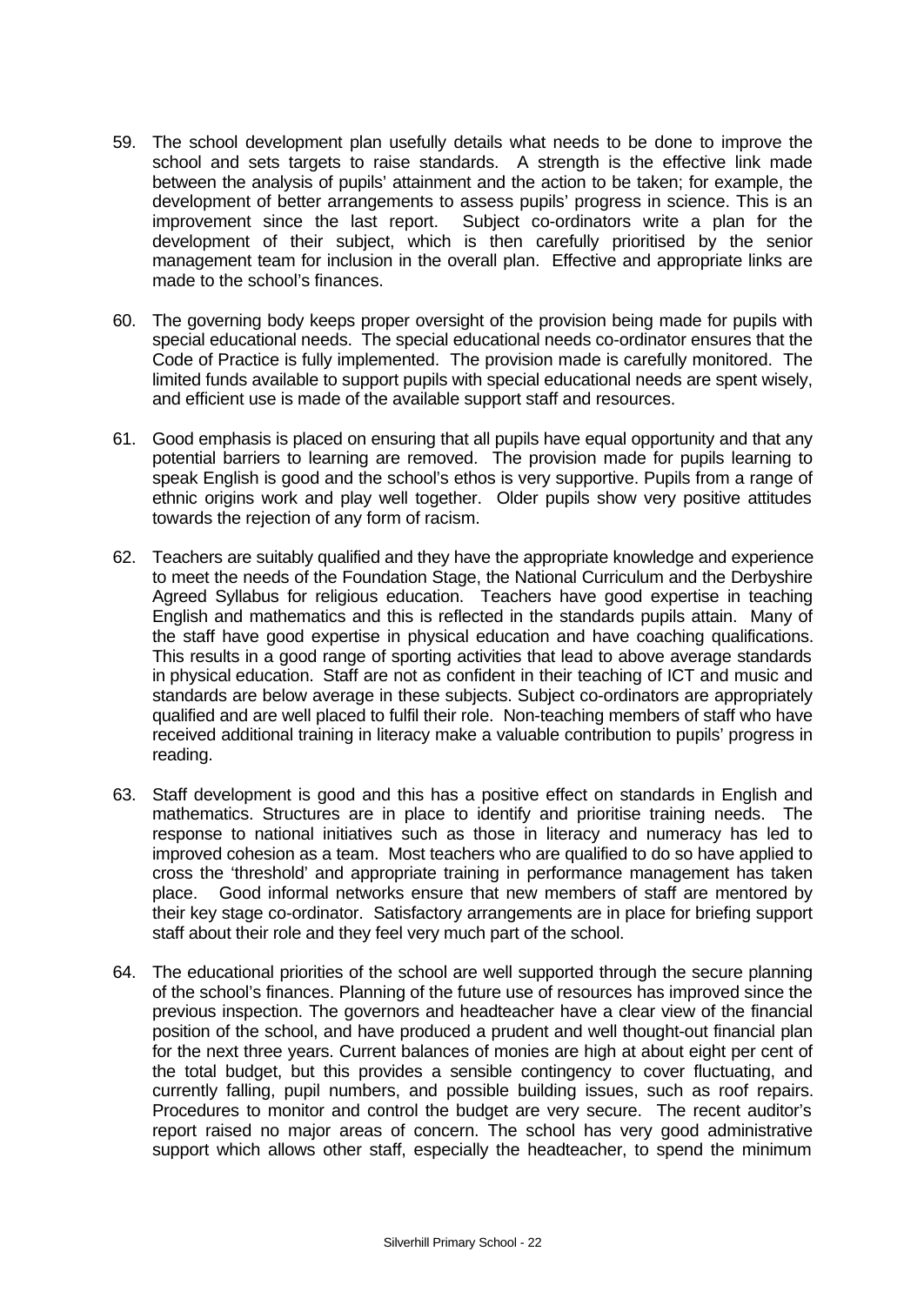time on day-to-day administration. New technology is used well to support the school's administration.

- 65. The governors and headteacher have a sound grasp of the principles of best value and have established satisfactory procedures to implement them.
- 66. Accommodation is adequate. Recent adaptations have made good use of the space available in relation to the Reception and Year 1 areas. The good use of shared areas between classrooms helps compensate for the size of some classrooms where there are large numbers of pupils in some classes. The accommodation is tidy and clean, and the good use of display, especially when celebrating pupils' work, makes the school an attractive place for staff and pupils to work in. There is a very good amount of outdoor space, which includes a pond and wildlife area. This is used effectively to support science and physical education. The creation of a memorial garden provides a very useful area for pupils to sit quietly. At times during the lunch break this area is not as quiet as it is supposed to be. There is no secure outside play area for children in the Foundation Stage, which limits their opportunities for physical development and outside play.
- 67. The school has sufficient resources for most subjects. Very good resources are available for mathematics. Those in science, design and technology and physical education are good. These are used well to help pupils' learning. Standards in music are limited partly through the lack of musical instruments, especially those which aid composition. There are not enough historical artefacts, which hinders the development of pupils' skills in historical enquiry. A considerable amount of new equipment and software has recently been purchased in ICT which will ensure that pupils have better access to the subject. The equipment arrived shortly before the inspection and is about to be installed.
- 68. The school has improved considerably. The pupils' attainment has risen, especially that of the potential higher attainers in English, mathematics and science. Teaching has improved and the planning of the curriculum is better. Standards have fallen in ICT and music but this has been recognised and sound plans are in hand to rectify this. Expenditure is below average. Overall, the school provides good value for money.

#### **WHAT SHOULD THE SCHOOL DO TO IMPROVE FURTHER?**

- 69. In order to continue to raise standards and the quality of education, the governors, headteacher and staff should:
- ♦ Improve standards in writing by:
	- planning for the teaching of writing in subjects other than English;
	- reducing the use of worksheets and creating more and challenging opportunities to write at length in other subjects;
	- teaching handwriting regularly and systematically and ensuring that pupils have tools of good quality to write with. (Paragraphs 6, 85, 118,124)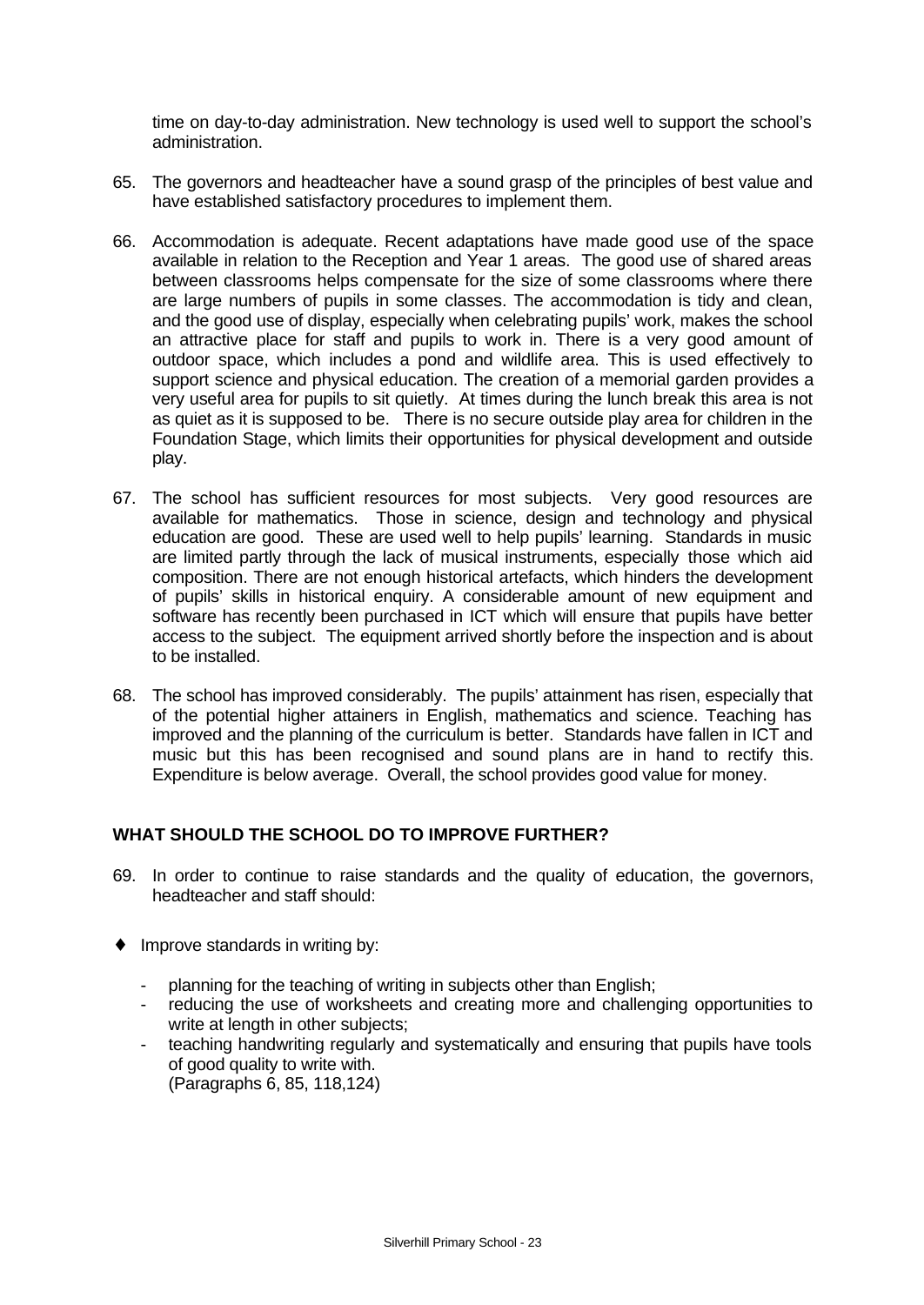- ♦ Improve standards in information and communication technology by:
	- effectively implementing the plans already drawn up for the improvement of the subject;
	- ensuring that all staff are given the necessary training to make the best use of the new computers and software;
	- establishing effective arrangements for monitoring the standards attained and the quality of teaching. (Paragraphs 9, 26,126,131,132,133)
- ♦ Improve standards in music by:
	- providing more time in the curriculum for the teaching of music;
	- raising levels of staff expertise through well planned and relevant in-service training;
	- purchasing equipment to provide opportunities for pupils to compose music. (Paragraphs 9, 26, 30, 134,137)
- ♦ Improve the marking of pupils' work by:
	- giving pupils advice on how to improve their work and setting targets for them to aim for;
	- making better use of the information gained from marking to plan work;
	- monitoring the quality of marking to ensure consistency across the school. (Paragraphs 28, 90, 97)

#### **Other issues which should be considered by the governors**

- Improving the opportunities for higher attaining pupils to learn in different and more challenging ways. (Paragraphs 23, 90, 97)
- Ensuring that homework is set and used more consistently. (Paragraph 29)
- Improving the provision made for spiritual development, both in acts of worship and in the curriculum. (Paragraph 36)
- Fine-tuning the roles in the senior management team to clarify where responsibility lies for aspects of the school's work such as the provision for pupils' spiritual and cultural development. (Paragraph 56)
- The establishment of a secure outside play area to provide opportunities for children in reception for outside play and physical development. (Paragraphs 66, 76)
- Improve resources in history, especially the provision of historical artefacts. (Paragraphs 67, 125)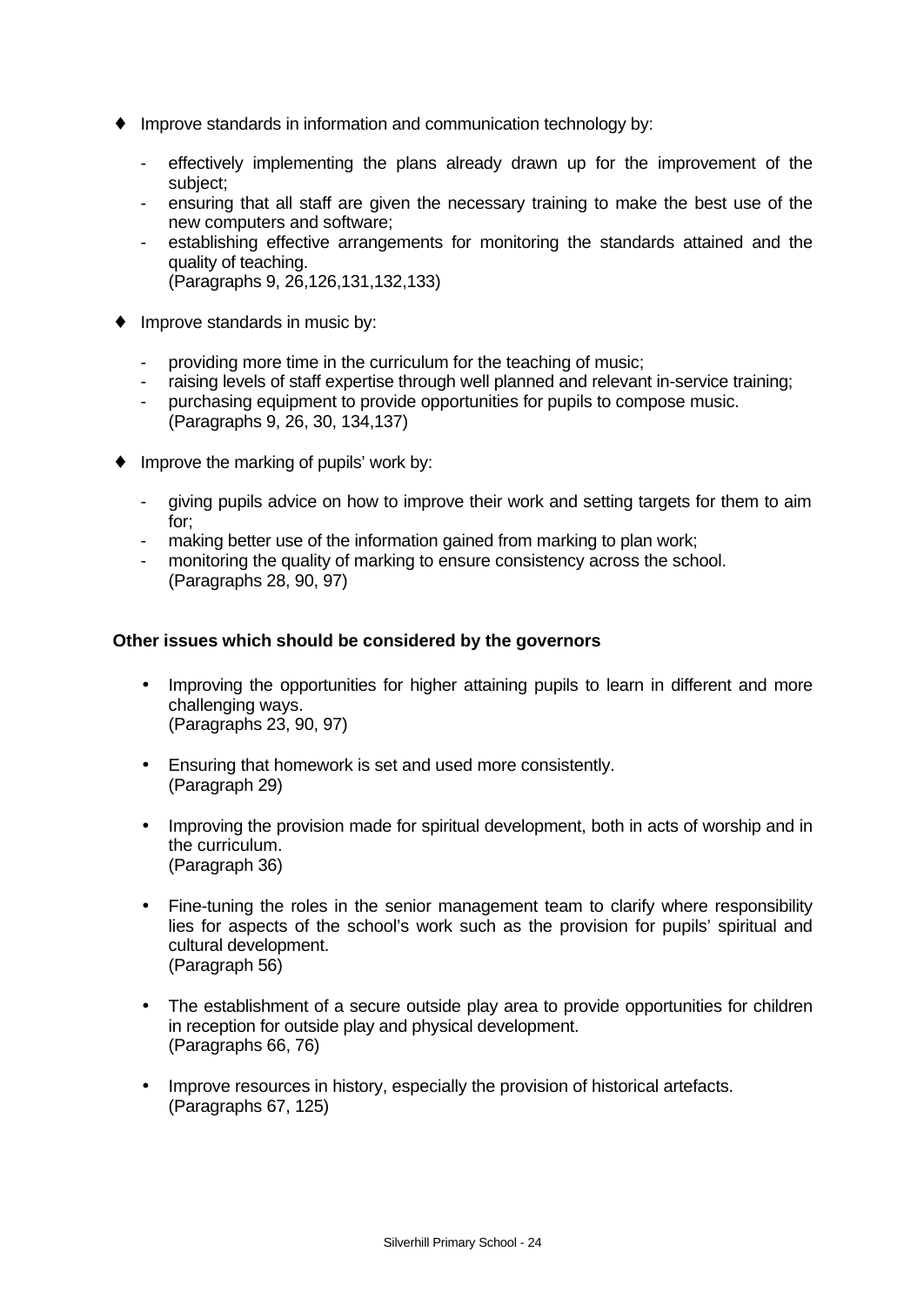## **PART C: SCHOOL DATA AND INDICATORS**

#### *Summary of the sources of evidence for the inspection*

Number of lessons observed

Number of discussions with staff, governors, other adults and pupils

|  |  | Summary of teaching observed during the inspection |
|--|--|----------------------------------------------------|
|  |  |                                                    |

| Excellent | Very good | Good | Satisfactory | Unsatisfactory | Poor | Very Poor |
|-----------|-----------|------|--------------|----------------|------|-----------|
|           | 24        | 4    | つに<br>⊽⊽     |                |      |           |

*The table gives the percentage of teaching observed in each of the seven categories used to make judgements about lessons.*

#### *Information about the school's pupils*

| Pupils on the school's roll                                      | Nurserv | $YR - Y6$ |
|------------------------------------------------------------------|---------|-----------|
| Number of pupils on the school's roll (FTE for part-time pupils) |         | 375       |
| Number of full-time pupils eligible for free school meals        |         | 13        |

*FTE means full-time equivalent.*

| Special educational needs                                           | Nurserv | $YR - Y6$ |
|---------------------------------------------------------------------|---------|-----------|
| Number of pupils with statements of special educational needs       |         |           |
| Number of pupils on the school's special educational needs register |         | 45        |

| English as an additional language                       | No of pupils |
|---------------------------------------------------------|--------------|
| Number of pupils with English as an additional language |              |

| Pupil mobility in the last school year                                       | No of pupils |
|------------------------------------------------------------------------------|--------------|
| Pupils who joined the school other than at the usual time of first admission | 23           |
| Pupils who left the school other than at the usual time of leaving           | 19           |

#### *Attendance*

#### **Authorised absence Unauthorised absence**

|                           | %   |                           | %   |
|---------------------------|-----|---------------------------|-----|
| School data               | 4.6 | School data               | 0.4 |
| National comparative data | 5.4 | National comparative data | 0.5 |

*Both tables give the percentage of half days (sessions) missed through absence for the latest complete reporting year.*

| 63 |  |
|----|--|
| 25 |  |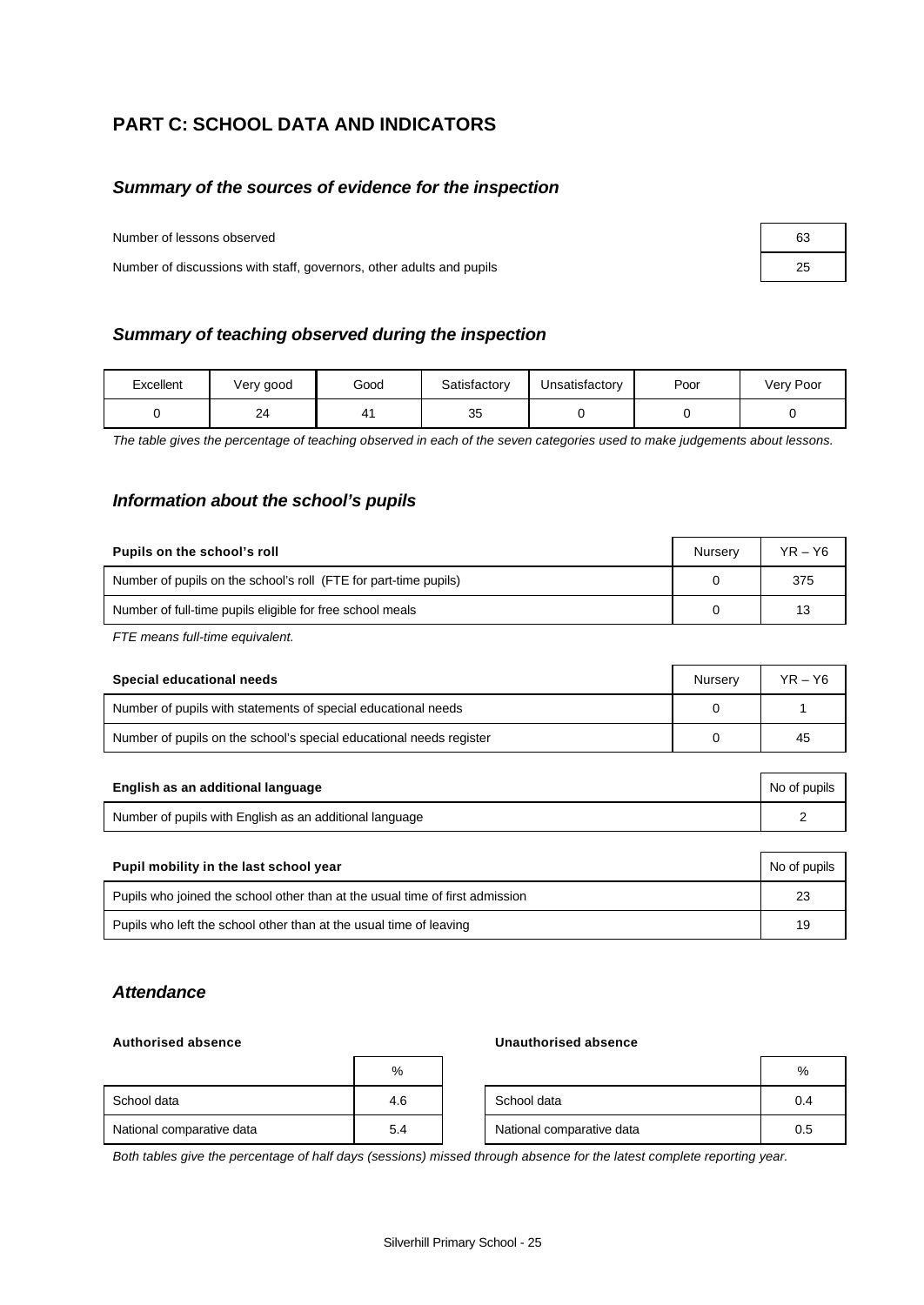## *Attainment at the end of Key Stage 1*

|                                                                                        | Year | Bovs | Girls | Total |
|----------------------------------------------------------------------------------------|------|------|-------|-------|
| Number of registered pupils in final year of Key Stage 1 for the latest reporting year | 1999 | 29   | 30    | 59    |

| <b>National Curriculum Test/Task Results</b> |             | Reading | Writing | <b>Mathematics</b> |
|----------------------------------------------|-------------|---------|---------|--------------------|
|                                              | <b>Boys</b> | 28      | 28      | 28                 |
| Numbers of pupils at NC level 2<br>and above | Girls       | 27      | 28      | 29                 |
|                                              | Total       | 55      | 56      | 57                 |
| Percentage of pupils                         | School      | 93 (91) | 95 (98) | 97 (100)           |
| at NC level 2 or above                       | National    | 82 (80) | 83 (81) | 87 (84)            |

| <b>Teachers' Assessments</b>                 |             | English | <b>Mathematics</b> | <b>Science</b> |
|----------------------------------------------|-------------|---------|--------------------|----------------|
| Numbers of pupils at NC level 2<br>and above | <b>Boys</b> | 28      | 27                 | 29             |
|                                              | Girls       | 28      | 27                 | 28             |
|                                              | Total       | 56      | 54                 | 57             |
| Percentage of pupils                         | School      | 95(91)  | 92 (100)           | 97 (93)        |
| at NC level 2 or above                       | National    | 82 (81) | 86 (85)            | 87 (86)        |

*Percentages in brackets refer to the year before the latest reporting year.*

# *Attainment at the end of Key Stage 2*

|                                                                                        | Year        | <b>Boys</b>    | Girls    | Total              |                |  |
|----------------------------------------------------------------------------------------|-------------|----------------|----------|--------------------|----------------|--|
| Number of registered pupils in final year of Key Stage 2 for the latest reporting year | 1999        | 27             | 32       | 59                 |                |  |
| <b>National Curriculum Test/Task Results</b>                                           |             | <b>English</b> |          | <b>Mathematics</b> | <b>Science</b> |  |
|                                                                                        |             |                |          |                    |                |  |
| Numbers of pupils at NC level 4<br>and above                                           | <b>Boys</b> | 23             | 23       |                    | 29             |  |
|                                                                                        | Girls       | 30             | 29       |                    | 28             |  |
|                                                                                        | Total       | 53             | 52<br>57 |                    |                |  |
| Percentage of pupils<br>at NC level 4 or above                                         | School      | 90(81)         |          | 88 (66)            | 93 (81)        |  |
|                                                                                        | National    | 70 (65)        |          | 69 (59)            | 78 (69)        |  |

| <b>Teachers' Assessments</b>                 |             | English | <b>Mathematics</b> | <b>Science</b> |
|----------------------------------------------|-------------|---------|--------------------|----------------|
|                                              | <b>Boys</b> | 24      | 24                 | 26             |
| Numbers of pupils at NC level 4<br>and above | Girls       | 32      | 29                 | 31             |
|                                              | Total       | 56      | 53                 | 57             |
| Percentage of pupils                         | School      | 95(80)  | 90(83)             | 97 (93)        |
| at NC level 4 or above                       | National    | 68 (65) | 69 (65)            | 75 (69)        |

*Percentages in brackets refer to the year before the latest reporting year.*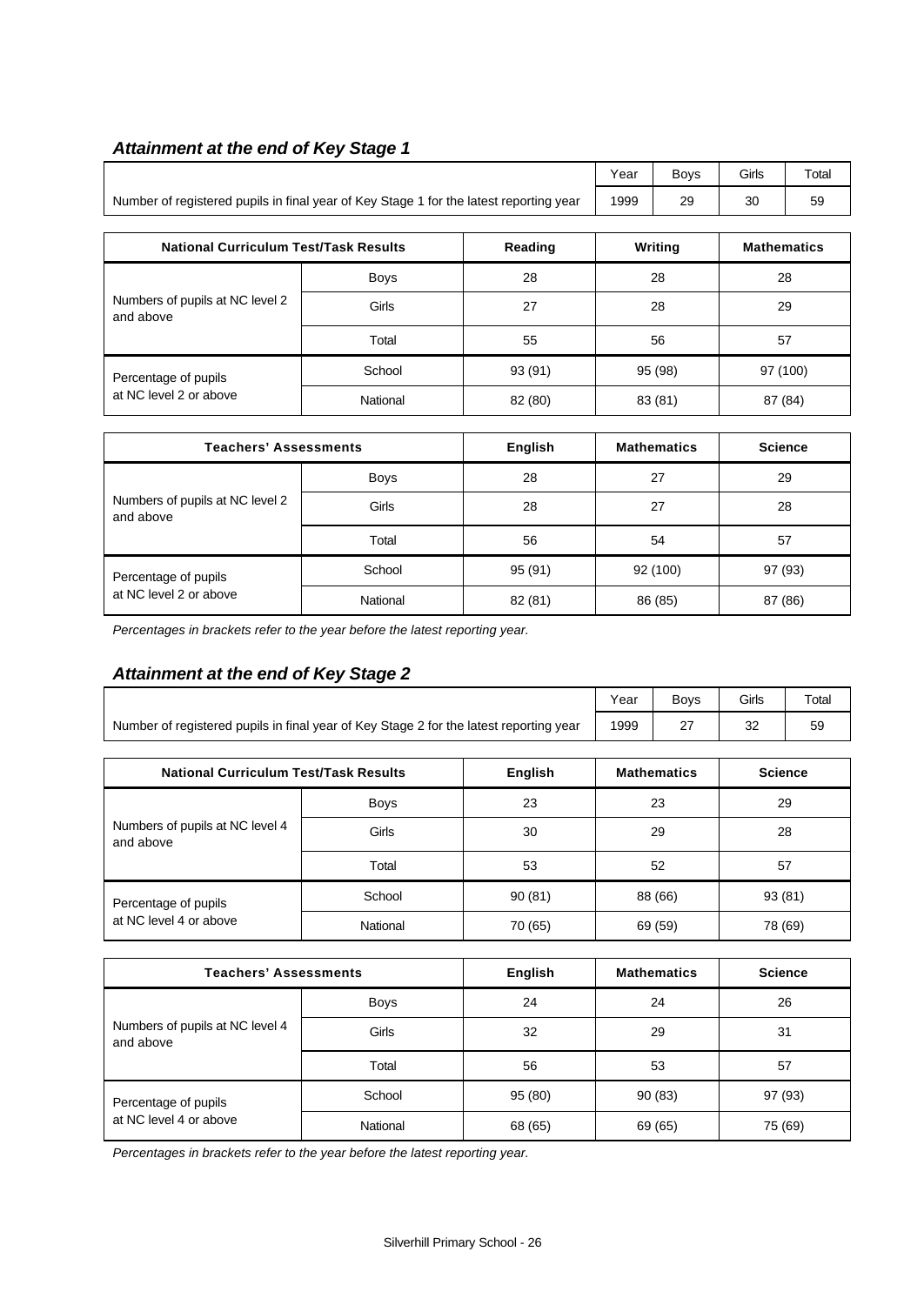|                                 | No of pupils |                              | Fixed period | Perma    |
|---------------------------------|--------------|------------------------------|--------------|----------|
| Black - Caribbean heritage      | 8            | Black - Caribbean heritage   | 0            | 0        |
| Black - African heritage        | 3            | Black - African heritage     | 0            | 0        |
| $Black - other$                 | 0            | $Black - other$              | 0            | 0        |
| Indian                          | 17           | Indian                       | 0            | 0        |
| Pakistani                       | 9            | Pakistani                    | 0            | $\Omega$ |
| Bangladeshi                     | 0            | Bangladeshi                  | 0            | 0        |
| Chinese                         | 2            | Chinese                      | 0            | 0        |
| White                           | 335          | White                        | 0            | 0        |
| Any other minority ethnic group |              | Other minority ethnic groups | 0            | 0        |

*This table refers to pupils of compulsory school age only.*

# *Ethnic background of pupils Exclusions in the last school year*

| No of pupils |                              | Fixed period | Permanent |
|--------------|------------------------------|--------------|-----------|
| 8            | Black - Caribbean heritage   | Ω            |           |
| 3            | Black - African heritage     | 0            | O         |
| ∩            | $Black - other$              | 0            | 0         |
| 17           | Indian                       | 0            |           |
| 9            | Pakistani                    | 0            |           |
| 0            | Bangladeshi                  | 0            | U         |
| 2            | Chinese                      | 0            | 0         |
| 335          | White                        | 0            | ŋ         |
|              | Other minority ethnic groups | $\Omega$     |           |

*This table gives the number of exclusions of pupils of compulsory school age, which may be different from the number of pupils excluded.*

#### **Qualified teachers and classes: YR – Y6**

| Total number of qualified teachers (FTE) | 12   | Financial year | 1999/ |
|------------------------------------------|------|----------------|-------|
| Number of pupils per qualified teacher   | 29:1 |                |       |
| Average class size                       | 31   |                |       |

#### Education support staff: YR - Y6

| Total number of education support staff |    |
|-----------------------------------------|----|
| Total aggregate hours worked per week   | 89 |

#### **Qualified teachers and support staff: nursery**

| Total number of qualified teachers (FTE) |  |
|------------------------------------------|--|
| Number of pupils per qualified teacher   |  |
|                                          |  |
| Total number of education support staff  |  |
| Total aggregate hours worked per week    |  |
|                                          |  |
| Number of pupils per FTE adult           |  |

*FTE means full-time equivalent.*

## *Teachers and classes Financial information*

| Total number of qualified teachers (<br>(F F) |  | Financial vear | 2000 |
|-----------------------------------------------|--|----------------|------|
|-----------------------------------------------|--|----------------|------|

| Average class size                           | 31 |                       |                                            |         |
|----------------------------------------------|----|-----------------------|--------------------------------------------|---------|
|                                              |    |                       | Total income                               | 552,154 |
| Education support staff: YR - Y6             |    |                       | Total expenditure                          | 525,634 |
| Total number of education support staff<br>4 |    | Expenditure per pupil | 1398                                       |         |
| Total aggregate hours worked per week<br>89  |    |                       | Balance brought forward from previous year | 16.513  |
|                                              |    |                       | Balance carried forward to next year       | 43,033  |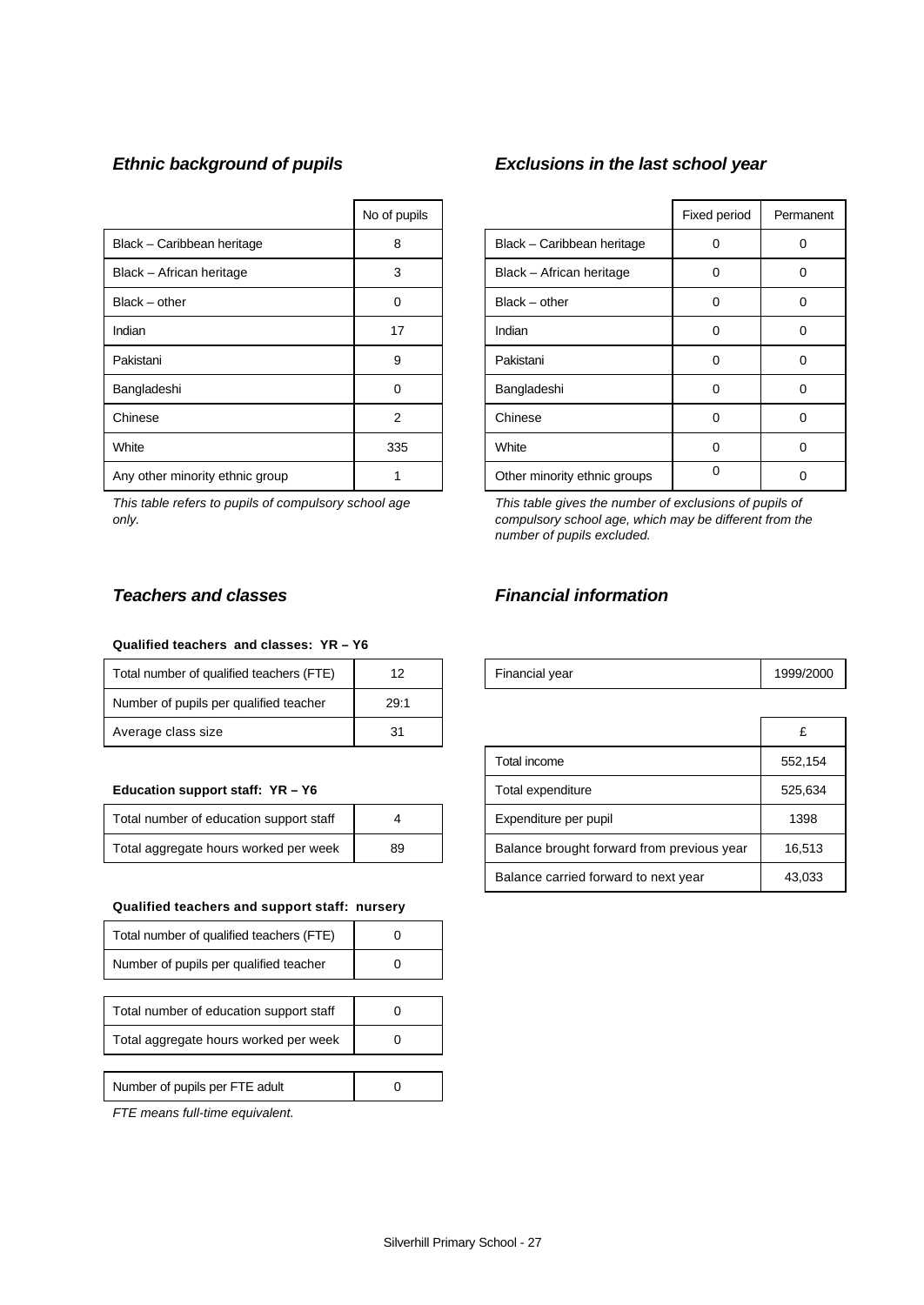### *Results of the survey of parents and carers*

**Questionnaire return rate**

| Number of questionnaires sent out | 375 |
|-----------------------------------|-----|
|                                   |     |

Number of questionnaires returned | 170

#### **Percentage of responses in each category**

The school provides an interesting range of activities outside lessons.

|                                                                                       | Strongly<br>agree | Tend to<br>agree | Tend to<br>disagree | Strongly<br>disagree | Don't<br>know  |
|---------------------------------------------------------------------------------------|-------------------|------------------|---------------------|----------------------|----------------|
| My child likes school.                                                                | 59                | 38               | $\overline{2}$      | 1                    | $\Omega$       |
| My child is making good progress in school.                                           | 60                | 35               | $\overline{2}$      | $\overline{2}$       | 1              |
| Behaviour in the school is good.                                                      | 46                | 49               | $\overline{2}$      | 1                    | 1              |
| My child gets the right amount of work to do at<br>home.                              | 35                | 47               | 15                  | 2                    | 1              |
| The teaching is good.                                                                 | 62                | 34               | 4                   | $\mathbf 0$          | $\mathbf{1}$   |
| I am kept well informed about how my child is<br>getting on.                          | 49                | 39               | 8                   | 2                    | $\overline{2}$ |
| I would feel comfortable about approaching the<br>school with questions or a problem. | 66                | 25               | 6                   | $\overline{2}$       | 1              |
| The school expects my child to work hard and<br>achieve his or her best.              | 69                | 29               | $\overline{2}$      | 0                    | 1              |
| The school works closely with parents.                                                | 40                | 50               | 8                   | 1                    | 1              |
| The school is well led and managed.                                                   | 49                | 44               | 1                   | $\overline{2}$       | 4              |
| The school is helping my child become mature and<br>responsible.                      | 52                | 41               | $\overline{2}$      | 1                    | 4              |
| The school provides an interesting range of<br>activities outside lessons.            | 50                | 38               | 5                   | $\Omega$             | 6              |

#### **Other issues raised by parents**

- Pupils' behaviour at lunchtimes.
- Not enough emphasis on the arts, especially in the extra-curricular activities.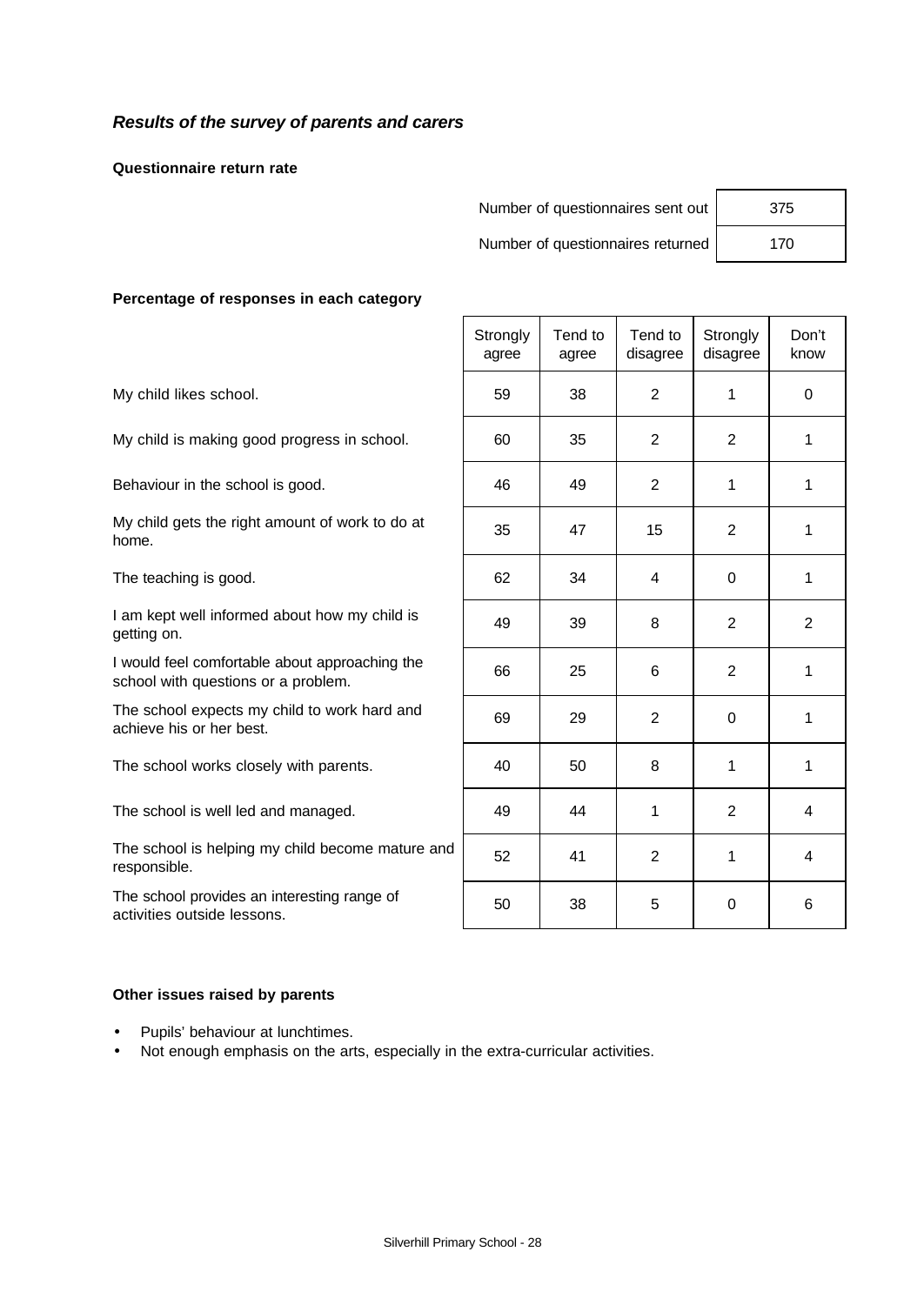## **PART D: THE STANDARDS AND QUALITY OF TEACHING IN AREAS OF THE CURRICULUM, SUBJECTS AND COURSES**

#### **AREAS OF LEARNING FOR CHILDREN IN THE FOUNDATION STAGE**

- 70. Children enter the reception class in September if they have their fifth birthday before the 31st of March the following year. A second class is opened in January for the younger children. Useful arrangements are made for the induction of children into school. Parents report that they find these helpful. Children enter the reception class with levels of attainment broadly above those found typically, especially in speaking and listening. In their personal, social and emotional development, standards are average. Despite the short time they have been in school, the children have made good progress. Most are well placed to reach, or possibly exceed, the new Early Learning Goals set for children to reach at the end of reception year in communication, language and literacy, mathematical development, knowledge and understanding of the world, and in their creative, physical, personal, social and emotional development.
- 71. Children are making good progress in their personal, social and emotional development. Teaching provides varied and well-structured opportunities for children to work and cooperate with each other. They respond well to familiar school activities such as registration and lining up. Children are responsive, and interested in what they are doing, and they concentrate and persevere in their learning. The children speak well and are keen to share their experiences. They readily use the teacher's structure and only speak when it is their turn to hold a hedgehog. They listen well to each other using this device and are also learning the 'hand up' rule for asking questions. Children are learning to take responsibility for their classroom and are effective in tidying apparatus on the tables. They enjoy stories, and good easy relationships encourage the children to contribute and to feel secure. Children dress and undress independently for physical development. The caring attitudes of all adults make a good contribution to the development of children's personal and social skills.
- 72. Children show their good listening skills and make appropriate responses to questions asked of them. They sustain interest for as much as half-hour at a time. For example, in a literacy session re-enforcing the use of rhyme, they sound out known letter sounds and follow the writing of those sounds. Children respond well when the teacher gives them new vocabulary, for example 'hibernacula' as part of a study of autumn. They already show an interest in the early stages of learning the sounds letters make (phonics). The adults provide good opportunities for children to handle books and already many follow the print as an adult reads. A minority of children are well on the road to being 'readers'. They turn the pages of the books and enjoy browsing. Good home-school partnership develops with the 'book bag' that goes home with each child. Each bag contains a reading book, an envelope with letter sounds being learnt and a home-school reading record. The nursery nurse and the child check these carefully each day. Children readily understand the teacher's pictorial chart, with ticks and crosses to help them to choose an activity when they have finished the task in hand. Most children recognise their names and many enjoy practising letters on their individual whiteboards. Children have made a very good start and are well placed to reach and exceed the standards expected nationally at the end of the year.
- 73. Children are making good progress in their mathematical development, particularly in their recognition of numbers. The teacher provides a good range of number and singing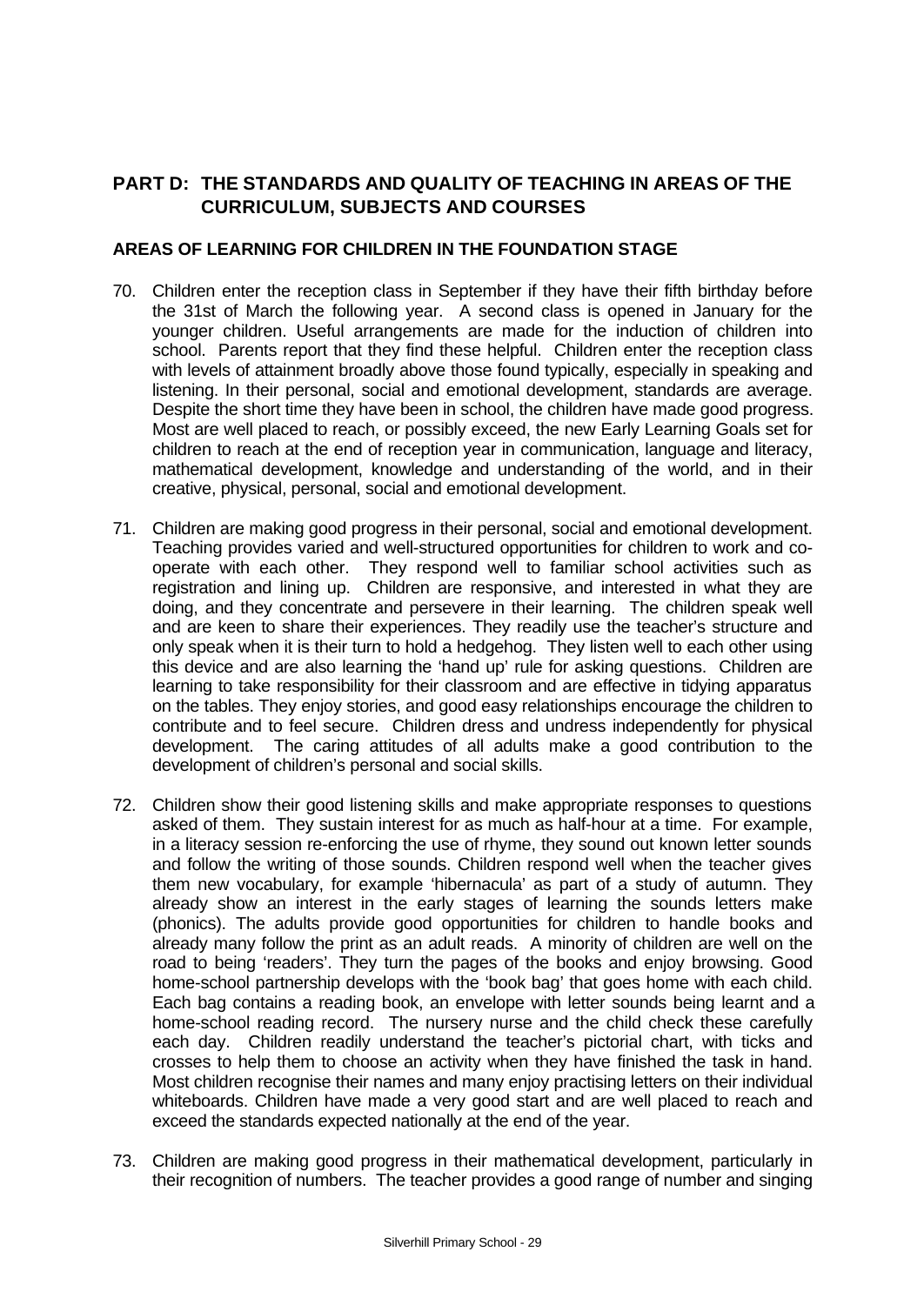games. Children use terms such as 'smallest' and 'largest' correctly. Most recognise numbers one to ten and count accurately. They are confident. For example, one child said, 'I can count to infinity!'. Children enjoy mathematics and most have smiles on their faces for the whole of a mathematics session. The quality of teaching in this area is very good and children learn number skills readily, with a sense of fun. The use of a puppet enhances the teaching and children listen and count his squeaks carefully. Children are already showing awareness of simple addition and one pupil counts to 15 correctly.

- 74. The teacher provides interesting activities to help the children to develop an understanding of the world around them. They make good progress. For example, after a nature walk looking for 'Treasures' and exploring the colour of leaves, most recognised yellow and brown and learnt new vocabulary of 'dark' and 'light'. They looked closely at leaves and fir cones, used their senses and explored words that described them. Children have opportunities for a range of scientific experiences, including experiments with sand and water. The teacher ensures that effective links are made with their experiences outside school and events in their personal lives. In roleplay, children drive buses to a number of well-known local destinations, and to places further afield where they have been on holiday, such as Spain and Florida. Children have access to a computer but were not seen using it during the inspection.
- 75. Children make good progress in their creative and aesthetic development responding well to the wide range of opportunities provided by the teacher. They show an enthusiasm for painting, and express their ideas through a sound range of materials. This happened after their walk to collect autumn leaves. They make reasonable attempts to represent what they see. They enjoy singing and clapping rhythms. In their creative play, they arrange the furniture to make a bus on which they take their friends on interesting journeys. They insist that the driver always wears a hat!
- 76. Children's progress in physical development is good but is somewhat limited by a lack of outdoor play facilities. For example, children do not have daily access to climbing equipment or to bicycles. They match their movements carefully to sounds made by the teacher as well as to music. Pupils handle scissors, glue, paintbrushes and crayons competently**.**
- 77. Overall the quality of teaching for children in the Foundation Stage is good; it is never less than satisfactory and on occasion is very good. The teaching of literacy, especially phonics, is good. Teaching of children's mathematical development is very good as it is imaginative and well planned. The teaching builds effectively on the knowledge and skills children bring to school. It is enthusiastic and children learn with a sense of fun. The adults have very good relationships with the children, which encourages their learning. The class teacher and the nursery nurse have a good knowledge and understanding of the needs of young children and of the curriculum to meet those needs. The teacher has attended relevant training, which has enabled a sound start to be made in the implementation of the Foundation Stage. The adults collaborate well to the benefit of the pupils and have already created a stimulating classroom. Planning is detailed and thorough and careful links are made with the teacher in Year 1 to ensure continuity, especially in the teaching of literacy and numeracy.
- 78. Good links have been established between the reception teacher and the Key Stage 1 co-ordinator to ensure that the curriculum in the Foundation Stage fits neatly into the National Curriculum.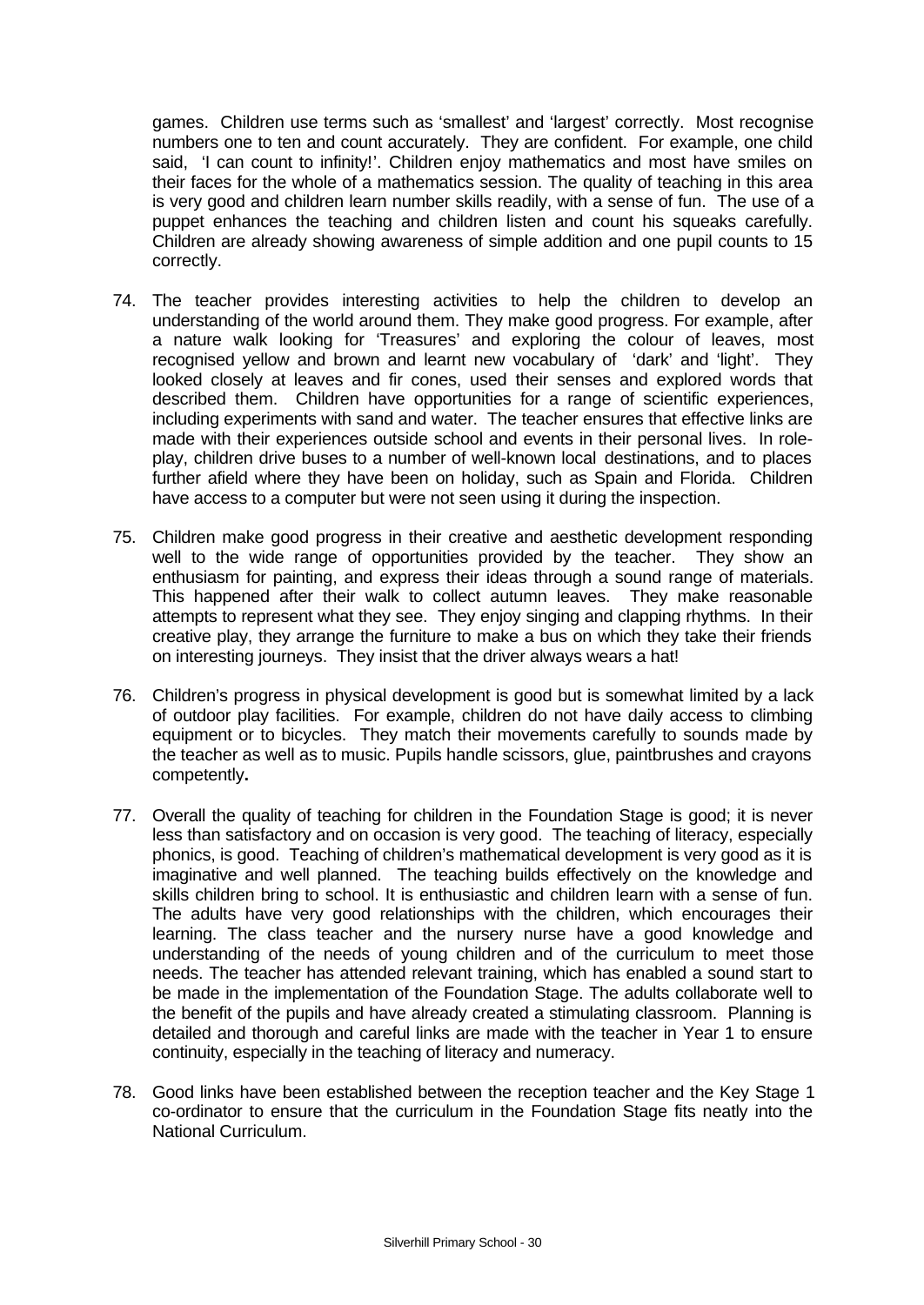## **ENGLISH**

- 79. The results of the 1999 national tests showed that the standards reached by the sevenyear-olds were well above average in reading and writing, both nationally and when compared with similar schools. The proportion that reached standards above those expected for pupils of this age was well above the national average in reading and writing. When compared with similar schools it was well above average in reading and above average in writing. There was little difference in attainment between boys and girls.
- 80. The standards attained by the eleven-year-olds in the national tests were well above average, and above average when compared with similar schools. The proportion reaching higher standards was well above the national average but average when compared with similar schools. The provisional results for 2000 are similar to the 1999 results at the end of both key stages. Overall, the results show the attainments of boys and girls to be broadly similar. However, detailed analysis by the school of the results showed that a significant minority of pupils, especially boys, failed to reach the expected standards in writing. The results show that standards in reading are much higher than in writing. Plans are already in hand to look closely at ways of improving standards in writing. Inspection findings show that standards are in line with those indicated by the test results. These standards show an overall improvement since the last inspection, especially for the pupils identified as potential higher attainers. Overall, pupils' achievement is good.
- 81. At the end of both key stages, pupils attain above average standards in speaking and listening. By the time pupils enter Key Stage 1, their skills in speaking and listening are well developed. Pupils listen to their teacher carefully, are eager to give answers and are becoming articulate and confident. In Year 2, pupils' increasing confidence enables them to give considered and relevant responses and to express their ideas well, with the teacher only occasionally having to reframe their answers. In Year 3, pupils confidently explore their partially formed ideas with the teacher. This happened in a discussion in the literacy hour when pupils were discussing the book they were reading which was about children who lived on a twelfth floor. When talking about the meaning of 'floor' a pupil said it was like a sandwich. The teacher carefully teased out the idea of layers of a sandwich being like floors and this led another pupil to introduce the word 'storey'. Older pupils in Key Stage 2 speak with increasing fluency and varying pace, pause and vocabulary to the needs of the listener.
- 82. The seven- and eleven-year-olds read well. By the end of Key Stage 1, pupils have a good understanding of phonics, which they use effectively to read unfamiliar words. Pupils are confident to tackle more difficult books and are aware of mistakes they make. They use a wide range of strategies to correct such mistakes. Pupils read a wide range of books, and know about the differences between fiction and non-fiction and the use of contents and index pages. The eleven-year-olds read confidently and enjoy their reading. Many are avid borrowers from the school's fiction library. Pupils know how to use the reference library but few were seen using it for independent research during the inspection. They understand what they read and distinguish fact from fiction. For example, one pupil in Year 6 was reading one of her mother's favourite books about Queen Victoria, which she had brought from home. Although the text was challenging, the pupil was strongly motivated by her choice and could recall many salient features of the Queen's life. At times, pupils use dictionaries to check spellings but there was little evidence of the use of a thesaurus.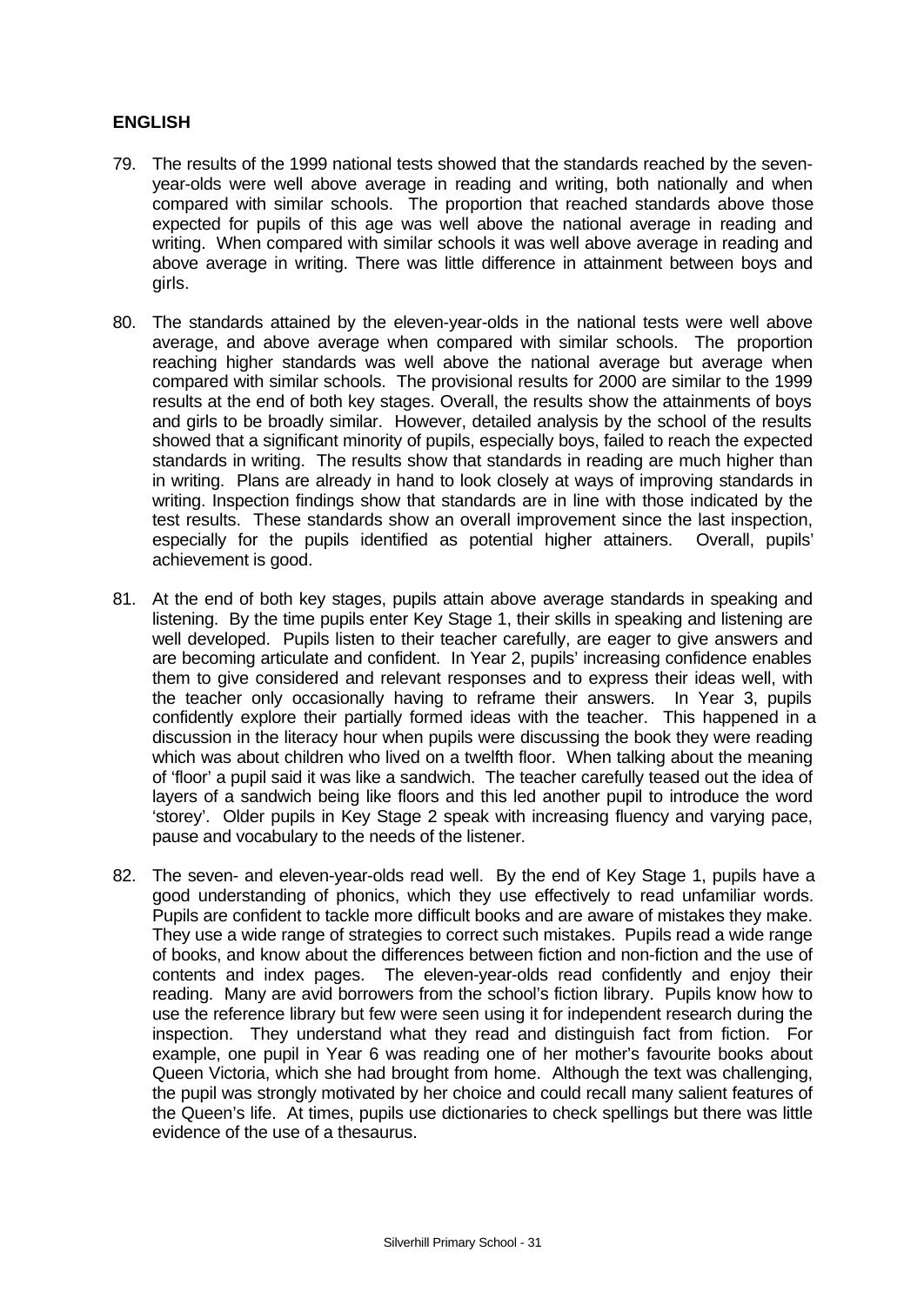- 83. Good tracking of pupils' progress and the provision of timely support are key in the school's success in teaching pupils to read. Teachers have a good understanding of phonics, which they use to good effect. The home-school reading programme is very effective and good use is made of the parents and other volunteers who read with pupils in school. Good support is provided for pupils with special educational needs in reading, and they make good progress. Good collaboration between the class teacher and a visiting teacher ensures a good level of support and progress for a pupil at the early stages of learning to speak English.
- 84. Most seven-year-olds spell frequently used words with reasonable accuracy. They use full stops and capital letters correctly most of the time. By the age of eleven, pupils use the spellings they have learnt with a satisfactory degree of accuracy. They have a sound understanding of basic grammar and use speech marks, commas and question marks correctly. Children with special educational needs make good progress in leaning to spell accurately commonly used words.
- 85. In both key stages, but especially in Key Stage 2, pupils do not have enough opportunities to write at length. In the literacy hour, they satisfactorily develop skills in writing. For example, in Year 6, pupils wrote dialogue and stage directions to dramatise and enact an excerpt from 'The Wizard of Oz'. They explored the use of writing a diary when recounting an excerpt from a book about a girl's diary. However, opportunities to use and improve these skills are not provided in other subjects. In addition, too often pupils are given undemanding worksheets, which hinder pupils in developing and improving their skills in writing. Consequently, too many pupils at the end of the Key Stage 2, especially those identified as being potential higher attainers, do not reach high enough standards.
- 86. Standards of handwriting at the end of Key Stage 2 are not as high as they could be. A significant minority of pupils have not developed their writing so that they join the letters properly and neatly. Not enough time is given to the development of these skills, nor are pupils always writing with good quality tools. More attention is now being paid to handwriting in Key Stage 1, in particular to teaching pupils to join their letters. Parents welcome this and report improving standards.
- 87. Overall, teaching is good in both key stages. It is never less than satisfactory and just over a quarter of lessons seen were very good. Pupils learn well and make good progress overall. This is an improvement since the last inspection. Good use is made of the format provided by the literacy hour. This has had a positive effect on learning and the standards attained by pupils. Teachers have a good understanding of the National Literacy Strategy and hold high expectations for their pupils. Writing is taught satisfactorily but not enough emphasis is placed in lessons in subjects other than English on helping pupils to improve their writing.
- 88. The very good teaching is well planned and imaginative, and involves pupils in a wide range of activities. This happened in a lesson in Year 1 where pupils were reading a story which involved the making of bread. As part of the lesson, pupils helped the teacher to use a bread-making machine. Through good use of a spotlight a 'stage' was created for pupils to enact a taped playlet. The pupils were enthralled and keen to participate, and they made good progress in understanding how speech is written down as they wrote the words they had been using in 'speech bubbles'. In a small minority of lessons, which are satisfactory but lacklustre, the tasks given to the pupils are more mundane, often involving the use of rather undemanding worksheets.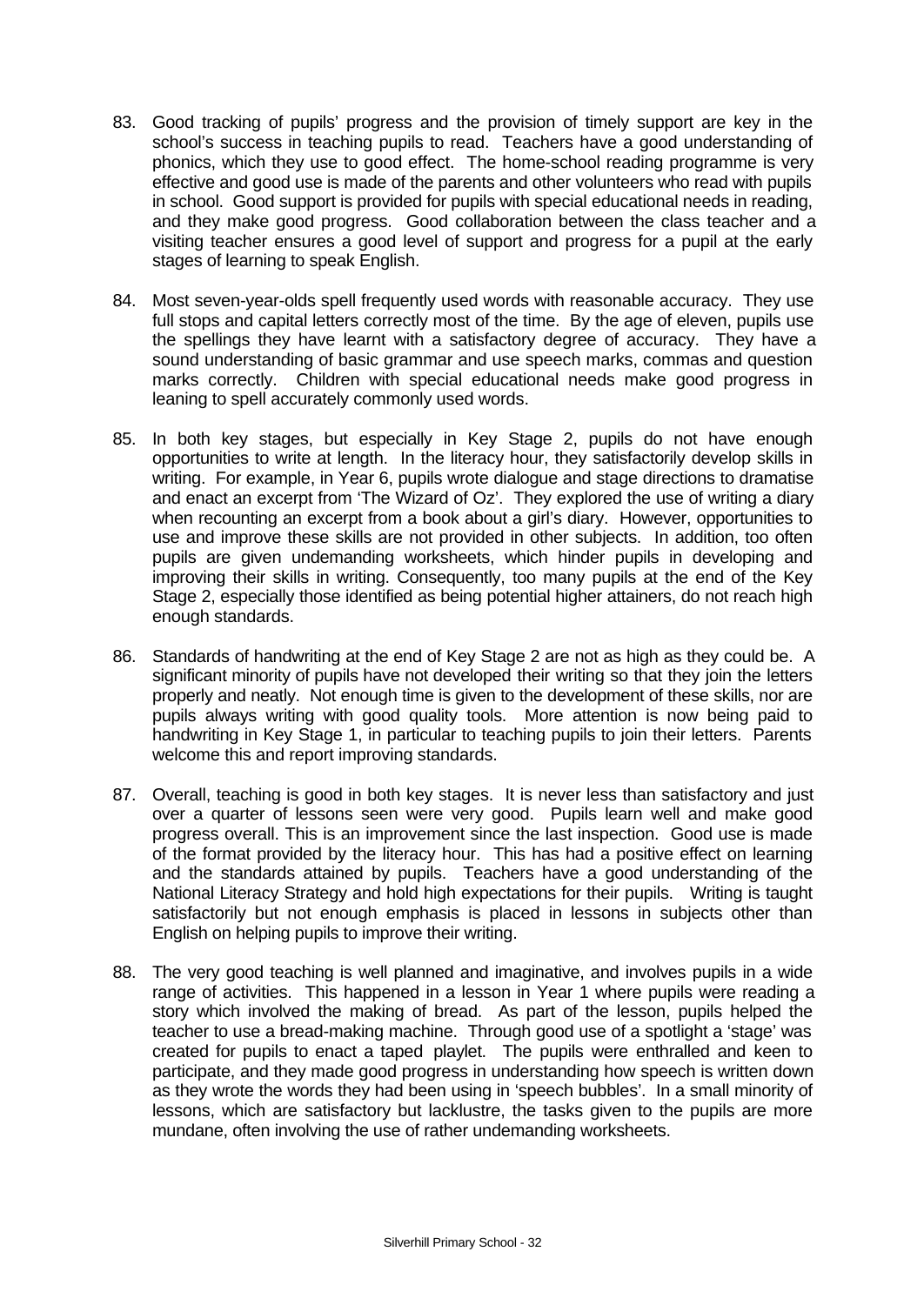- 89. Lessons are well planned and take due account of the scheme of work from the National Literacy Strategy. Although potential higher attainers reach higher standards in the national tests, at times in lessons there is an over-reliance on providing them with extension activities rather than providing more challenging ways of learning. Good use is made of questioning both to consolidate what pupils have learnt in previous lessons and to review learning at the end of a lesson. Whilst ICT is sometimes used as homework, insufficient use is made of it, particularly to improve pupils' writing.
- 90. Pupils' work is marked regularly and they are often given praise and encouragement. Rarely are they given written advice on how to improve their work, or given targets for them to attain in the short-term as a result of the marking. Generally, the quality of marking is inconsistent.
- 91. Pupils regularly read at home as part of the home-school reading programme. The success of this is reflected in the high standards attained by the pupils. Spellings are regularly set and completed as homework. This helps pupils to improve the accuracy of their writing. Some pupils send e-mails as part of their homework.
- 92. The subject is well managed by an enthusiastic co-ordinator. This is an improvement and has ensured a successful implementation of the National Literacy Strategy. The results of the national tests show improvement. These results are carefully analysed. This information has been used effectively` to draw up plans to raise standards in writing. The quality of teaching has been carefully monitored.

## **MATHEMATICS**

- 93. Standards reached by pupils at the ages of seven and eleven in the national tests in 1999 were well above national averages. In comparison with similar schools, the standards attained by the seven-year-olds were well above average and those attained by the eleven-year-olds were above average. The proportion of seven- and eleven-yearolds that reach standards higher than those expected of pupils of these ages was well above the national average. When compared with similar schools, the proportion of seven-year-olds reaching these higher standards was well above average and that of the eleven-year-olds was above average. Inspection findings confirm these standards. At the previous inspection, standards were judged to be average at the end of both key stages. Since then, very good progress has been made. Overall, the trend in standards has been one of improvement.
- 94. The introduction of the National Numeracy Strategy has greatly increased pupils' ability to calculate mentally. The quality of the teaching has also improved markedly, due to good staff training. The recent appointment of a new co-ordinator for the subject has also helped to raise the quality of teaching. Pupils' attainment is much improved, across all ability levels, as a result of very accurate assessments and by keeping close track on their progress. This has led to extra training in special booster classes and in the very well attended 'SATs Club' after school. High targets set by the school for mathematics have been slightly exceeded. Work seen during the inspection shows that pupils have a good knowledge across all aspects of the subject. However, they have relatively few opportunities to use their knowledge and skills in practical situations or in other subjects. Overall, boys and girls perform equally well.
- 95. The improvements made ensure that pupils who experience problems with mathematics are given much better support. Those who have a talent for the subject are given work to stretch them, particularly in their early and final years. This was clearly seen in Year 1, when children completed various counting activities that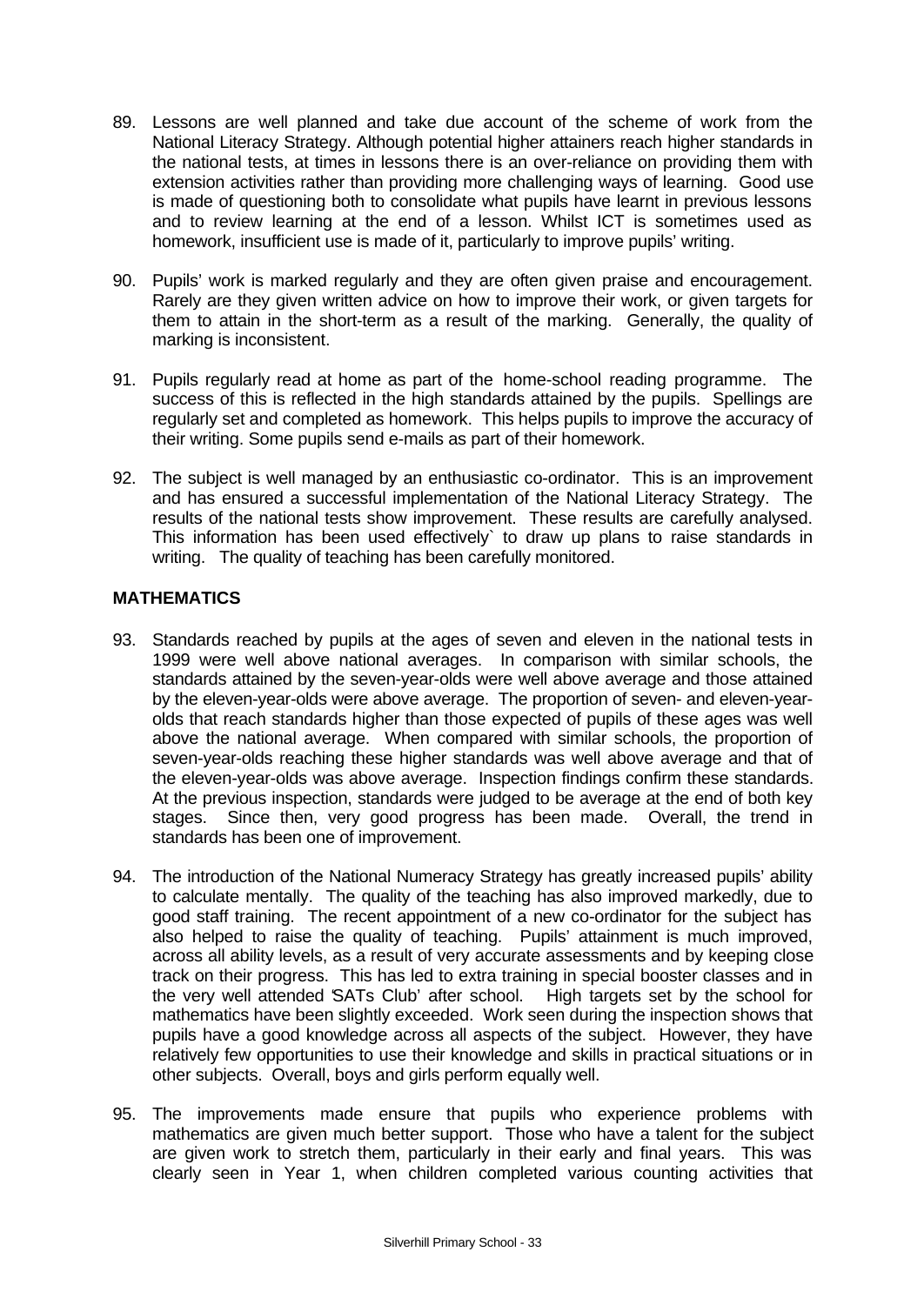extended all ability levels. Counting money to buy seaside toys was successfully undertaken in Year 2. Rapid questioning and varied activities ensured good concentration levels. In the Year 2 classes, the higher attaining pupils were given harder worksheets after they had completed the same tasks as all their classmates. In Year 3, doubling was introduced, with higher attainers being able to treble numbers in their head. They were also able to give clear explanations of how they had mentally calculated the correct answers. Detailed planning ensured that all the pupils progressed very well.

- 96. In Years 4 and 5, there continues to be an emphasis on worksheets, with all pupils completing the same activities, before some groups are given extension tasks. Those who have a talent for numbers spend too much time undertaking exercises that they find too easy. This restricts their progress. However, in the weekly 'setted' classes, where pupils work alongside others of similar ability, tasks planned were always challenging. Pupils were able to break up numbers into their constituent hundreds, tens and units, and then add these together. The setting of pupils into ability groups was equally successful in Year 6. All parts of the lesson were well planned to challenge a group of higher attainers in number games and in work on the long-multiplication process. They were also expected to know the squares of all numbers up to 20. In all classes, extending pupils' language in mathematics is well identified weekly. The words connected with each new theme are introduced and learned systematically. Pupils make the most progress when teachers have a clear set of learning goals for each lesson that are planned to meet the needs of all attainment levels within the class. These 'Learning Objectives' are explained to the class at the beginning of each lesson and, at the end, are reviewed to assess the learning that has, or has not fully, been accomplished by each group.
- 97. Overall, the quality of the teaching is good in both key stages. It is never less than satisfactory and is very good in almost a fifth of lessons seen. Pupils, including those with special educational needs, make good gains in their learning. The National Numeracy Strategy is being implemented enthusiastically. Teachers have high expectations of pupil behaviour. Classroom assistants and parents provide very high quality support for the teachers, especially in helping those who learn at a slower pace than most others. Teachers are able to spend a high proportion of lesson time purposefully teaching. Pupils enjoy the work they are given. Most lessons have a rich variety of learning opportunities that spark high levels of interest and pupils make good gains in their learning. For example, the use of a puppet dog, Nicola, in one class immediately raised interest levels further as pupils, and Nicola, counted in tens! However, there is an over-reliance on worksheets and at times those used do not sufficiently extend all pupils and slows learning. Lessons are well linked, but few opportunities are given for groups to undertake extended investigations over several days. In most classes, the marking of pupils' work is not used well to plan work. Opportunities are missed to assess the work and to provide written guidance for pupils to help them improve their work.
- 98. The headteacher plays a very active role in mathematics, both by teaching in the 'setted' classes and by measuring pupil standards and their rates of progress in the subject. The school has been very successful at setting targets for pupils in Year 6 and giving them the coaching they need to reach higher standards. The newly appointed coordinator has already gained a very clear view of what needs to be done to improve standards further. Higher and more consistent standards of presentation will be expected, with pupils working in books more appropriate for their age. At the moment insufficient use is made of information and communication technology in lessons.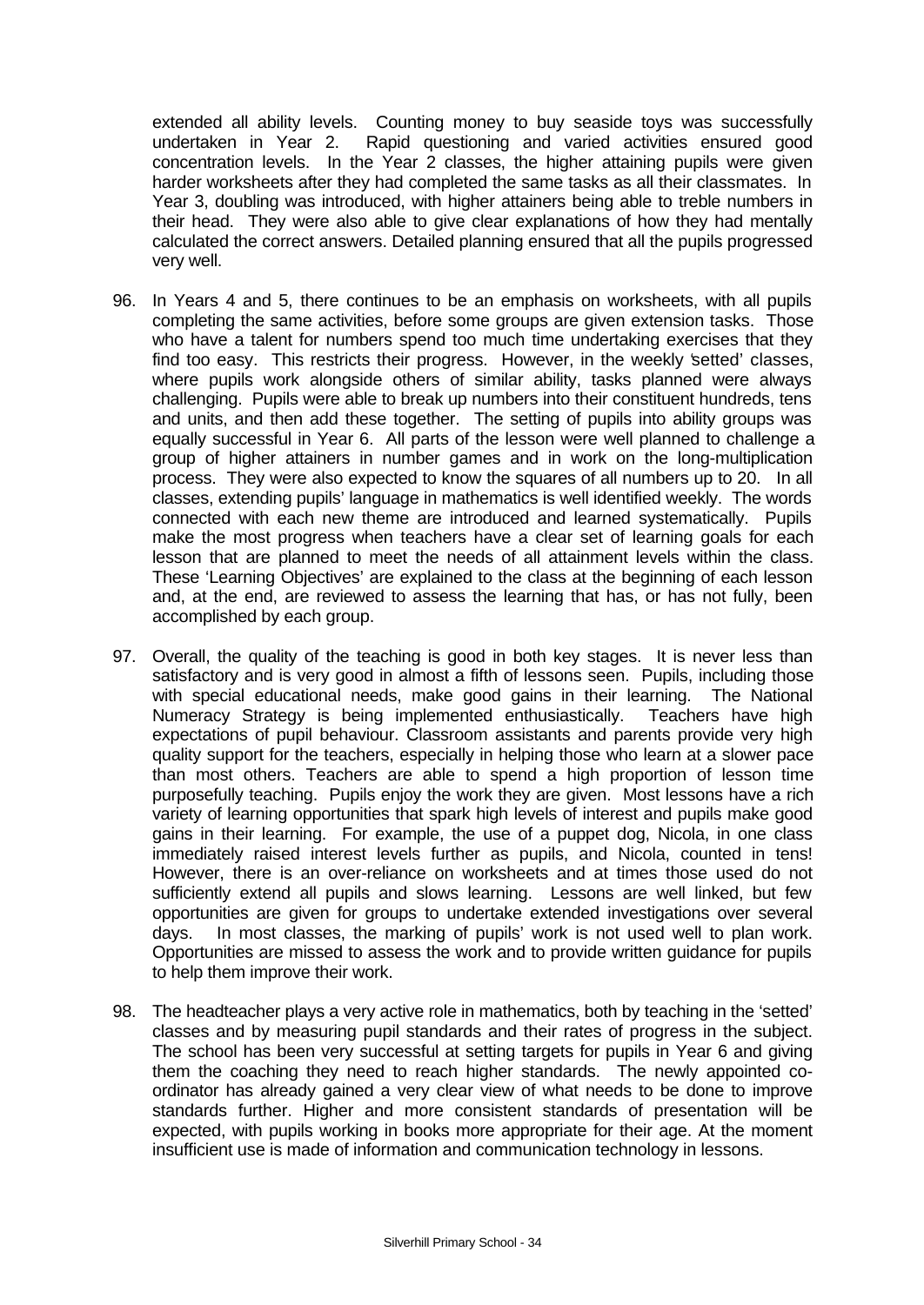- 99. The success of grouping pupils with those of similar ability is being measured. It is popular with pupils and provides a regular and useful comparative measure of the standards that pupils of all levels of attainment reach when they are fully challenged. Resources and equipment for mathematics are very good and play a significant part in raising standards. For example, pupils enjoy writing on their individual small whiteboards. These are used regularly in lessons for calculations or for writing the answers to sums they have worked out mentally.
- 100. A major factor in the successful implementation of the National Numeracy Strategy has been the whole-school commitment to improvement. Standards, both of teaching and learning, have risen markedly. With this team approach, the school is well placed to improve standards even further.

## **SCIENCE**

- 101. The teachers' assessments in 1999 showed that the seven-year-olds' attainment was above the national average; in comparison with similar schools it was average. The proportion of pupils that reached higher levels of attainment was average when compared nationally but below average when compared with similar schools. This is partially explained by the concerns teachers had regarding the assessment of pupils' development in experimenting and investigating. Since then more objective tests have been introduced and the provisional test results for 2000 show an improvement in the numbers reaching higher standards.
- 102. The standards attained by the eleven-year-olds in the national tests in 1999 were above the national average. When compared with similar schools the standards were average. The proportion that reached higher standards was above average nationally and below average in comparison with similar schools. The provisional test results for 2000 indicate that more pupils reached these higher standards. Good use has been made of the 'booster classes' and the 'SATs Club' after school. Overall, the attainment of boys and girls at the end of Key Stage 1 is broadly similar but with girls doing slightly better than boys at the end of Key Stage 2.
- 103. Inspection findings broadly confirm these levels of attainment. This represents an improvement since the last inspection, particularly in the attainment of pupils identified by the school as being potential high attainers. The seven-year-olds have a good understanding of how animals and plants grow. They understand how a lifecycle works when teachers provide opportunities to study frogs and butterflies. When undertaking a study of birds, they learn the names of the different types of feathers and where birds live. Pupils have a good understanding of the different nature of materials and of physical processes such as electricity. Their ability to observe, describe and explain what they see is good, but the opportunities to write independently are limited by the number of worksheets used.
- 104. The eleven-year-olds understand physical processes such as evaporation because their teachers provide them with good opportunities to experiment by boiling salty solutions and solutions with a mixture of ink and water. Pupils use scientific terms such as solution and condensation accurately, following the good model set by their teachers. In the lessons seen, pupils were confident in making predictions. For example, they predicted what would condense on the lid of a pot when a solution of water and ink were boiled. They were delighted when their predictions were found to be true. When they grow tomato plants and sunflowers, they develop a good understanding of what is needed for growth. They understand the functions of the human skeleton and how important organs such as the heart and lungs work.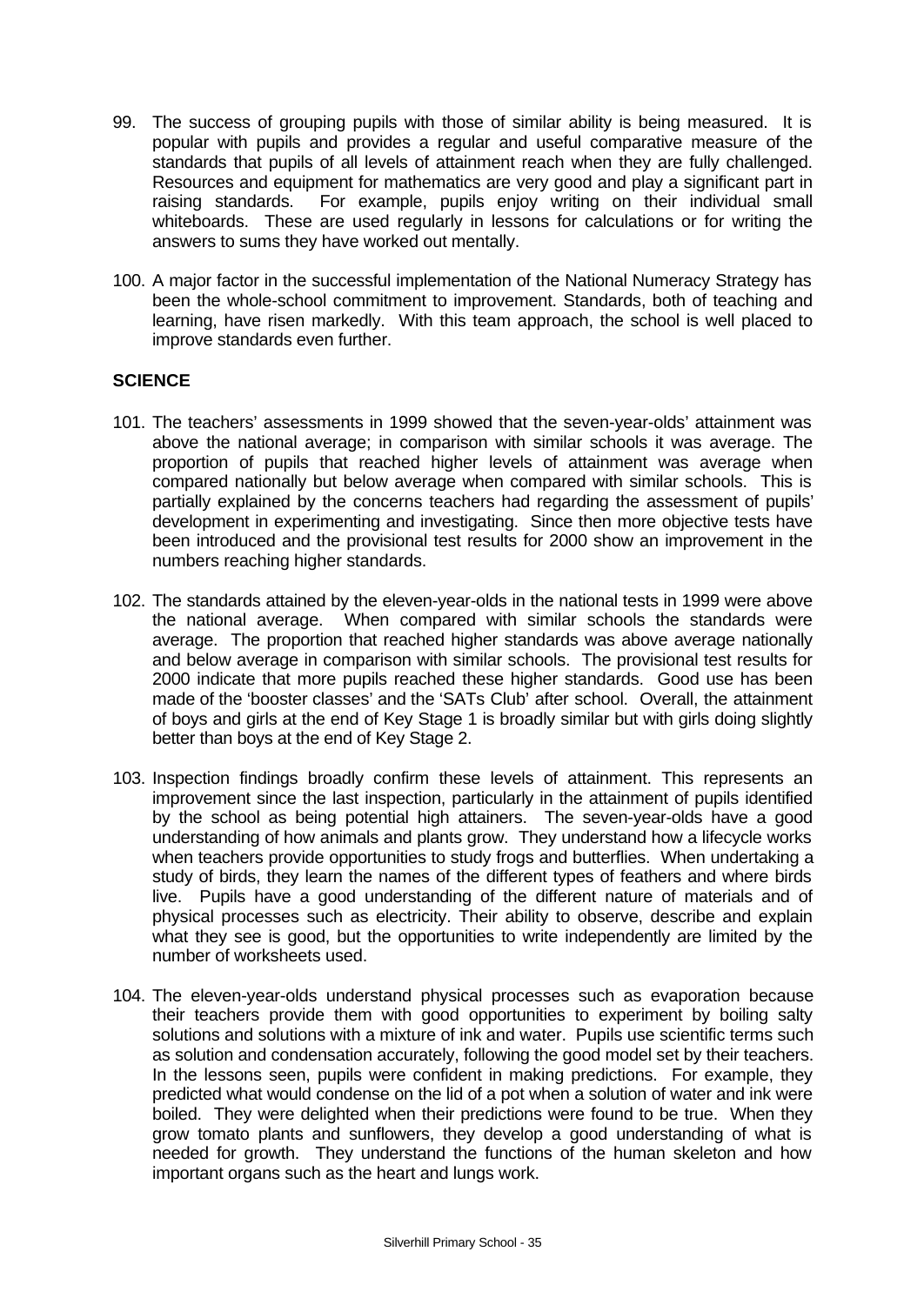- 105. Teaching is good in Key Stage 2 and satisfactory in Key Stage 1. There is no unsatisfactory teaching, which is an improvement since the last inspection. Overall, pupils make good progress in their learning, including those with special educational needs. Good teaching is characterised by teachers providing interesting and challenging opportunities for pupils to develop their scientific understanding. This happened in lessons in Years 4 and 5, where pupils learned about the human skeleton and about the differences between vertebrates and invertebrates. Good questioning enabled pupils to consolidate learning from previous lessons, and also to make suggestions as to the function of different parts of the human skeleton. Pupils were keen to do this and to ask more questions related to their own experiences. After a period of reflection, one pupil commented, 'Apparently my dog is arthritic'. In lessons such as these, pupils learn well and show their considerable interest in what they are learning. Where teaching is less effective, but still satisfactory, pupils spend too much time completing a worksheet at the expense of thinking for themselves. Overall, learning is good.
- 106. Lessons are well prepared, drawing effectively on the scheme of work and teacher's knowledge of what pupils have already learnt. Due attention is paid to safety. The purpose for the lessons is clear and this is shared with pupils. Enough time is given to the teaching of science. These are improvements since the last report. Teachers have a sound command of the subject. Higher attaining pupils are often provided with extension work, but are not regularly given opportunities to try more problematic questions. Insufficient use is made of ICT in lessons.
- 107. Through her monitoring of planning and observation of teaching, the co-ordinator has a good understanding of the strengths and weaknesses in teaching and of pupils' attainment. The arrangements to assess pupils' progress are sound, but more effective systems are about to be introduced, especially to challenge the higher attainers. Good use is made of events such as the science festival at a nearby university by focusing the visit on areas in the curriculum that need extra attention. These visits capture the pupils' imagination and encourage them to learn. The resources are well organised and this helps teachers considerably.

#### **ART AND DESIGN**

- 108. Pupils at the end of both key stages attain standards in art that are expected for pupils of these ages. These standards are similar to those reported at the last inspection. In Key Stage 1, teachers enable pupils to develop skills in painting and collage work; for example when they carefully draw leaves and fruits as part of a study of autumn. Pupils have worked successfully in three dimensions, for example producing masks of papiermâché. The eleven-year-olds have sound skills in drawing and painting. These are seen in pupils' careful reproduction of the designs of William Morris as part of their study of the Victorians. They understand the concepts of light, shade, texture and tone and how pattern and texture are created in designs and pictures. Pupils produce realistic and detailed drawing from life studies. Within the key stage, teachers provide a satisfactory range of artistic experiences for pupils, using a variety of materials and techniques, including those involving clay and fabrics. The subject is well linked to other areas of the curriculum, particularly history.
- 109. The teaching of art in both key stages is satisfactory and on occasion good. It is never less than satisfactory. Pupils make satisfactory progress, enjoy their lessons and try hard to do well. Teachers plan their individual lessons well, with a good balance between the introductory explanation of the tasks and the practical activities. This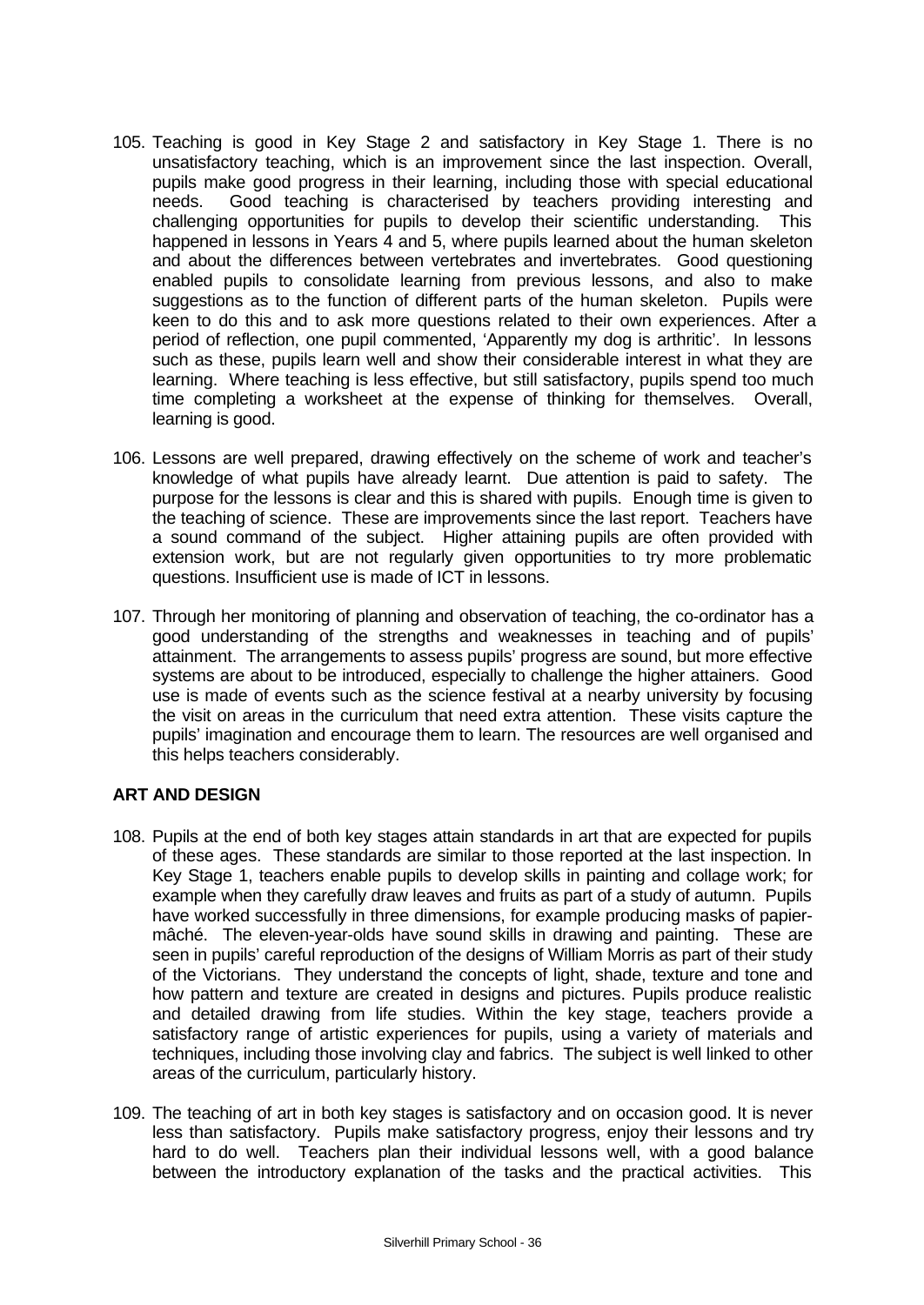ensures the satisfactory learning of all pupils, including those with special educational needs. Teachers' expertise in the subject is satisfactory and due attention is given to developing pupils' skills. When art is one of a number of activities, teachers make sure that they arrange to focus their attention on developing pupils' skills in art. The teachers and co-ordinator provide a sound structure to longer-term planning, enabling pupils to experience a range of artistic experience. Where the teaching is good, teachers demonstrate good subject knowledge and provide suitable tools to enable pupils to develop artistic skills.

- 110. Resources in art are adequate to meet the requirements of the National Curriculum with a satisfactory range of materials. A well-equipped pottery, complete with kiln is effectively used, with outside volunteers providing advanced expertise in this area. At the moment they are working with pupils to make picture frames to celebrate the millennium. Due attention is given to health and safety. A lack of a sufficiently wide range of tools, such as a greater variety in size and type of paintbrush and more varied drawing materials, inhibits the progress of more talented pupils. Only a small amount of work in three dimensions was seen during the inspection.
- 111. There have been improvements since the last report and the newly appointed coordinator has clear plans to improve the subject further. These include the enhanced monitoring of the subject as the school moves further into implementing the new National Curriculum. Pupils' work is well displayed throughout the school.

#### **DESIGN AND TECHNOLOGY**

- 112. It was possible to see only four lessons in the subject, but additional evidence was gleaned through a scrutiny of school documents, pupils' previously completed work and discussions with staff and pupils. The evidence indicates that standards at the end of both key stages are similar to those expected for pupils of these ages. In some classes, standards are well above those seen in most schools. At the previous inspection, they were judged to be above average. The current inspection findings do not indicate a fall in standards, but rather reflect that, with the recent strong emphasis on literacy and numeracy, less time has been made available for the teaching of design and technology.
- 113. By the age of seven, good foundations have been laid in the basic knowledge and skills needed for the subject. Pupils plan their work carefully and adapt these plans in the light of experience. They have begun to grasp that certain materials have properties that make them suitable for specific tasks. They develop an understanding of different ways of joining these materials together. Work is often linked to other areas of the curriculum. Arising from their work in English, pupils design and build houses for the 'Three Little Pigs'. Wheeled vehicles are produced for experiments on forces in science. Such connections with other subjects gives added relevance to pupils' design and technology work and enhance their learning.
- 114. The teaching in one Year 3 class is particularly strong, where the subject plays a central role in many topics undertaken. The development of pupils' skills continues at a satisfactory pace through Years 4 and 5. By the age of eleven, pupils have a wide experience across most elements of the subject. They speak with much enthusiasm about projects that they have undertaken. Especially memorable are those occasions when elements of competition are introduced, as when pupils design and construct a bridge to carry the heaviest load. However, skills of using computers, either at the design stage or for controlling models, are under-developed. The school now has the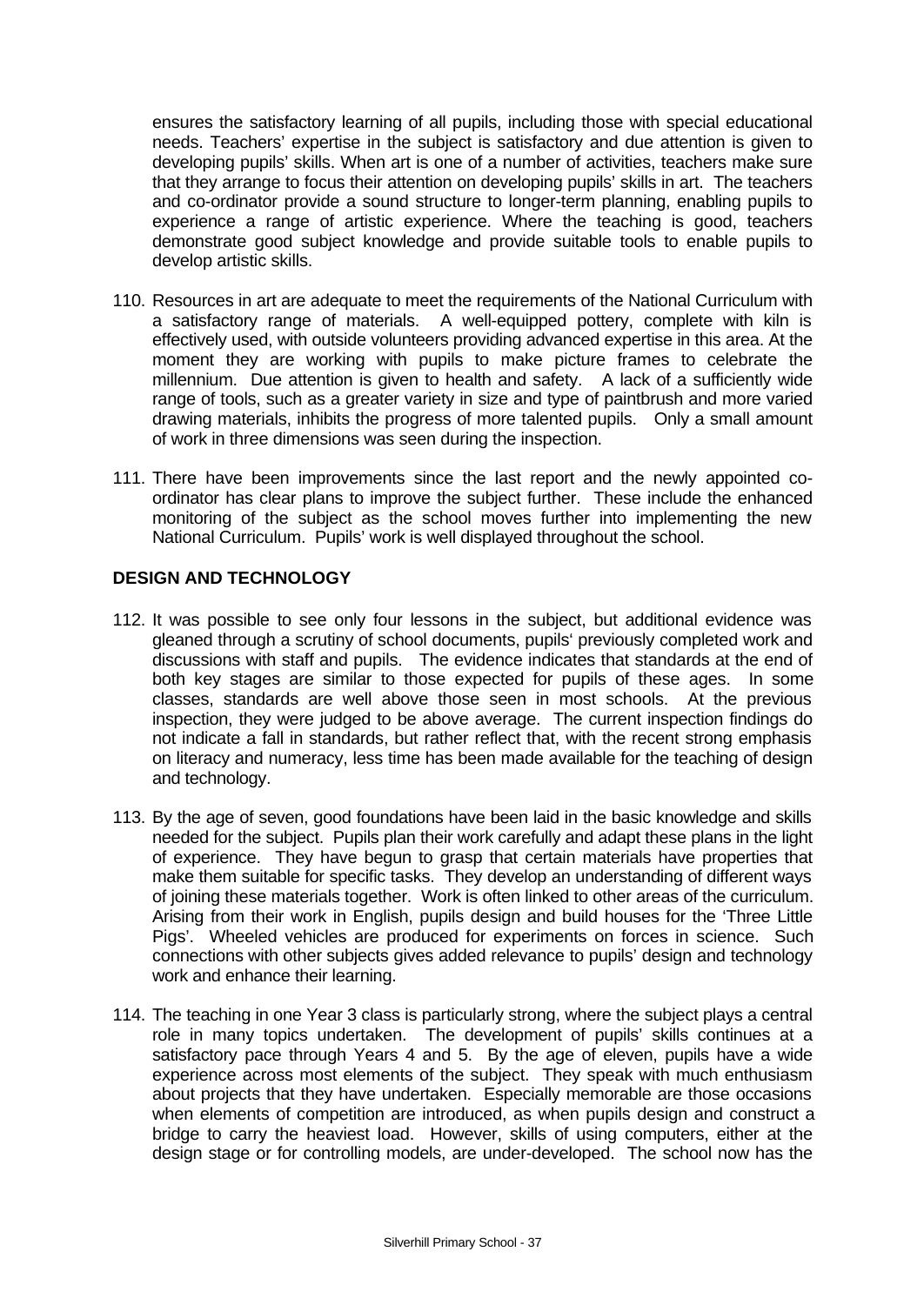computers that have the potential to extend pupils' skills in a wider range of design and technology tasks.

115. The quality of teaching is satisfactory at both key stages and pupils, including those with special educational needs, make sound gains in their learning. Lessons seen in Year 2 contained work that was too prescribed by the teacher and gave only limited opportunities for pupil creativity. There was also a lack of pace, with pupils being insufficiently challenged. However, good examples were seen of the teaching of food technology. Pupils produced attractive designs for fruit salads and later wrote mouthwatering analyses of the finished products! Construction kits are also well used. Multicultural themes are a feature of work developed in the older classes, as in the study and production of various types of slipper. Proper attention is paid to working safely. Teachers are well supported by the co-ordinator who has a good oversight of the subject and is very keen to promote it. The new National Curriculum guidelines are being very well incorporated into the planning throughout the school.

#### **GEOGRAPHY**

- 116. Geography was not being taught in all classes during the inspection because of the overall planning of the school's curriculum. The lessons seen, together with a scrutiny of work previously completed, provided sufficient information. Pupils at the end of both key stages reach standards expected for pupils of these ages. Standards are similar to those reported at the time of the last inspection.
- 117. The seven-year-olds develop a sound understanding of where Great Britain is in relationship with the rest of the world, and of the use and interpretation of maps. For example, they identify correctly places they have visited within Britain and Europe and find them on an appropriate map. They learn about other countries such as India and teachers make useful links with work being undertaken in religious education. The eleven-year-olds make good use of the educational visits organised by their teachers to study the local area and places further afield such as the Isle of Wight. Pupils develop a sound understanding of how climate affects the vegetation and economy of an area. In Years 4 and 5, pupils study more complex geographical ideas such as the water cycle. They understand how water circulates and the dangers of pollution to this process.
- 118. The quality of teaching of geography is satisfactory and on occasion good. It is never less than satisfactory. Teachers plan their work well and are clear about what pupils are to learn. This is made clear to the pupils at the start of all lessons. Teachers collaborate well in their planning so as to make best use of available resources. The use made of national guidance ensures that pupils cover the curriculum and build on what they have learnt before. The good use of the local environment to enhance pupils' understanding is exemplified by visits to Carsington Reservoir and the study of the River Dove. Information and communication technology is well used with relevant software reinforcing pupils' learning. As a result, pupils make sound progress in their learning, including those with special educational needs. They enjoy geography, work hard, and are particularly interested when they make educational visits. An over reliance on worksheets limits pupils' opportunity to write for themselves and restricts the chance for potential higher attaining pupils to learn in more challenging ways. Teachers' marking does not always help pupils to improve their work, nor does it give them targets to aim for.
- 119. The role of the co-ordinator has been developed by increased emphasis on monitoring of teachers' planning. This is an improvement. She has a sound understanding of the strengths and weaknesses in the subject. Plans are in place for improvements, such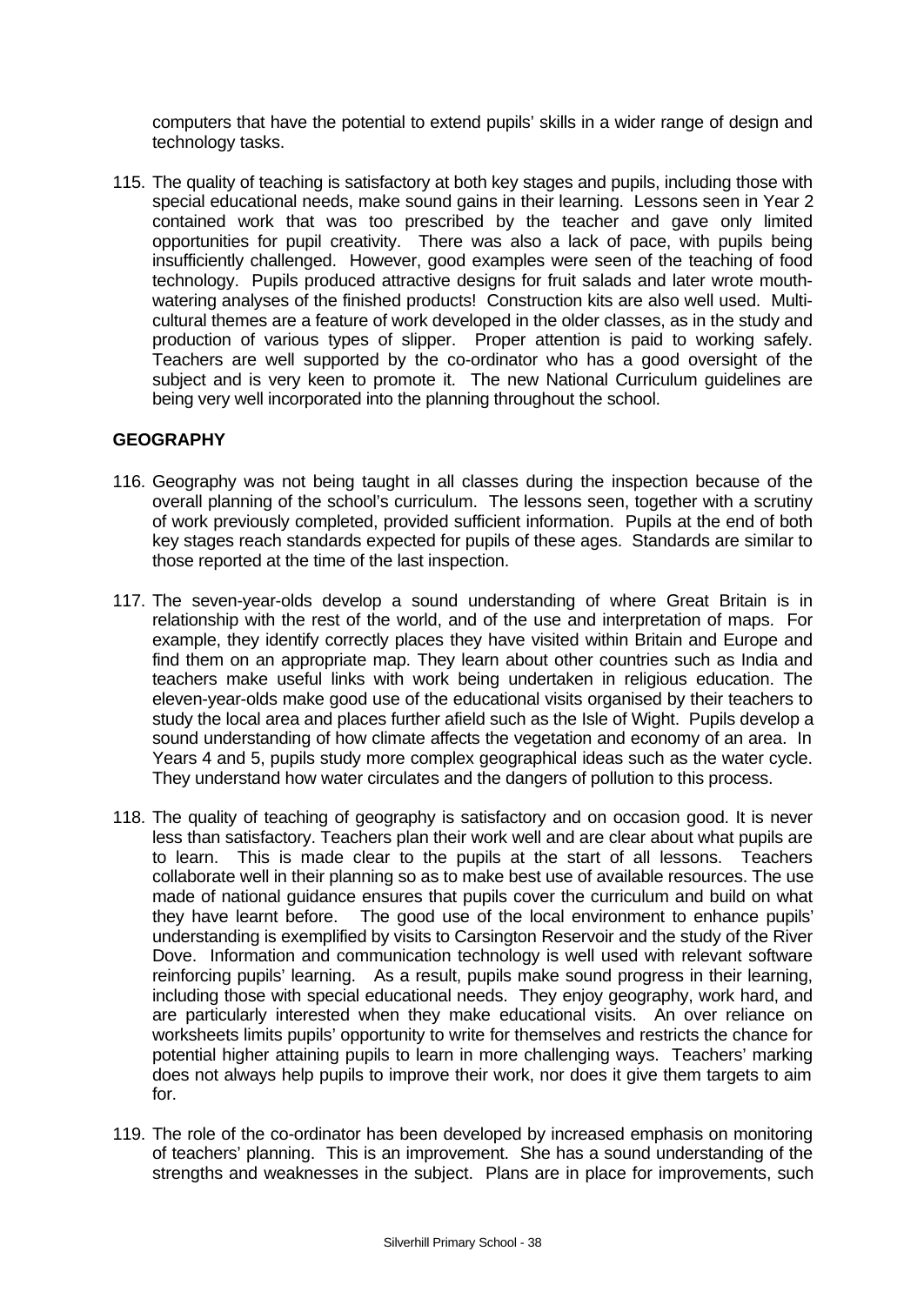as increased observation of lessons, and these form part of the school development plan.

#### **HISTORY**

- 120. Most lesson observations were in Key Stage 2 as little history was being taught in Key Stage 1 during the inspection. Previously completed work and teachers' records provided further useful information. Most pupils at the end of both key stages reach the standards expected for pupils of these ages. These standards are similar to those reported in the last inspection.
- 121. The seven-year-olds have a sound knowledge of famous people such as Florence Nightingale and of how hospitals have changed since she was a nurse. Teachers make good use of the local area to help pupils understand how everyday life has changed. A visit to look at the Victorian buildings in Derby enabled the seven-year-olds to see how buildings have changed and the reasons for this. They identify the 'Deer in the Park' emblem on many buildings and learn more about the city's past.
- 122. In Key Stage 2, teachers' planning enables pupils to study successfully periods of history such as Ancient Greece as well as the Roman and Victorian periods of British history. They understand about the passage of time as they place important events in the correct order, for example important events in the Victorian era. Pupils learn satisfactorily about different aspects of these periods, such as lifestyles, living conditions, clothing and housing. They satisfactorily explain some of the differences that distinguish these periods. Pupils' skills in using evidence for historical investigation are not as well developed, partly because of a lack of historical artefacts in the school's resources.
- 123. The teaching is good in both key stages, which is an improvement since the last report. It is never less than satisfactory and at times is very good. Pupils' learning is good, including that of pupils with special educational needs. The strength in the teaching is the imaginative ways teachers introduce history to their pupils. For example, in a lesson in Year 1, the teacher made good use of toys her grandmother, her mother and she had played with to help pupils develop an idea of the passage of time. In another lesson in Year 3, the teacher made very good use of her voice as she described Boudicca, and also of historical accounts of the period. Lessons such as these capture pupils' interest. They are eager to get on with their work and learn well.
- 124. Despite the imaginative teaching, too often pupils are asked to complete worksheets. These provide few opportunities to write at length and develop the skills in writing they are learning in the literacy hour.
- 125. Teachers make effective use of the scheme of work and lessons are well planned. Good links are made with art and design. The present co-ordinator holds the post in an acting capacity but already has identified what needs to be done to raise standards further. Resources are underdeveloped. They rely heavily on commercial worksheets and are not well organised. Although good use is made of historical artefacts, such as Victorian clothes, which are borrowed, there are very few historical artefacts in the school's own resources. This hinders the development of pupils' skills of historical enquiry.

## **INFORMATION AND COMMUNICTION TECHNOLOGY**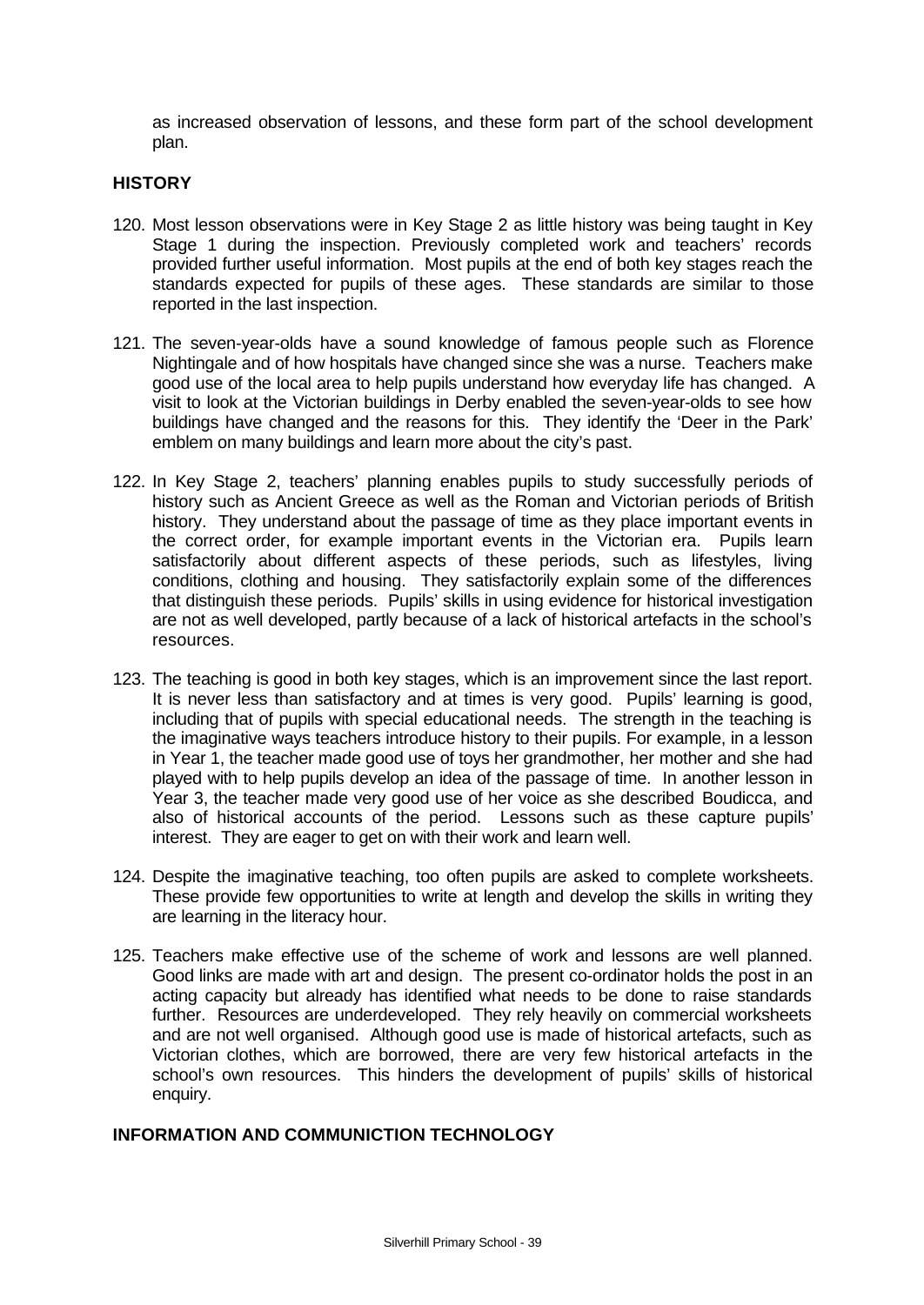- 126. The standards reached by pupils at the end of both key stages are below average. The introduction of the National Numeracy and Literacy Strategies over the past two years has taken priority over the development of information and communication technology (ICT). During this period pupils did not have enough experience of using computers to enable them to reach the expected standards. The unreliability of some older computers has further impeded pupils' progress. The gaps in pupils' past learning and experience, combined with limited access to computers, have led to unsatisfactory and variable progress over time. At the last inspection standards were average.
- 127. The seven-year-olds show a growing competence in use of the mouse and basic keyboard skills. Pupils are developing increasing proficiency in word processing. They are learning how to save and retrieve information and to print out their work. Most eleven-year-olds save and retrieve information independently. Word-processing skills are well developed but pupils combine text and pictures at an uncomplicated level only. Most pupils print out the finished product. Pupils have experience of entering, sorting and classifying data, and they present their findings graphically, but the analysis of data is not at a high enough level. Pupils draft and re-draft their work for presentation to the rest of the class for display or for inclusion in their portfolio. Across the school, pupils have not had enough experience of using ICT to plan and give instructions to make things happen.
- 128. In Year 6, pupils access the Internet and use e-mail with confidence. However, access to the Internet is limited to one machine and careful records need to be kept to ensure each pupil's entitlement. Pupils are beginning to use the Internet to access materials for their work on William Morris and Victorian childhood. Some pupils skim and scan for detail and select sites to explore independently, but most need an adult to guide them through the wealth of detail. Some interesting work is taking place with pupils e-mailing each other or their teacher and receiving e-mails. The class teacher has plans to link up with another school to build on this work.
- 129. A number of pupils have computers and access to the Internet at home and share their knowledge and understanding with their friends and classmates, giving advice and support. They work well together when sharing machines. Many pupils can access the Internet independently.
- 130. Pupils in both key stages display good positive attitudes to ICT. Most talk about computers with animation and enthusiasm and clearly enjoy their work. Throughout the school, however, computers are underused. At times they are used for undemanding tasks such as producing a fair copy of work rather than drafting or re-drafting.
- 131. Little direct teaching of ICT was seen during the inspection. The new equipment arrived shortly before the inspection and had not been installed. The limited amount of teaching seen was satisfactory. Teachers maintain records, but these are not part of a wholeschool procedure for rigorously charting individual experience and progress and for ensuring that pupils receive their entitlement. ICT is not generally well used in other subjects. However, in geography good use is made of the software available.
- 132. The subject is well led but the clear direction for the subject provided by the co-ordinator has, until recently, been frustrated by lack of funding. Many machines had become obsolete and were removed. Sufficient additional finance for the purchase of new hardware and software has been allocated to provide for one computer and the necessary software for each classroom. Thorough plans are in hand to develop the subject. Training to improve the staff's knowledge and understanding using the New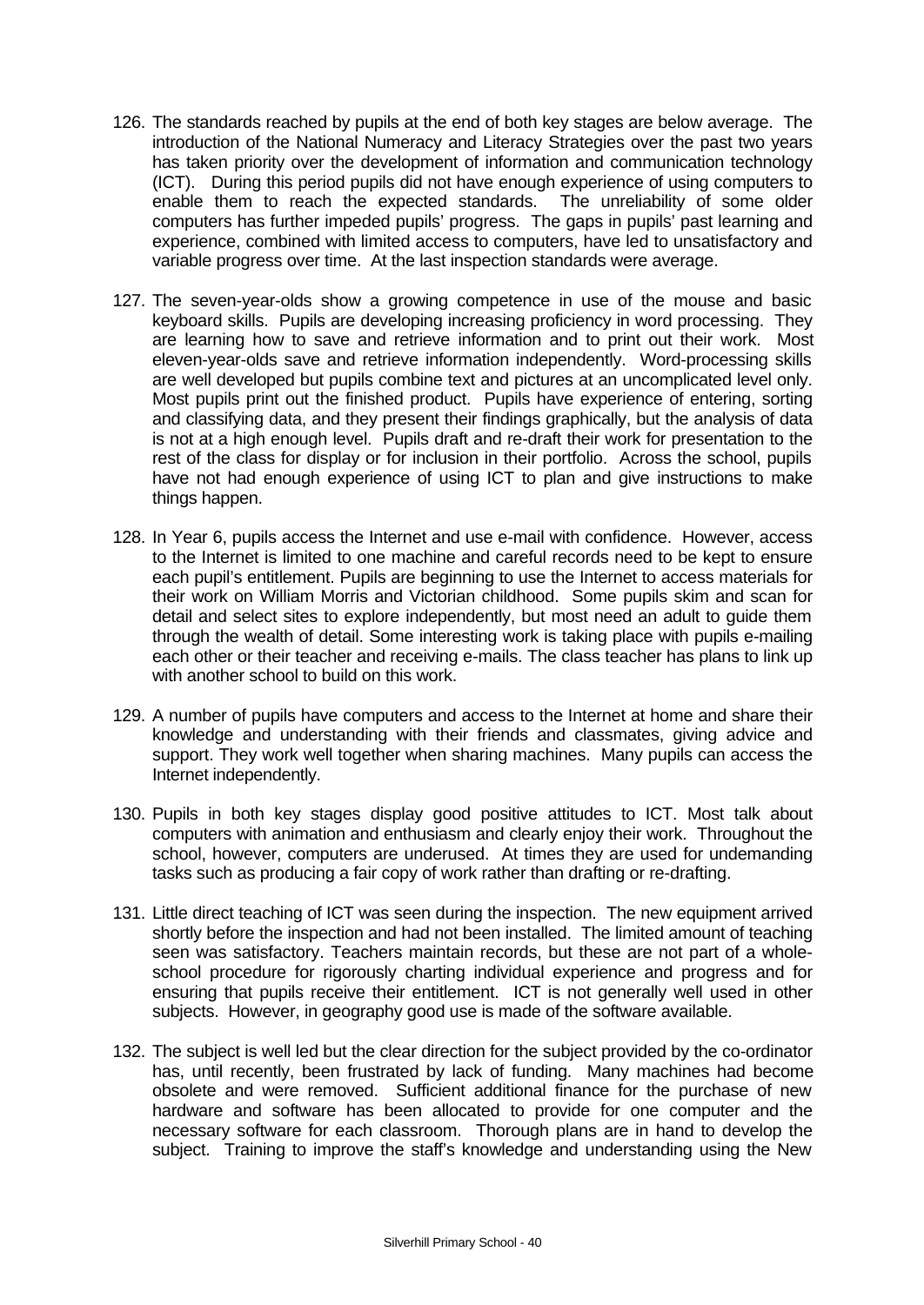Opportunity Funding is planned. At the moment, little monitoring takes place of the use of ICT in classrooms.

133. The school is due to be networked to the Internet next term and the good work that is being developed with pupils in Year 6, on retrieving information for current topics and using electronic mail as a medium for language skills and communication, should be taken further. The national guidance for planning has been implemented and has improved curriculum planning and ensured that pupils now have access to all aspects of the subject required by the National Curriculum. A school website has been created by the present co-ordinator and this has helped to create awareness of how ICT is used for wider purposes in the school community. Parents already find this useful.

#### **MUSIC**

- 134. It was possible to see only three music lessons during the period of the inspection. Further evidence was collected through discussions with pupils and staff, reading the school documentation and attending assemblies. From the evidence available it is clear that standards in music are below those seen in most schools. This is especially true in the older classes. The weaknesses identified in the previous report of too few opportunities to compose, an over-reliance on radio broadcasts and a significant proportion of pupils underachieving, have not been given enough attention. In recent years the subject has not received high priority and has had a minimal allotment on the school timetable. The long-term absence of the previous co-ordinator exacerbated this situation. However, in recent months there has been a revival of interest in the subject with the appointment of a new co-ordinator. She has already initiated events to stimulate pupils' interest. These have not yet had time to make an impact on raising standards, though parents have expressed their appreciation at what has already been achieved.
- 135. By Year 2, pupils clap, and play on instruments, the rhythm of various names, such as Joe, Oscar, Nichola and Henrietta. They recognise some non-percussion instruments such as bells and tambourines. Pupils identify and repeat patterns heard. Work planned is appropriate to pupils' ability levels but there was insufficient variety, in the lesson seen, to extend them all sufficiently. Opportunities to improve singing standards were missed.
- 136. By Year 5, pupils display limited awareness of musical terms. The teacher had to make rapid adjustments to her plans when she discovered in this early lesson in the school year that words such as 'tempo', 'dynamics' and 'pitch' were not sufficiently understood by the pupils. They needed coaching in how to use a beater to produce a full and melodic sound on a chime bar. Pupils in Year 6 sing expressively in tune. They maintain their own melody line when singing a very simple two-part song. When undertaking rhythm exercises, however, their ability levels only slightly exceeded those heard in the Year 2 lesson. In discussions with pupils, they said that most of their music education had been based on taped broadcasts. They could not recall being given opportunities to compose other than 'raps' in English lessons. The use of computers in music has also been very restricted. The only pupils familiar with musical notation were those who have received additional tuition for the guitar, violin or recorder.
- 137. The teaching in the lessons seen was satisfactory. Pupils were interested, tried hard and made sound progress with their learning. The school recognises the need to raise teaching standards through school-based training. The new National Curriculum and scheme of work have begun to be followed. Planning is satisfactory but, because of the low starting base, the school has rightly decided to initiate the scheme at the Year 3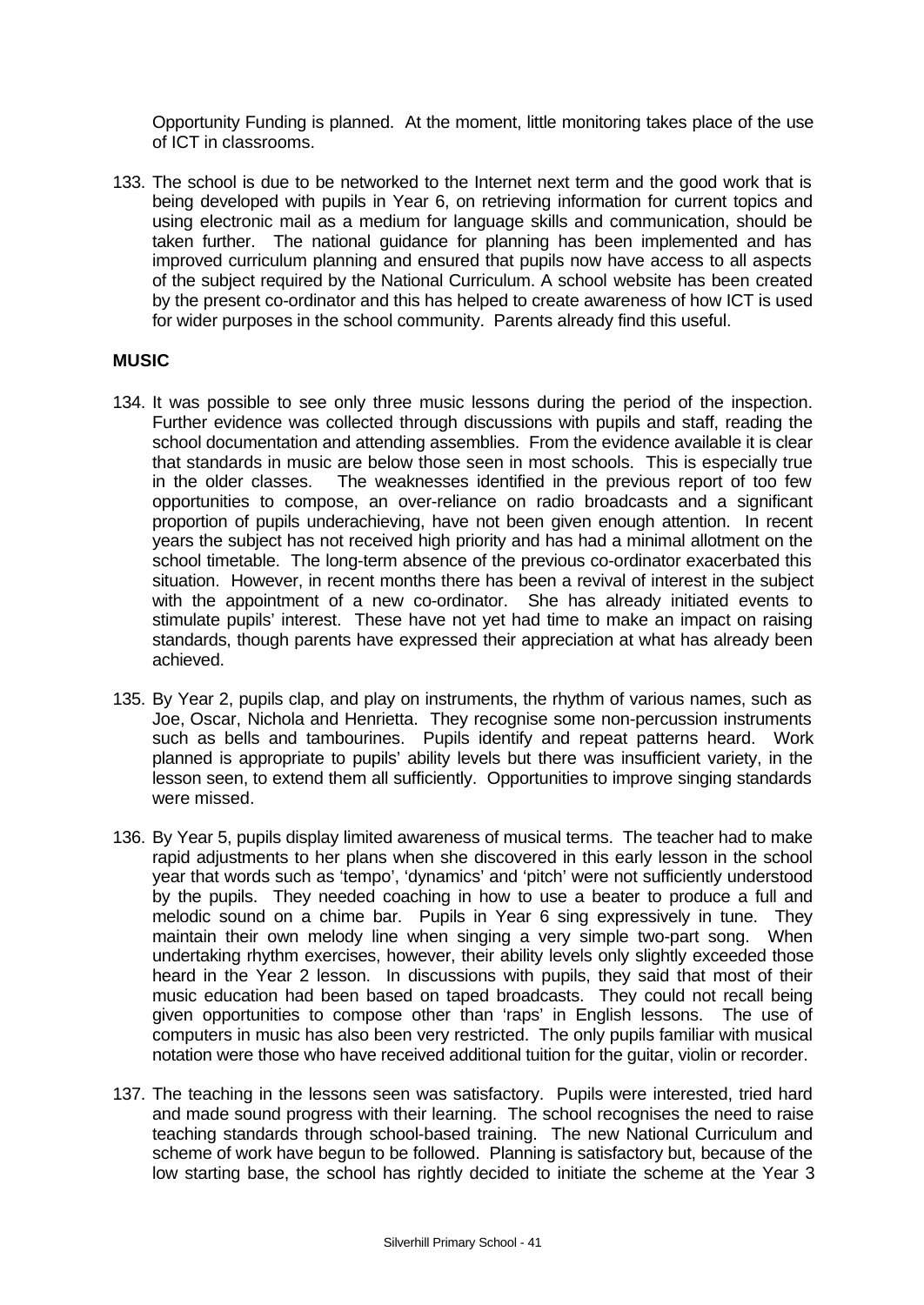level in the junior classes. Adaptations will have to be planned to extend the higher skills of those receiving extra musical tuition. Resources are limited, especially in those instruments on which tunes can be composed. The use of computers in the subject is underdeveloped. The pupils are capable of achieving higher standards in this subject.

#### **PHYSICAL EDUCATION**

- 138. Standards attained by the seven- and eleven-year-olds are above those seen in most schools. These findings are a marked improvement on those described in the previous report. There has been a concerted effort to raise standards. Physical education receives a high priority amongst the subjects on the timetable. In addition, older pupils are doubly fortunate in having a wide choice of extra-curricular clubs, encompassing a wide range of sports. As a consequence, performance levels have risen in both individual and team activities.
- 139. Pupils in Year 2 perform country-dances, taught in the previous lesson, before adding a new routine to their repertoire. Strong features of the lesson are the very strenuous activity levels and the good links that exist between the girls and boys. In Year 6, pupils are made to think carefully about their movements. They are asked to assess exactly which muscles they are using as they perform specific actions. The lesson has added relevance because of direct links with other work being undertaken in the classroom.
- 140. The comprehensive policy for the subject ensures a broad coverage and a good progression of activities, especially through Key Stage 2. There is a high commitment to the development of skills across a range of games activities. Useful checklists record individual progress through assessments made each term. In Year 6, orienteering is introduced. Strong features of a lesson observed were the high quality of planning, the involvement and encouragement of the staff, and the improvements in performance shown by pupils on only their second orienteering course.
- 141. Overall, the teaching is good. It is never less than satisfactory, and in Key Stage 2, it is often very good. The quality of teaching has improved, with coaching standards significantly raised since the previous inspection. Pupils, including those with special educational needs, make good progress in learning new skills and consolidating those already learnt. In the best lessons, firm class control, good subject knowledge and enthusiastic delivery of the learning objectives lead to high levels of pupil response. A measure of the determination to succeed was seen in a lesson in Year 6 in which pupils were engaged on an orienteering exercise. Despite the rain, both teachers and pupils were determined to finish the course that had been set. The school's strong sporting ethic gives a buzz of excitement that is tangible in discussions with pupils. It ensures that they gain much personal enjoyment from the lessons. Teams successfully represent Silverhill against other local schools. Individuals perform to high levels in sports such as badminton and gymnastics. The tone is set by the headteacher's active involvement in coaching. The newly appointed co-ordinator is now extending the range of activities on offer to the younger pupils. The new National Curriculum guidelines give added structure in ensuring good progression to the teaching that is being undertaken. Silverhill School's sporting reputation continues to grow.

## **RELIGIOUS EDUCATION**

142. Although a limited number of lessons were seen during the inspection, a scrutiny of previously completed work, teachers' planning and conversations with pupils show attainments at the end of both key stages to be in line with those required by the